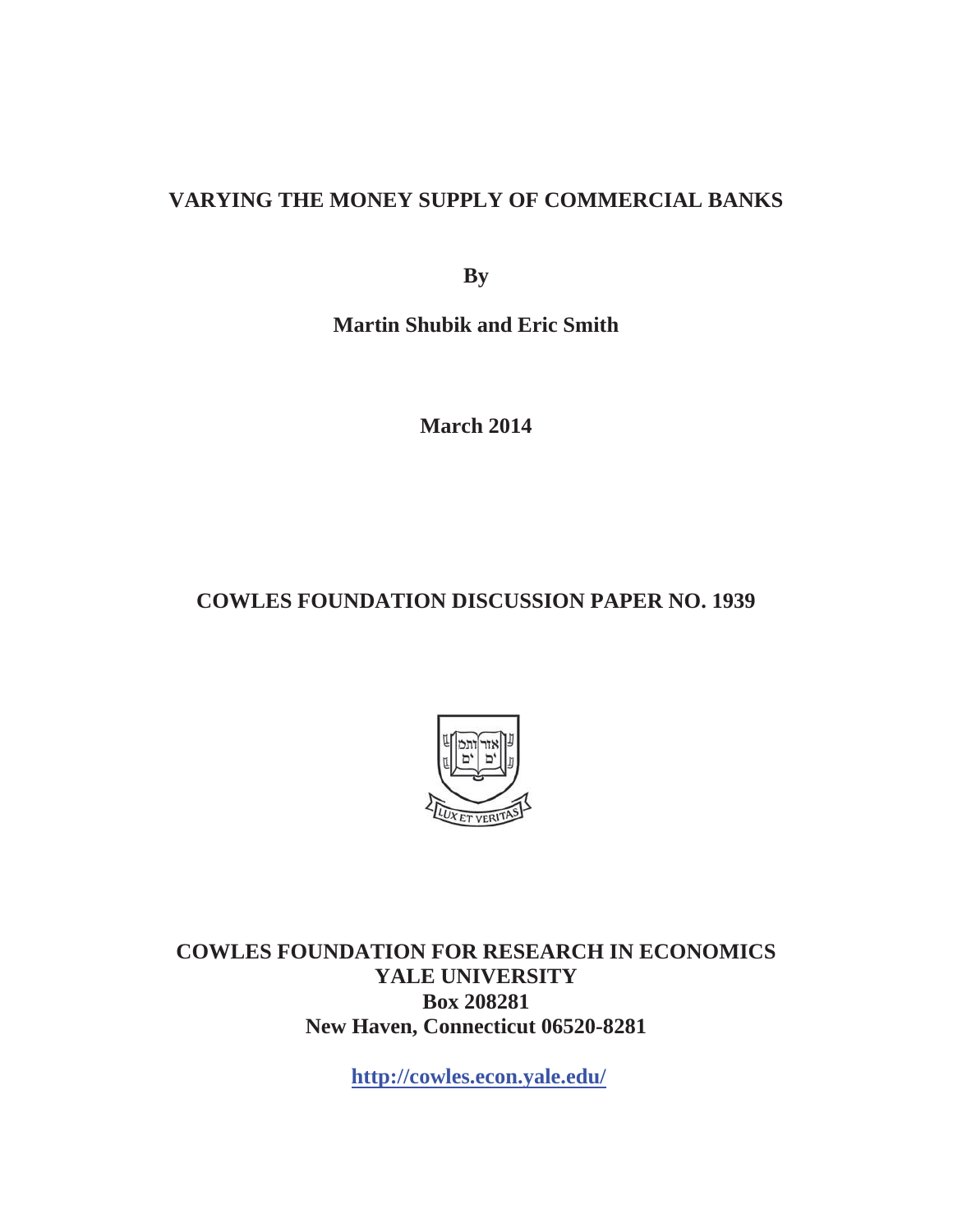# **Varying the money supply of commercial banks**

Martin Shubik<sup>∗</sup>

Cowles Foundation for Research in Economics Yale University, New Haven, CT 06520-8281, USA, and Santa Fe Institute, 1399 Hyde Park Road, Santa Fe, NM 87501, USA

Eric Smith†

Krasnow Institute for Advanced Study George Mason University, Fairfax, VA 22030, and Santa Fe Institute, 1399 Hyde Park Road, Santa Fe, NM 87501, USA

March 11, 2014

### **Abstract**

We consider the problem of financing two productive sectors in an economy through bank loans, when the sectors may experience independent demands for money but when it is desirable for each to maintain an independently determined sequence of prices. An idealized central bank is compared with a collection of commercial banks that generate profits from interest rate spreads and flow those through to a collection of consumer/owners who are also one group of borrowers and lenders in the private economy. We model the private economy as one in which both production functions and consumption preferences for the two goods are independent, and in which one production process expereinces a shock in the demand for money arising from an opportunity for risky innovation of its production function. An idealized, profitless central bank can decouple the sectors, but for-profit

<sup>∗</sup>e-mail: martin.shubik@yale.edu

<sup>†</sup>e-mail: desmith@santafe.edu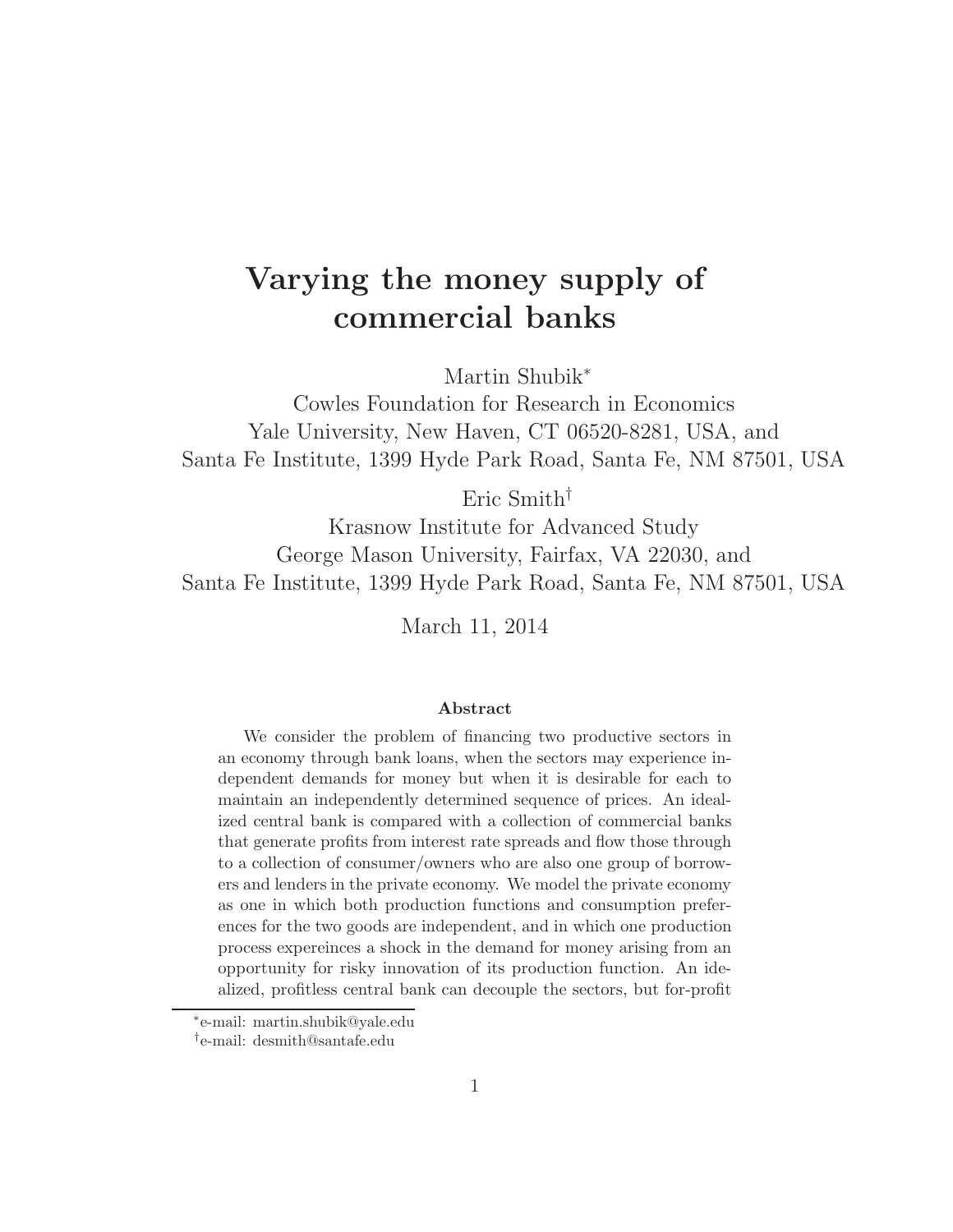commercial banks inherently propagate shocks in money demand in one sector into price shocks with a tail of distorted prices in the other sector. The connection of profits with efficiency-reducing propagation of shocks is mechanical in character, in that it does not depend on the particular way profits are used strategically within the banking system. In application, the tension between profits and reserve requirements is essential to enabling but also controlling the distributed perception and evaluation services provided by commercial banks. We regard the inefficiency inherent in the profit system as a source of costs that are paid for distributed perception and control in economies.

Key words: Commercial banking, continuous time, money supply

JEL Classification: C73, E51

## **Contents**

|                | Preamble                            | 4                                                                                                                                                                                                                                                                                                            |                       |  |  |  |
|----------------|-------------------------------------|--------------------------------------------------------------------------------------------------------------------------------------------------------------------------------------------------------------------------------------------------------------------------------------------------------------|-----------------------|--|--|--|
| $\overline{2}$ | 2.1<br>2.2<br>2.3                   | Innovation, chance, growth, cycle and the money supply<br>Efficiency, arbitrage and equilibrium $\ldots \ldots \ldots \ldots$<br>No arbitrage and varying the money supply $\dots \dots \dots$<br>A closed economy with producers, consumers, commercial and<br>investment banks and a central bank<br>2.3.1 | 8<br>8<br>8<br>9<br>9 |  |  |  |
| 3              | The flexibility of commercial banks |                                                                                                                                                                                                                                                                                                              |                       |  |  |  |
| 4              | Preliminaries                       |                                                                                                                                                                                                                                                                                                              |                       |  |  |  |
| $5^{\circ}$    |                                     | Varying the money supply with credit                                                                                                                                                                                                                                                                         | 11                    |  |  |  |
|                | 5.1                                 | Sources of need for a flexible money supply $\dots \dots \dots$                                                                                                                                                                                                                                              | 11                    |  |  |  |
|                | 5.2                                 | Separating scale from structure $\dots \dots \dots \dots \dots \dots$                                                                                                                                                                                                                                        | 11                    |  |  |  |
|                | 5.3                                 |                                                                                                                                                                                                                                                                                                              | 13                    |  |  |  |
|                |                                     | Many-period models, and the passage to continuous-<br>5.3.1                                                                                                                                                                                                                                                  |                       |  |  |  |
|                |                                     |                                                                                                                                                                                                                                                                                                              | 14                    |  |  |  |
|                |                                     | 5.3.2 Continuous time defined through equivalance classes.                                                                                                                                                                                                                                                   | 15                    |  |  |  |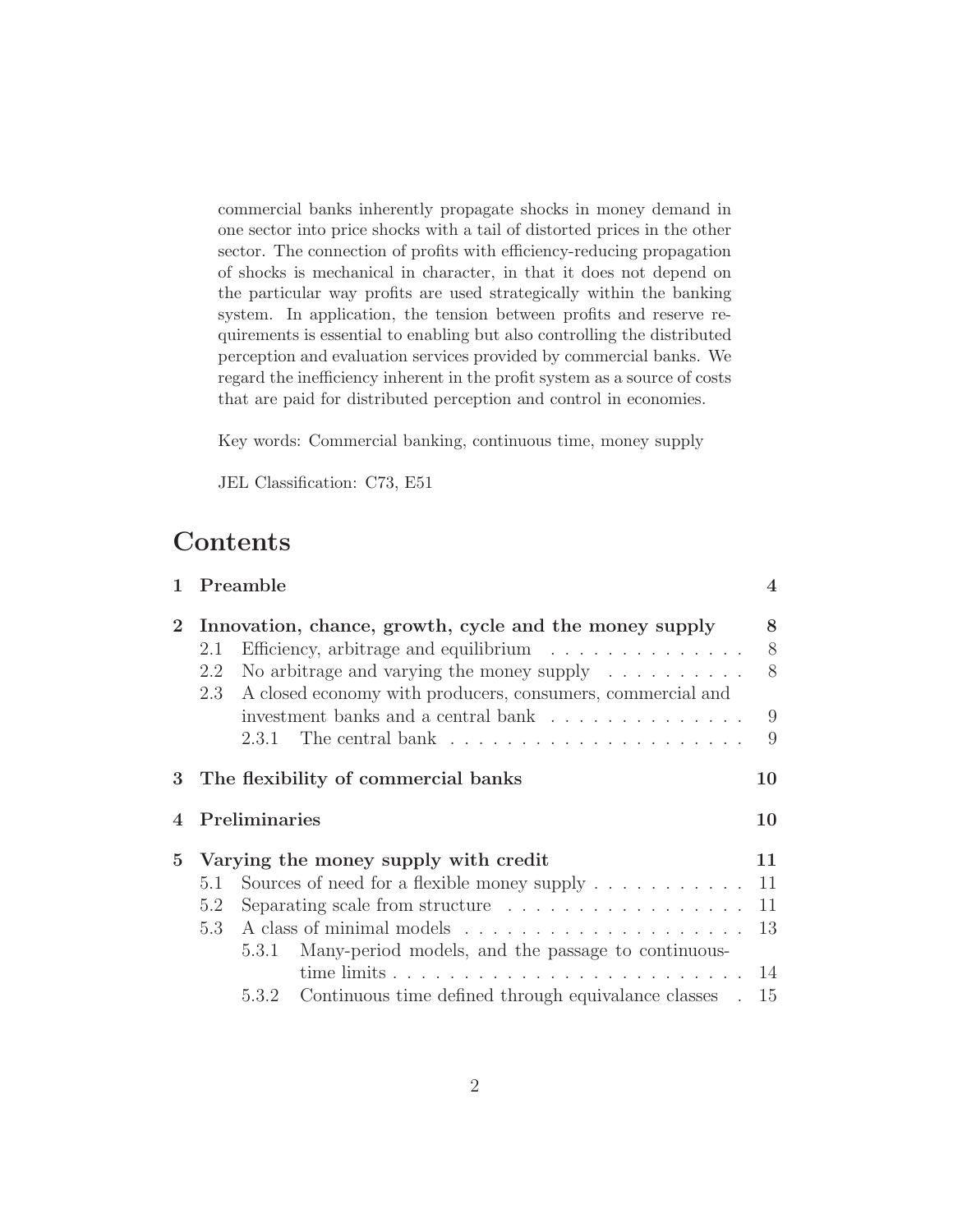|   |         | 5.3.3  | The economic meaning of continuous-time limits: how<br>many timescales represent economically significant com- |    |
|---|---------|--------|----------------------------------------------------------------------------------------------------------------|----|
|   |         |        |                                                                                                                | 15 |
|   |         | 5.3.4  | The use of continuum limits to separate dimensions of                                                          |    |
|   |         |        |                                                                                                                | 16 |
|   |         | 5.3.5  | Relation of consumer/owners to firms and banks                                                                 | 17 |
|   |         | 5.3.6  | The different models to be considered                                                                          | 18 |
|   | 5.4     |        | Formal definition: the production and consumption problem.                                                     | 19 |
|   |         | 5.4.1  | Production functions in continuous time, and a sell-                                                           |    |
|   |         |        | surplus market for goods                                                                                       | 20 |
|   |         | 5.4.2  | Two production sectors; one can innovate $\ldots \ldots$                                                       | 20 |
|   |         | 5.4.3  | The carry-forward of goods by firms                                                                            | 21 |
|   |         | 5.4.4  | Consumption utilities in continuous time                                                                       | 22 |
|   |         | 5.4.5  |                                                                                                                | 23 |
|   |         | 5.4.6  | Profit rates for firms and (when applicable) commercial                                                        |    |
|   |         |        |                                                                                                                | 24 |
|   |         | 5.4.7  | The consumer's utility maximization problem $\ldots$ .                                                         | 25 |
|   |         | 5.4.8  | The consumer's bank-balance dynamics                                                                           | 26 |
|   |         | 5.4.9  |                                                                                                                | 27 |
|   |         | 5.4.10 | The leading contributions in $(\rho_B \Delta t)$ to the time-course                                            |    |
|   |         |        | of monetized private credit and the net account balance                                                        |    |
|   |         |        |                                                                                                                | 30 |
|   | $5.5\,$ |        |                                                                                                                | 34 |
|   |         | 5.5.1  | The consumer's goods-consumption problem $\ldots \ldots$                                                       | 34 |
|   |         | 5.5.2  | Consumer's banking problem (when applicable)                                                                   | 35 |
|   |         | 5.5.3  | The firms' output levels in response to prices                                                                 | 37 |
|   |         | 5.5.4  | Equation $(47)$ is the main relation                                                                           | 38 |
|   |         | 5.5.5  | The criterion of monetary efficiency                                                                           | 38 |
|   |         | 5.5.6  | Expansions in small deviations about the fixed-point                                                           |    |
|   |         |        |                                                                                                                | 39 |
| 6 |         |        | <b>Example solutions</b>                                                                                       | 41 |
|   | 6.1     |        | Exchange with gold money only $\dots \dots \dots \dots \dots \dots$                                            | 41 |
|   | 6.2     |        |                                                                                                                | 41 |
|   |         | 6.2.1  | Consumer lending and borrowing with a central bank                                                             |    |
|   |         |        | that is a strategic dummy                                                                                      | 41 |
|   |         | 6.2.2  | Initial transient: from the innovation shock to the turn-                                                      |    |
|   |         |        |                                                                                                                | 43 |
|   |         |        |                                                                                                                |    |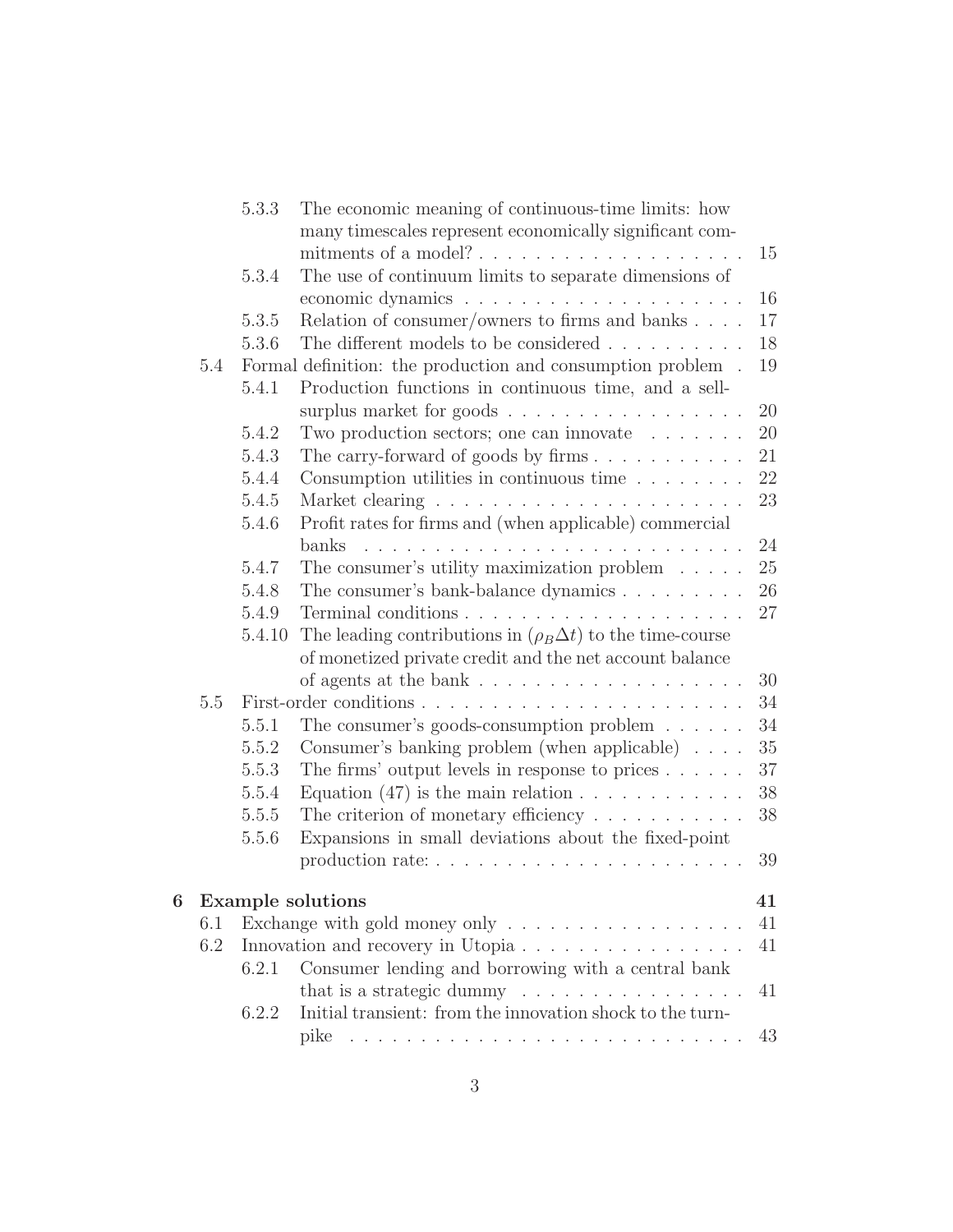|                                      |       | 6.2.3 Terminal conditions: exiting the turnpike to cancel                     |    |  |  |  |  |  |
|--------------------------------------|-------|-------------------------------------------------------------------------------|----|--|--|--|--|--|
|                                      |       |                                                                               | 48 |  |  |  |  |  |
|                                      |       | 6.2.4 Summary of banking in Utopia                                            | 52 |  |  |  |  |  |
| 6.3                                  |       | Commercial banking, profit, and the consequences of interest                  |    |  |  |  |  |  |
|                                      |       | rate spreads $\ldots \ldots \ldots \ldots \ldots \ldots \ldots \ldots \ldots$ | 53 |  |  |  |  |  |
|                                      | 6.3.1 | The continued need for a central bank even at $100\%$                         |    |  |  |  |  |  |
|                                      |       |                                                                               |    |  |  |  |  |  |
|                                      | 6.3.2 | Interest rate spreads and efficiency $\dots \dots \dots \dots$ 56             |    |  |  |  |  |  |
|                                      | 6.3.3 | Approximating the effect on output using a small-parameter                    |    |  |  |  |  |  |
|                                      |       |                                                                               | 58 |  |  |  |  |  |
|                                      | 6.3.4 |                                                                               | 62 |  |  |  |  |  |
|                                      | 6.3.5 | Concluding comments regarding interest rate spreads.                          | 63 |  |  |  |  |  |
|                                      | 6.3.6 | A note on fractional-reserve lending                                          | 63 |  |  |  |  |  |
| A Appendix: supporting algebra<br>64 |       |                                                                               |    |  |  |  |  |  |
|                                      |       |                                                                               | 64 |  |  |  |  |  |
|                                      |       |                                                                               | 65 |  |  |  |  |  |
|                                      |       | A.2.1 The unshocked good remains at steady state unperturbed                  | 66 |  |  |  |  |  |
|                                      |       | A.2.2 Recovery of the shocked good $\ldots$                                   | 66 |  |  |  |  |  |
|                                      | A.2.3 |                                                                               |    |  |  |  |  |  |
|                                      |       |                                                                               |    |  |  |  |  |  |

## **1 Preamble**

**The problems of decoupling scale and structure in plumbing:** Consider a problem faced by designers of plumbing for hotels. Trunk lines supply hot and cold water to many taps in many guest rooms. Sinks, showers, and toilets draw water from the trunks in uncoordinated and unpredictable ways. The water flow demanded from a trunk is a variable that aggregates across users who tap the trunk, the scale of which is subjected to ongoing shocks in the course of normal usage. Water also has pressure, and the relative pressure in hot and cold lines allows the guest taking a shower to set the desired temperature by adjusting two valves. Pressure might be called a "structural" feature of the plumbing system. In good circumstances – which even in crude plumbing systems may be approached under conditions of constant demand – the pressure across the trunk is stable over time and may even be constant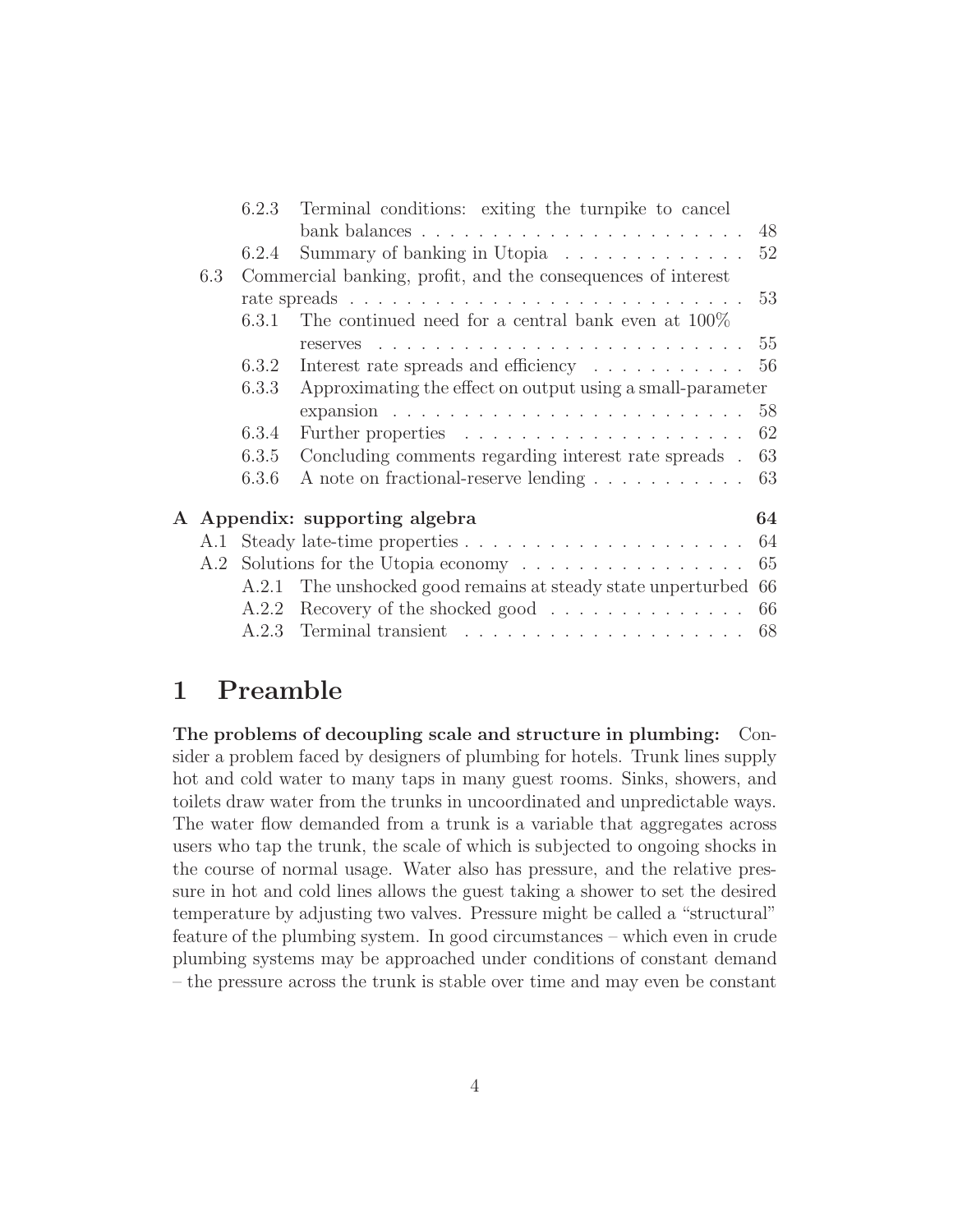$\alpha$  across taps.<sup>1</sup> Stability both in space and in time are essential to the system's providing its key services.

However, under shocks to the scale of flow, in a plumbing system without well-designed reservoirs of pressure, scale shocks create pressure shocks. Showering in hotels a generation or two ago offered a well-known adventure: a guest somewhere would flush a toilet, and the patron in the shower would briefly scald and then freeze. This sequence might repeate dozens of times in the course of a single shower in a large hotel on a busy morning. Plumbing designed with inadequate technology fails to buffer scale shocks in demand from propagating into the structure variables of the water flow: the time-dependent sequence of pressure values at all the valves.

**Scale and structure problems in money supply and prices:** A mathematically analogous problem arises in economies. Multiple sectors demand funds for ongoing business and to cope with cycles, take risks, and respond to their unknown outcomes and other surprises. Many of these are uncoordinated and unpredictable demand shocks to the money supply, which is a scale variable of the economy. The price system in an economy is a structural property dual to its money supply [1]. Prices across sectors, or across time within a sector, need not be constant, but in a well-functioning economy they should reflect a consistent response to agents' marginal utilities or other relevant measures of valuation. In particular, it may be a design objective for a banking system that prices in a sector not be subject to ongoing ripples or other disturbances that arise purely through financial frictions, due to demand shocks for money in other sectors. Governments and bankers face problems of system design of a purely mechanistic nature – meaning that they apply in a wide range of strategic contexts – analogous to the problems faced by plumbing engineers who deliver a different quantity (water) also subject to inertia and friction and by its nature not compressible.

### **Innovation as a source of shocks that require economics beyond General Equilibrium**

A pair of articles by Shubik and Sudderth [2, 3] considers innovation as a process that creates demand shocks through the problem recognized by

<sup>&</sup>lt;sup>1</sup>This is true for taps at the same elevation; we leave aside corrections for gravity which are not central to the point of this illustration.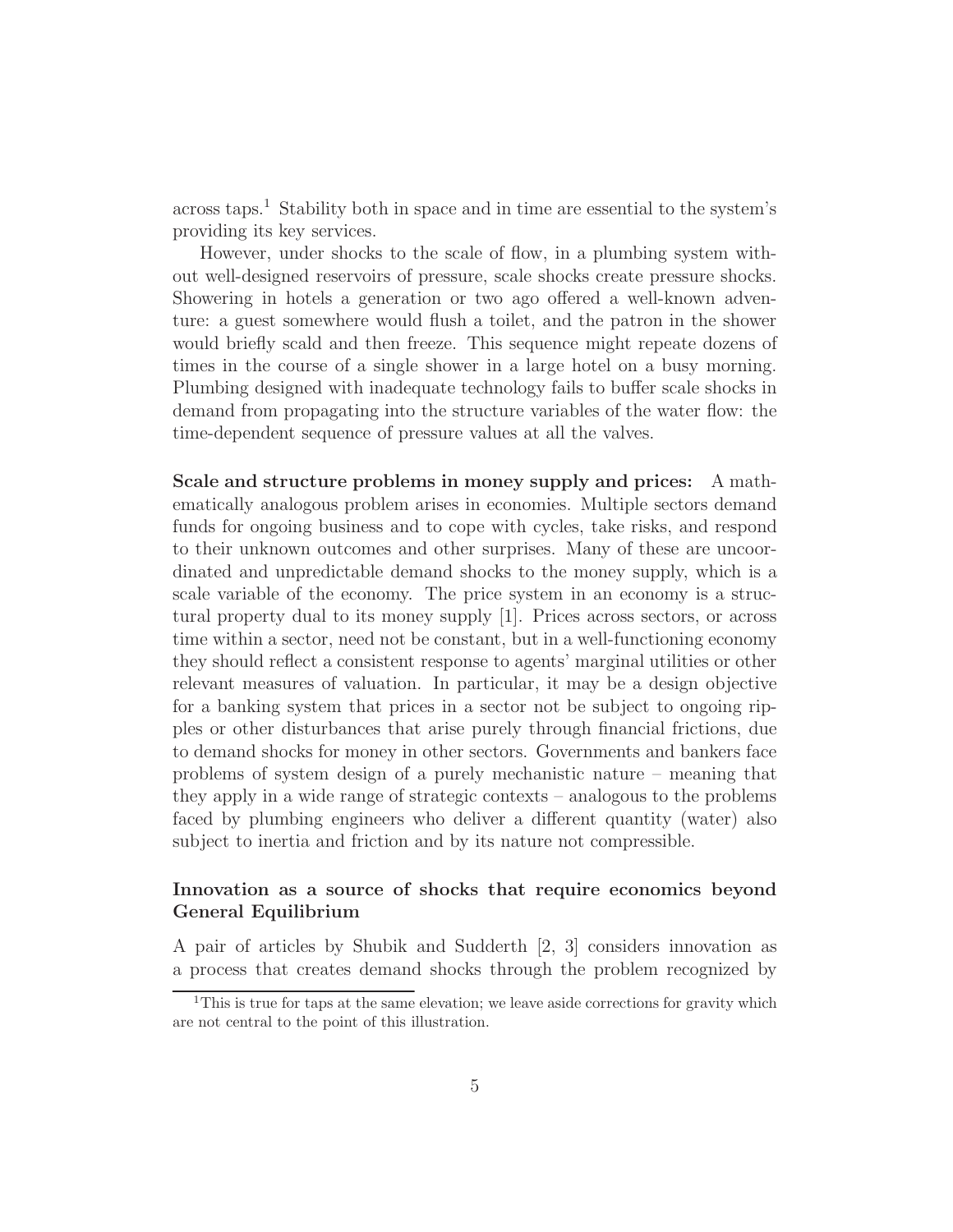Schumpeter [4], of "breaking the circular flow of funds". The financial design problems that arise from contexts with innovation are inherently dynamical. They offer perhaps the most direct widespread class of economic phenomena that require a robust theory falling essentially outside the General Equilibrium paradigm.

In this paper we use the *cost innovation* model of Shubik and Sudderth as a testbed to study the banker's problem of decoupling sectors in an economy. Under idealized theoretical conditions, a model banking system can both function as a strategic dummy and also decouple production and consumption sectors if they are not otherwise coupled through substitution effects. However, actual banking systems do not operate under idealized theoretical conditions. They face uncertainty throughout the economy, and they require distributed and scalable services of perception and evaluation. The limited monolithic structure of a central bank that is easily modeled in theory, is replaced in operation with an ecology of one or more central banks and a collection of competitive commercial banks operating in the private sector and responsive to its fluctuating demands for service and its geographic and demographic distribution [5].

The policy tools used to grant commercial banks the independence they require to fulfill their functions, while still controlling the quality of risk in their portfolios, include reserve requirements (set reserve ratios and possibly also minimum reserve quantities) and profits which guide the banks' strategic actions and provide a layer of abstraction between the commercial banks operational decisions and their owners' preferences. Profits create an incentive to make bank money available, while reserve requirements control its scarcity. The design problem is to balance the forces of incentive and constraint to achieve policy objectives for the banking system as a whole.

Shubik and Sudderth consider the general problem of control in strategic reserve banking. Here we do not address that higher-level problem, but instead consider the pre-strategic (more purely mechanical) question of whether the existence of profits creates inherent limits in the extent to which banking systems can decouple demands for money from propagation of price shocks. We consider an explicitly time-dependent economy with many periods of production and consumption, in which stability of the price system within a sector is essential to planning an optimal program of output and distribution. We consider only  $100\%$  reserve banking, so that profits of commercial banks arise only through the opening of interest rate spreads between the rates on loans and on deposits.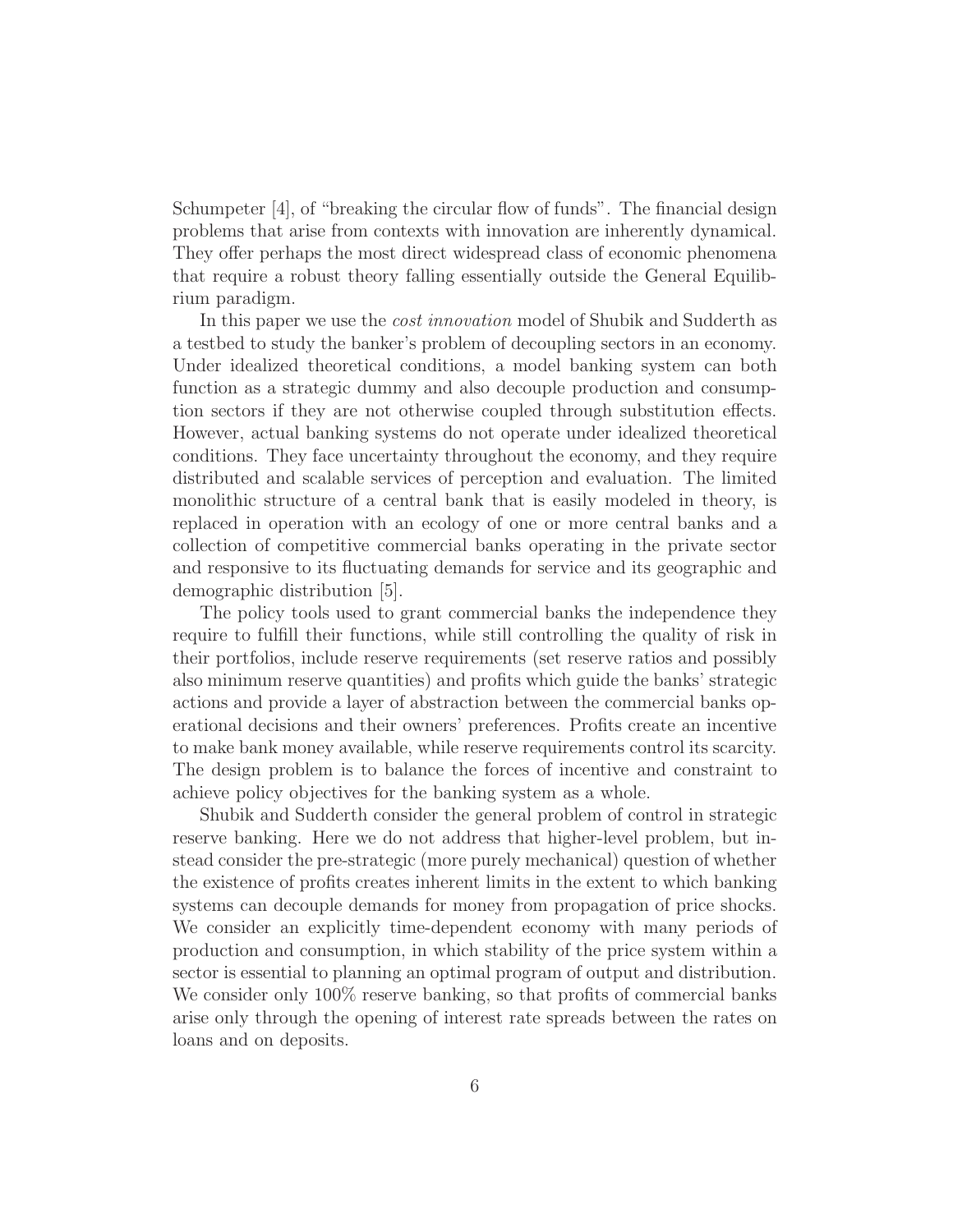The paper compares the interface that a simple central bank could present to an economy if there were no need for perception and control, with the interface that a comparable for-profit commercial bank presents. In cases where the central bank can decouple sectors, we find that the introduction of interest rate spreads, which are needed to create a profit motive, inherently cross-couples sector prices.<sup>2</sup> In the comparison, all interest rates are treated as parameters (rather than strategic variables), so this is a purely mechanistic effect, holding independent of the strategic context to which profits might be put in more elaborate models that seek to capture larger-scale regulatory dynamics.

### **Stock and flow distinctions as a further measure of cross-sector propagation of disturbances**

We use a continuous-time analogue of the discrete period innovation model of Shubik and Sudderth [2, 3] because scaling analysis on the approach to this limit makes precise the distinction between stocks and flows. Stocks include outstanding (revolving) loan levels and inputs to production, while flows include streams of interest payment, velocity of money, and consumption rates of goods. We show below that in an idealized economy where money demands and prices are buffered between systems, the inter-sector loan levels within the economy, and the overall money supply and its exchange with the banks, are also distinguished in their scaling behavior. Inter-sector loans scale as stocks that remain finite in the continuous-time limit, while total money supply and net private-sector credits or debts on which interest payments change the money supply, go to zero in the continuous-time limit as the velocity of money (a flow variable) becomes the regular property of that limit.

The introduction of profits that couples cross-sector production decisions also couples inter-sector and aggregate debt levels, breaking their independent scaling behavior in the idealized efficient economy. Thus profits that couple scale shocks to structure shocks do so in several dimensions.

<sup>&</sup>lt;sup>2</sup>The coupling is in linear proportion to the spread at sufficiently small spreads.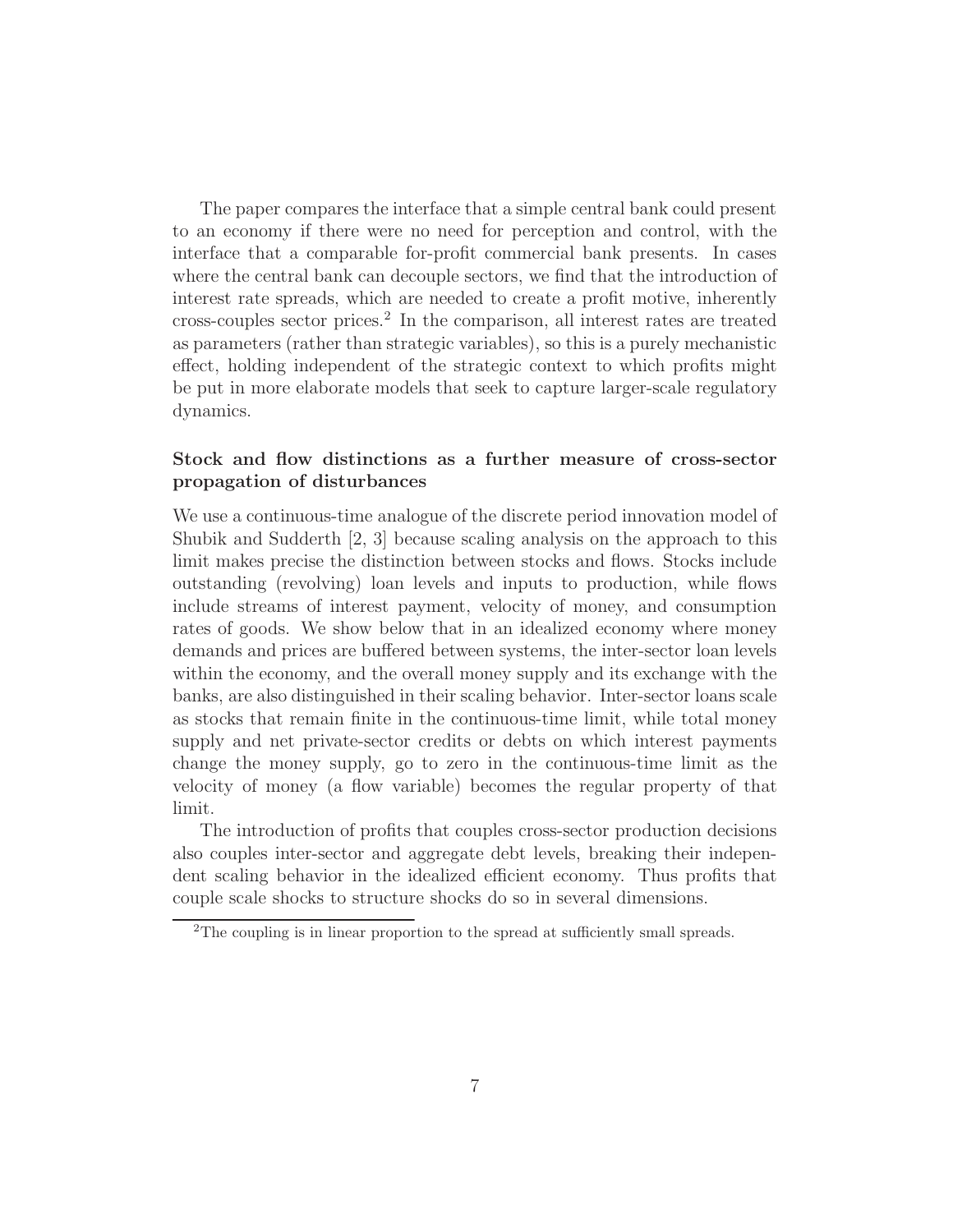# **2 Innovation, chance, growth, cycle and the money supply**

## **2.1 Efficiency, arbitrage and equilibrium**

The no arbitrage and the efficiency conditions do not coincide with incomplete markets, but the property of no arbitrage can still be defined and reflects the individualistic behavior property of the noncooperative equilibrium. Once we give up the comforting fiction of complete markets we still have the definition of Pareto Optimality as an ideal and a clean picture of efficiency; but we have no individualistic solution that guarantees its attainment. A welter of theoretical problems appear in the construction of indices to measure efficiency with incomplete markets. It is well known that one can construct comparative measures between two mechanisms and possibly decide that one is more efficient than the other over a given parametric range. There is also the important empirical problem of trying to measure just how inefficient is a market structure with incomplete markets when compared with the same structure with complete markets.

If we accept the position that any market mechanism requires resources to operate it, then even Pareto optimality is challenged.

## **2.2 No arbitrage and varying the money supply**

If prices in a monetary economy are to be consistent with competitive markets<sup>3</sup> there are several scenarios that call for the variation of the money supply. They are exogenous uncertainty, strategic uncertainty, the presence of growth and cycles in the economy. All call for a flexible money supply if cash flow constraints are to be avoided. Possibly the most interesting scenario involves innovation where the financing of the risk involved in innovation calls for a flexible money supply. We use this as the context for much of the investigation below. We note that the ability to vary the money supply confers considerable economic power on the agent able to do so.

We address specifically cost innovation and the breaking of the circular flow of funds.

<sup>3</sup>An added condition is that prices are stationary when the real goods distribution is stationary. This raises further complications involving incentives and information conditions in an economy where all laws are not indexed against inflation or deflation. This problem is not considered further here.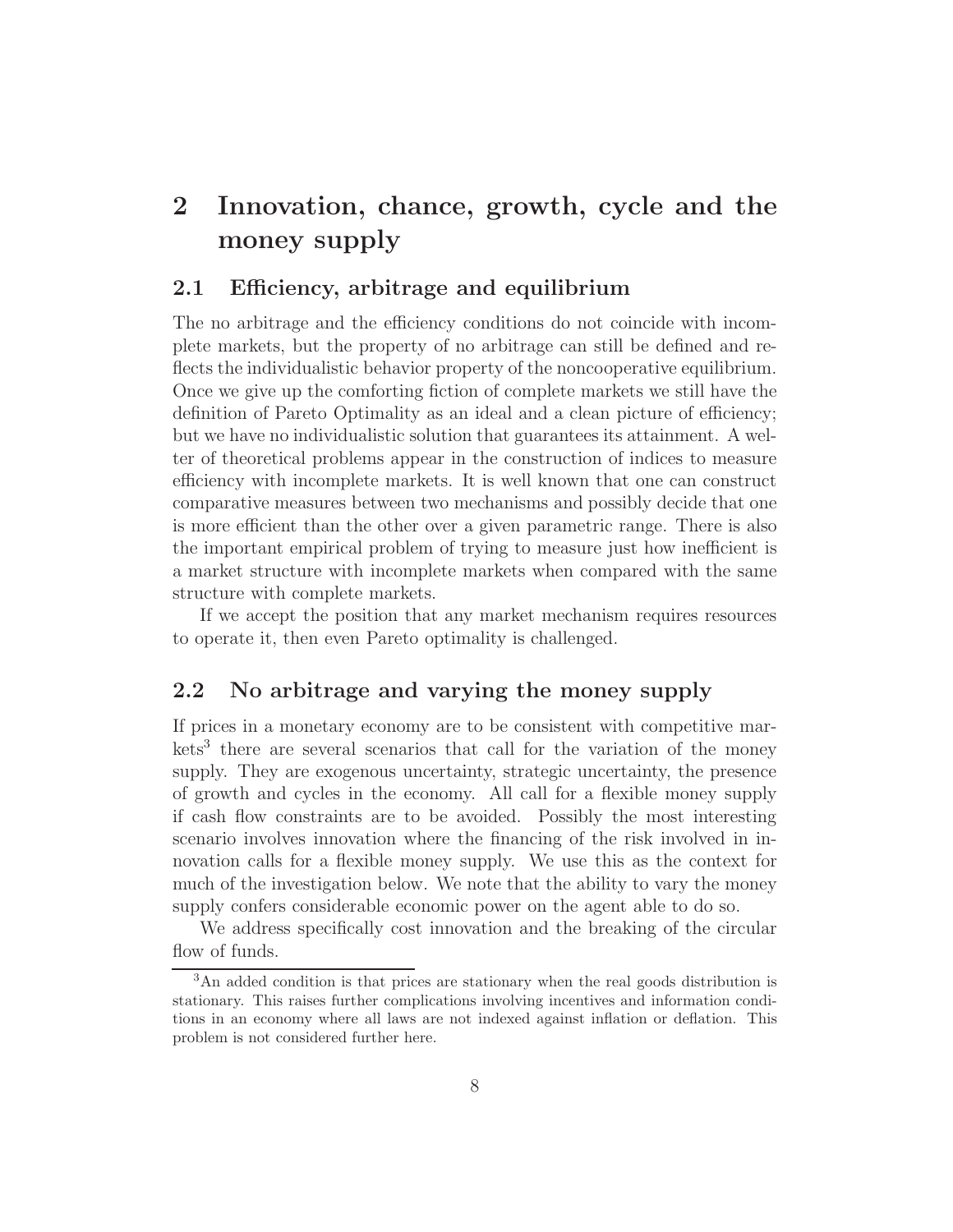## **2.3 A closed economy with producers, consumers, commercial and investment banks and a central bank**

We preface our mathematical analysis with a verbal discussion of both the modeling problems, simplifications and basic questions.

The minimal number of agent types we need to illustrate a mechanism that varies the money supply is three. They are an aggregate set of consumers; producers and a central bank.

**The consumer/stockholder/passive saver** is the one set of natural legal persons required. The others are corporate legal persons all owned by the "natural persons". They are the firms, and possibly a collection of commercial banks.

**The central bank** differs from the other legal persons as being part of government. We first describe the central bank.

### **2.3.1 The central bank**

The central bank's powers may be modeled in many ways. The simplest is as a strategic dummy endowed with the ability to accept deposits or to make loans with unlimited issue of the only legal money in the system. A formal game can be defined if either the central bank sets interest rates at which it will lend or pay on deposits, or it sets a limit on the amount of money it offers in net supply.

• In virtually all of the existing national monetary systems, not only do central banks exist, but so do commercial banks. This raises the question: Why do commercial banks exist, if the central bank can vary the money supply by itself? As Bagehot noted [5] the commercial banks (and bill jobbers) perform as perceptors and evaluators of the state of business and the need for credit over the whole space of a nation. The Soviet Union did not utilize a commercial banking system internally. It utilized bureaucratically run branches. We do not consider their perception functions here; but observe that we may formulate the construction of a four agent model where there are consumers, producers, the central bank and commercial banks where the central bank has delegated much of the variation of the money supply to the commercial, for-profit banks. With this structure several questions must be answered: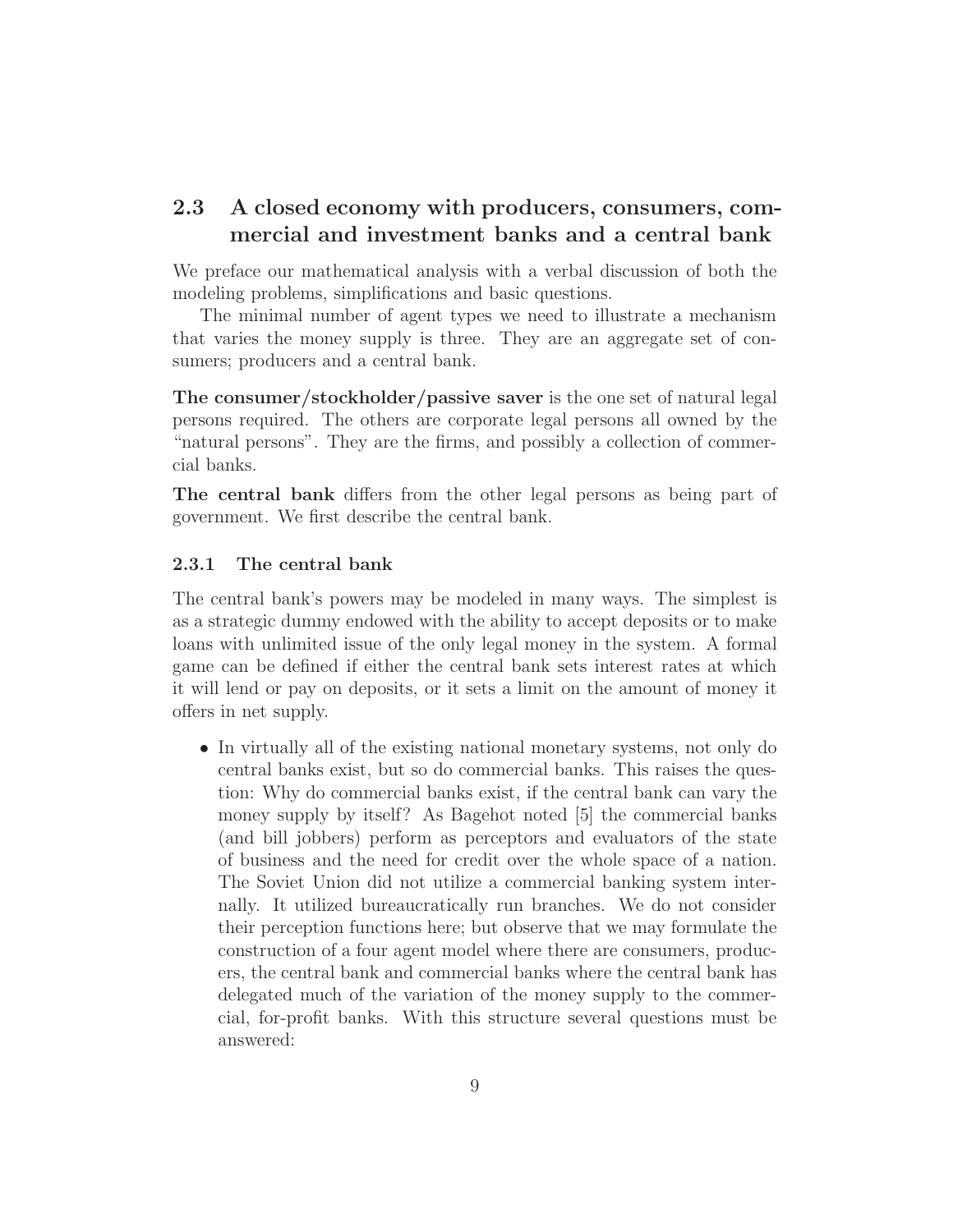- Can the commercial banking system be competitive?
- If so, in what dimensions do they compete?
- Can they be designed to transmit fully the policy of the central bank?
- Do reserve requirements play a role?
- What are the permitted strategies of the commercial banks?
- How are the banks' profits defined?

In our belief in the virtue of separating out problems we limit our analsysis here to the influence of the commercial banks on shock transmission.

## **3 The flexibility of commercial banks**

In an enterprise economy the central bank may delegate the detailed adjustments of the money supply to a commercial banking system. The problems of economic coordination need to be resolved. The particular instruments and rules of this delegation, require a set of minimal models to demonstrate this systematically. For simplicity, to begin with, we consider the commercial banking system as a strategic dummy designed to provide a flexible money supply for an economy with variable monetary needs.

## **4 Preliminaries**

"The doorkeeper laughs and says: 'If you are so drawn to it, just try to go in despite my veto. But take note: I am powerful. And I am only the least of the door-keepers. From hall to hall there is one doorkeeper after another, each more powerful than the last. The third doorkeeper is already so terrible that even I cannot bear to look at him.' "

– Franz Kafka, Before the Law

Above we have presented a brief verbal sketch of why one may need a flexible money supply. We now provide a formal model to achieve this goal.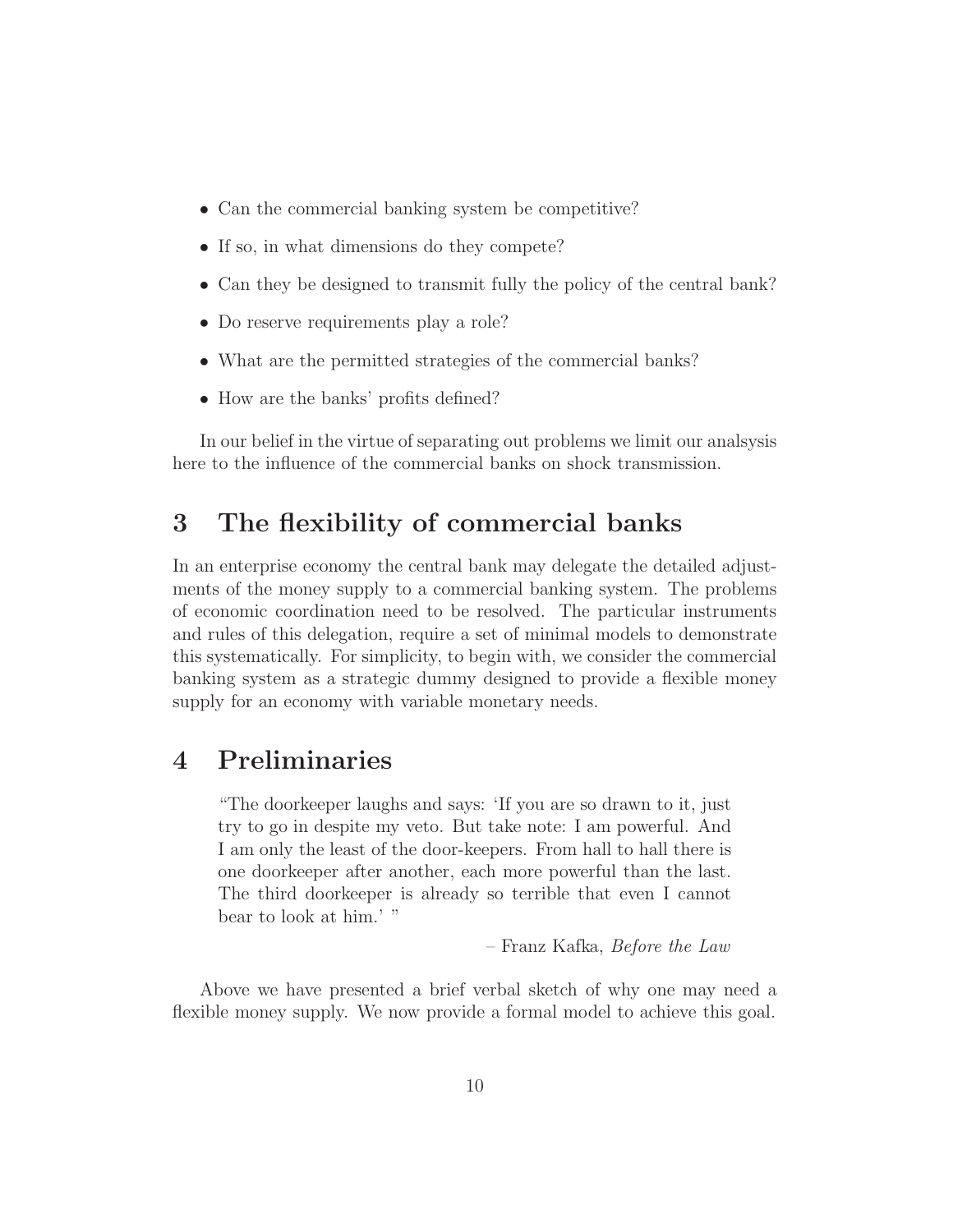What might appear to be relatively simple mechanisms require computation or simulation of specific examples in order to illustrate even behaviorally simplistic economics.

We offer a quote from Kafka that we deem apposite in dealing with economic models where the equations of motion can be tightly defined over the whole state space.

The task of abstracting the reason why a variable money supply is needed, and the construction of the minimal institutions that fill that need, is to acknowledge the diversity of instantiations both have taken historically. The rise of fractional reserve banking in London in the last half of the 19th century, and the real bills doctrine in a range of conceptions from Jean-Baptiste Say to Adam Smith, were formulations of parts of this problem. Contemporary discussions of the feasibility (and consequences) of control of the money supply through interest rates versus open-market operations, and of desirable reserve levels for banks, are different mechanistically but should be understood as addressing the same fundamental questions in an age where money and credit diversity are much larger than they were in the age of Smith.

## **5 Varying the money supply with credit**

## **5.1 Sources of need for a flexible money supply**

The different needs for a flexible money supply can be captured in formal models in a variety of ways. Often one-period models suffice to illustrate limitations in the quantity or distribution of money. In these cases, the difference between efficient and inefficient function of the financial system may be defined in terms of the alternative between interior and boundary solutions.

## **5.2 Separating scale from structure**

We abstract the need for a variable money supply as a need to *separate* scale from structure in production and exchange economies. All societies undergo variations in the desired volumes of trade. These may be cyclical as in harvest seasonalities, episodic driven by good or bad harvests, immigration and emigration, innovation, etc., or progressive driven by growth or decline of population or productivity. All these variations in the capacity for pro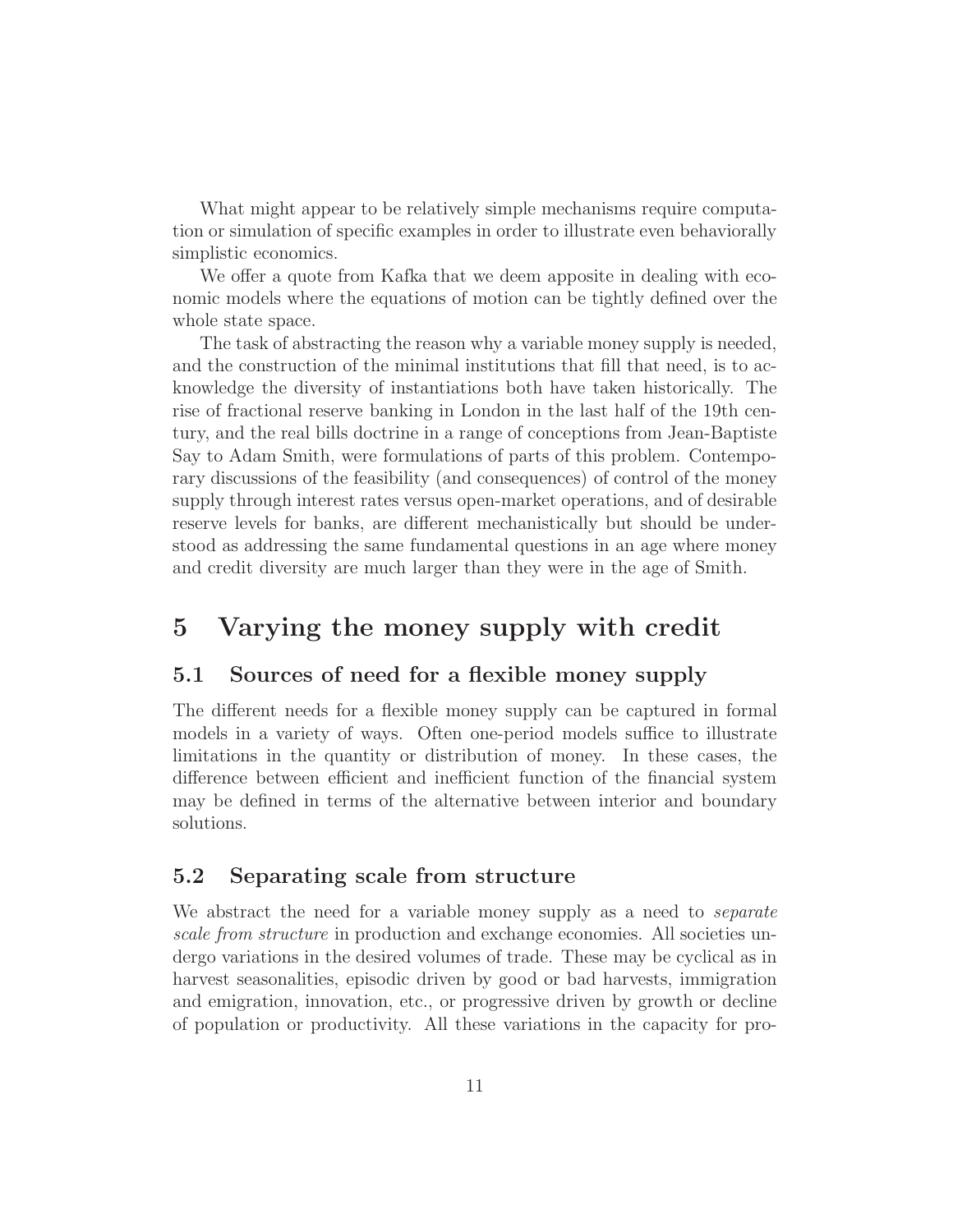duction and consumption, which drive variations in the desirable volume of trade, we regard as scale fluctuations. A well-functioning economy also must converge on a range of price systems, both inter-sectorial and inter-temporal, including interest rates for money loans. These we regard as properties of the structure characterizing equilibria or near-equilibria. The stability of these price systems and the extent to which they can approximate reservation prices of agents determine the efficiency of the economy in extracting surplus, and are essential to any program of rational planning.

In its most basic abstraction, the goal of monetary policy is to accommodate the needs for scale fluctuations in an economy, without causing scale shocks to propagate to cause disruptions of structure where such propagation can be avoided by monetary design or regulation. Obviously, many scale shocks inherently result in shocks to prices, production, or consumption, as when innovations in substitute goods change which consumption bundles are preferred. We regard as "avoidable" propagations those that result entirely from limits on the volume and distribution of money, across sectors in which production technologies or consumption preferences are not inherently coupled.<sup>4</sup> Informally, a money supply that is too "rigid" or "incompressible", such as a fixed stock of gold in circulation, will generically propagate shocks in the production or consumption volume in any sector into ripples of price change across all sectors and through time, until money can be redistributed to approximate a new equilibrium for the circular flow. Alleviating this rigidity is a goal of varying the money supply that can be recognized in a variety of monetary mechanisms across societies and in different eras.

An important and general hazard and technical challenge for institutions that provide a variable money supply is ensuring consistency in the quality of credit and the pricing of risk. These are essential to the stability particularly of intertemporal price systems. The problem of credit risk evaluation is not easily centralized, and is a primary driver to grant the status of legal tender to privately created bank credit. The Real Bills Doctrine of Adam Smith may be understood as an early mechanism to permit open-ended variability in bank credit while providing criteria for credit quality that could be used by banks evaluating a range of distinct contracts. Reserve levels in modern central banking and commercial banking systems are another mechanism that attempts to regulate credit quality implicitly through lending prices

<sup>4</sup>This abstraction is easy to define in models. Validating the abstraction for actual economies may be more or less difficult depending on the sectors considered.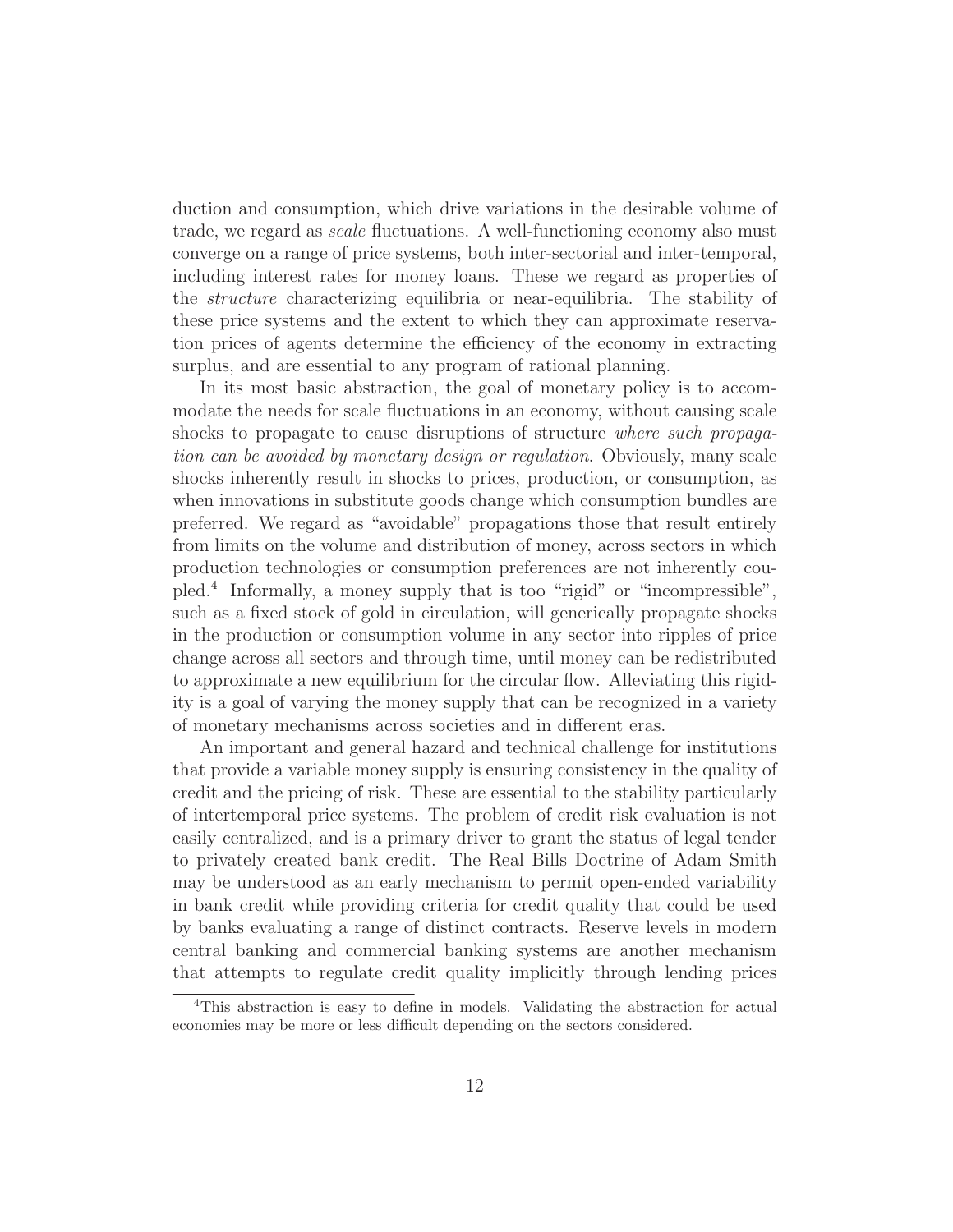and leverage.

## **5.3 A class of minimal models**

As in previous work comparing the functionality of alternative money systems [6, 7], we construct a single underlying model of production, consumption, and trade, which creates a template for a family of strategic market games (differing in their financial system models) for which explicit noncooperative equilibria can be computed. A formal specification of the models is given below; here we give a brief summary in order to explain the main purpose of the construction. Two kinds of storable goods define two production sectors. Production in each sector occurs by a simple intput/output function, which converts an initial stock of the good into more of the same good at a rate that depends on the size of the working stock.<sup>5</sup> Working stocks are ideally storable, though they can be wasted (so that the constraint on the quantity of goods available is an inequality rather than an equality). Each good is also consumable. In solutions without waste, goods persist from the time they are produced until the time they are consumed.

Production within each sector is performed by competing firms which are jointly owned by individuals who are also consumers of the produced goods. Production, trade, and consumption all occur in a sequence of many simply-structured, equivalent periods, and the establishment of a circular flow is a feature of time-stationary non-cooperative equilibria that balance output rates by the firms against marginal utilities of consumption by the consumer/owners.

Innovation is modeled as the possibility for one group of firms to attempt to change the production function in a single (particular) period, at the cost of one-time consumption of a fraction of their working stock. The attempted change succeeds with a probability  $\xi < 1$ . Although the cost of production is reduced and the limiting output rate is raised for firms that successfully innovate, the initially-reduced working stock cuts their output rates until that stock can be rebuilt from the output, which may require many periods. Firms that attempt to innovate and fail suffer the stock reduction but retain the pre-innovation production function. The problem of whether innovation is

<sup>5</sup>Our models resemble the von Neumann growth model, restricted to a single good. However, in our production function the rate of output is a non-linear rather than a linear function of the input stock.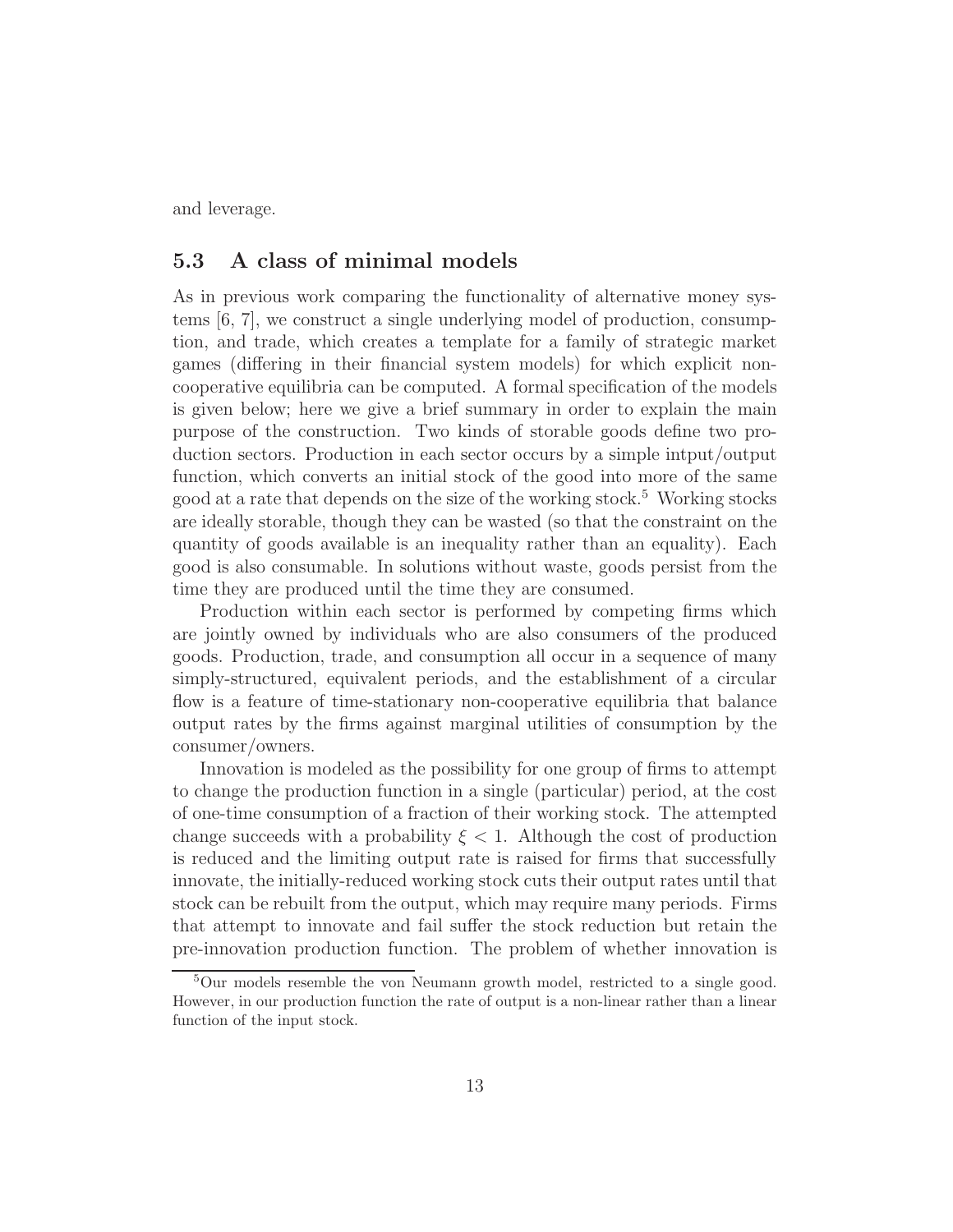desirable can be posed in either of the two goods-sectors independently,<sup>6</sup> and the general structure of solutions for the depletion and subsequent restoration of productive stocks serves as a reference for these sectors in a monetary economy.

The specific feature of this real-goods economy that allows us to measure effiency of money and banking systems is that only one good undergoes the opportunity for innovation. The other good has time-stationary production and consumption parameters, which we choose to be separable. Therefore it has no intrinsic reason to be influenced by innovation in other sectors. We demonstrate, however, that buffering the two sectors in the economy becomes difficult if models are not permitted an unrealistic degree of fine-tuning, and this is a basis of the need for substructure within the banking sector.

### **5.3.1 Many-period models, and the passage to continuous-time limits**

The Bellman equations for many-period strategic market game models, in which the non-cooperative equilibria are non-stationary, are generally difficult to solve if the periods cover non-infinitesimal quantities of goods produced, traded, and consumed (that is, if they correspond to non-infinitesimal intervals of real time).<sup>7</sup> Some of these difficulties diminish if we take model periods to correspond to infinitesimal time periods, and scale production, trade, and consumption to be infinitesimal accordingly. We will refer to this scaling limit as the *continuous time* (or "continuum") limit for a many-period

- Crusoe without money,
- the price-taking individual firm with money,
- the oligopolistic firm without money.

 $6$ We do not digress to derive the solution for Robinson Crusoe here, because its important features are subsumed in the solutions we demonstrate. A more systematic introduction to this class of models, including a separate solution for Robinson Crusoe as a reference, will be given elsewhere.

There are essentially three levels of models that require consideration for a complete exposition of basic distinctions. They are

The first two should produce the same physical allocations but differ in the presence or absence of money.

<sup>7</sup>The source of the simplification is that difference equations and discrete series reduce to differential equations and integrals, though the structure and meaning of the Bellman equations remains unchanged.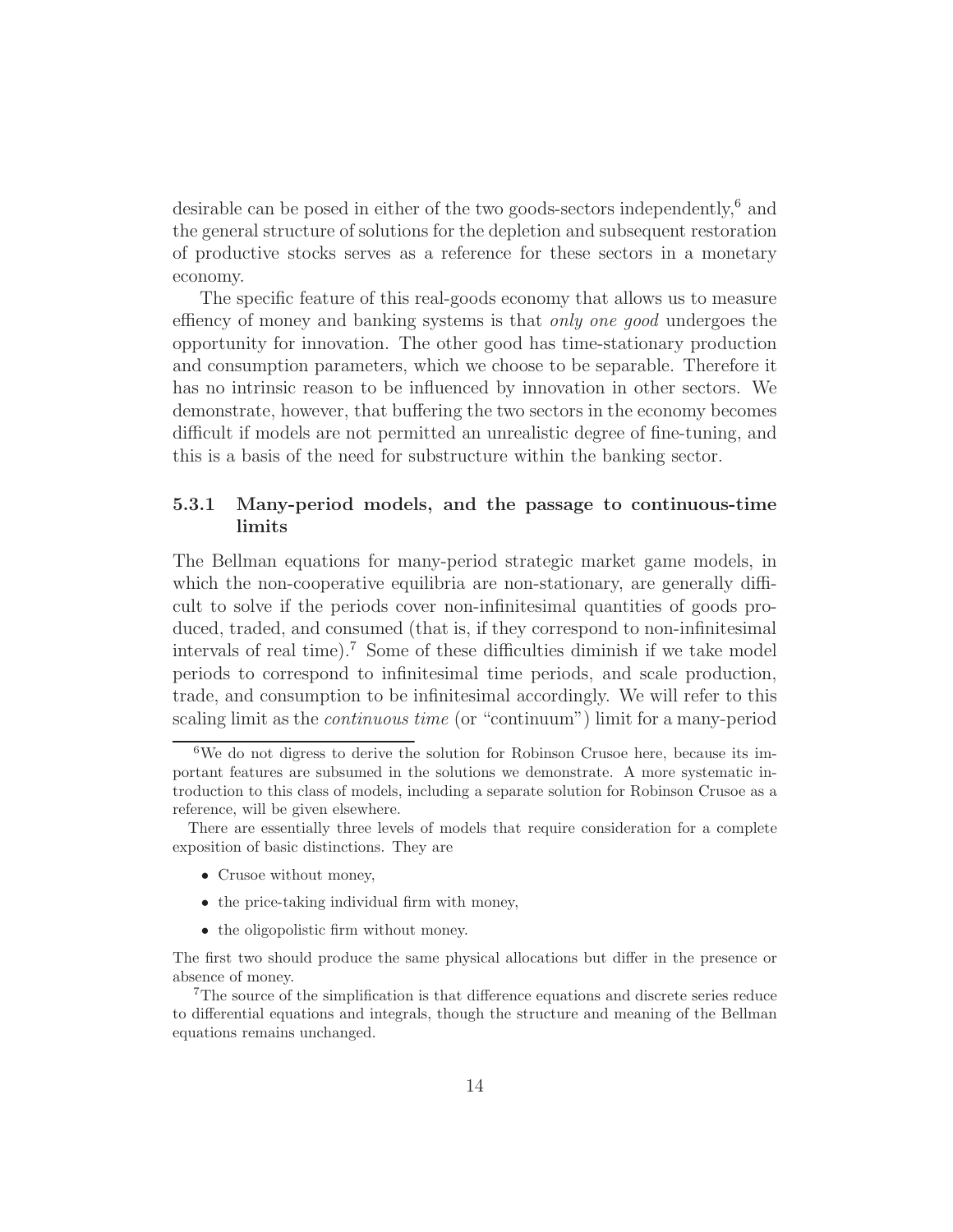strategic market game.

Singular events, such as the choice to innovate a firm's production function and the required consumption of stocks, remain events that occur within a single period, so in the continuum limit they become singular, but this creates no difficulties as long as the continuum is defined as a limit of discreteperiod models.

#### **5.3.2 Continuous time defined through equivalance classes**

Formally, we treat economic processes that occur in continuous time as processes that may be modeled with any of a sequence of discrete-time models, with time intervals  $\Delta t$  that go to zero along the sequence. One performs calculations in discrete time so that definitions of moves in the game are unambiguous, but then requires that all economically relevant structure in the solution does not depend on  $\Delta t$ . More formally: the continuous-time limit is defined if there is a *scaling* of the other quantities in the model with  $\Delta t$  for which observables evaluated at two different times  $t_1$  and  $t_2$ , which are held fixed as  $\Delta t$  is varied, converge on finite limiting values as  $\Delta t \rightarrow 0$ . Therefore a continuous-time limit is associated with an equivalence class of discrete-time models.

The formalization of continuous time in terms of scaling and limits provides a systematic way to partition stocks from flows. Within any single discrete-time model, all quantities may be represented as stocks within periods or changes of stocks between periods. When an equivalence relation over  $\Delta t$  is introduced, those changes in stocks that are to be interpreted as flows are required to vanish in linear proportion to  $\Delta t$ . The constant of proportionality in this scaling relation – the *rate* of the flow – is held fixed and is one of the parameters that defines the equivalence class. By such scaling relations, in continuous-time models, stocks, flows, and shocks are distinguished mathematically as well as descriptively.

## **5.3.3 The economic meaning of continuous-time limits: how many timescales represent economically significant commitments of a model?**

It is possible to take a more conceptual view of continuous-time limits than merely technical tricks that simplify Bellman equations. In conventional discrete-period models, the period length is a dynamically important time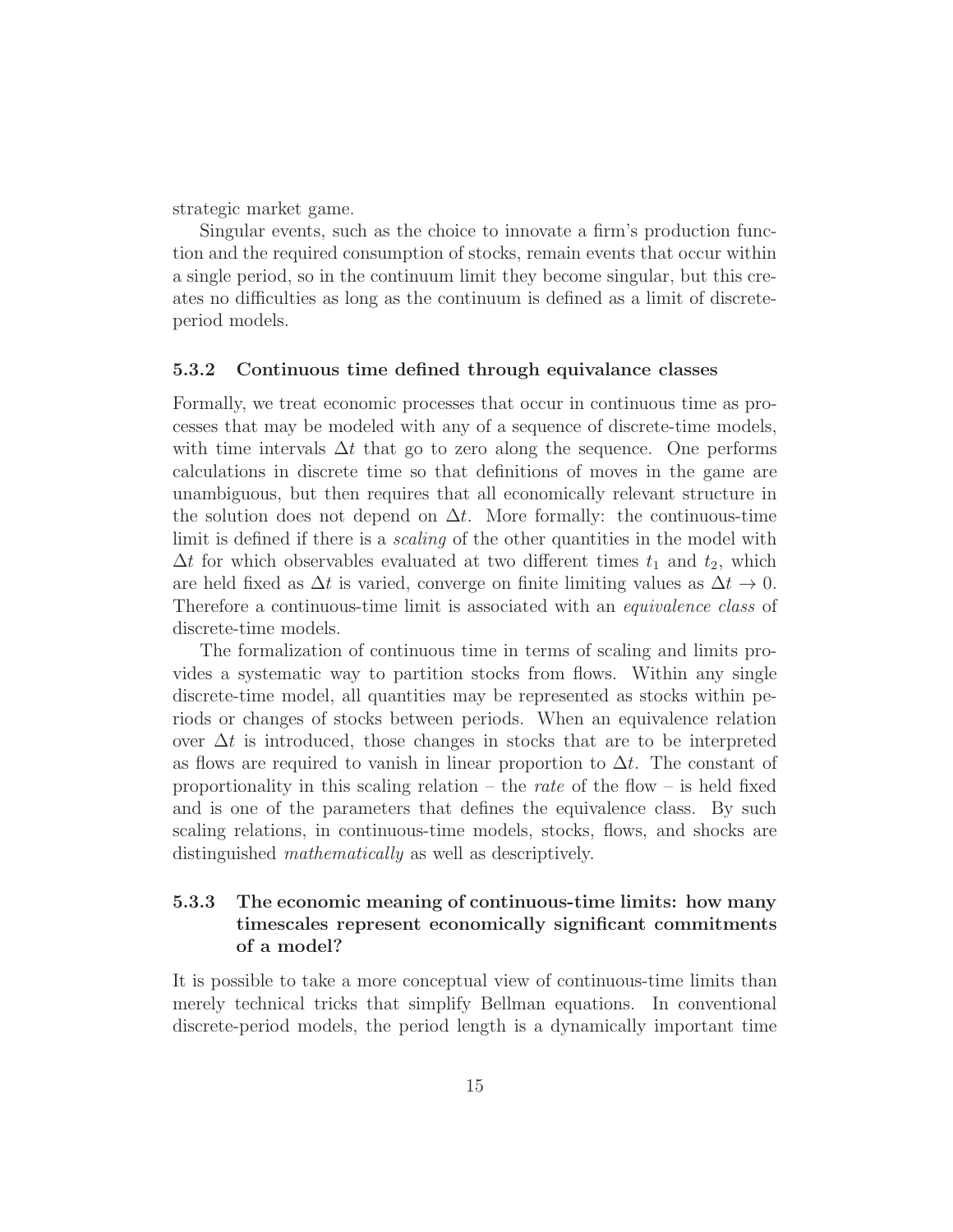interval in the model. It interacts with other model features such as nonlinear production functions or utilities, and this interaction is one source of complexity in Bellman equations. In a continuous-time limit, since stocks and flow converge on regular limits as  $\Delta t \rightarrow 0$ , the period length ceases to be a model property that influences economic dynamics. For problems such as shock and recovery in production, consumption, and the circular flow of funds, the natural timescales of economic dynamics are determined by production functions, utilities, and interest rates, and only by these model properties.

## **5.3.4 The use of continuum limits to separate dimensions of economic dynamics**

It is not necessary to use continuous-time limits only at the limit point  $\Delta t \rightarrow$ 0. The existence of a well-defined and regular limit ensures that solutions to discrete-period models at small but nonzero  $\Delta t$  also exist and that they are approximated (to various orders in  $\Delta t$ ) by properties of the limiting solution. For many applications it is useful to approximate these short-period solutions in terms of the structural parameters at the limit point.

The most important pair of economic quantities in short-period models are the money supply and the money velocity. In the continuous-time limit, with production and consumption per period scaled in linear proportion to  $\Delta t$ , solutions with stable prices also have regular continuum limits for the velocity of money, and solutions for the money supply that scale as  $\Delta t$  times this velocity (by definition of the velocity of money).

When banks are introduced that can both inject or extract money in circulation, and also mediate loans between agents, the two quantities will generally scale differently. Changes in the money supply, in efficient or nearlyefficient solutions, scale as  $\mathcal{O}(\Delta t)$ , like the original money supply. Interest streams between agents in steady circular flows are rates, which thus approach regular limits as  $\Delta t \rightarrow 0$ . Hence any *inter-agent* balances at the bank likewise scale as  $\mathcal{O}(1)$ ; that is: the debts accumulated between agents at the bank can become arbitrarily larger than the money in circulation, in efficient solutions.

A second way in which a money system can be inefficient is that it can couple inter-agent lending to changes in the whole-economy money supply. If such a coupling arises, it creates a severe instability. A drain of  $\mathcal{O}(1)$  can deplete the money in circulation in a time of  $\mathcal{O}(\Delta t)$ . Conversely, an addition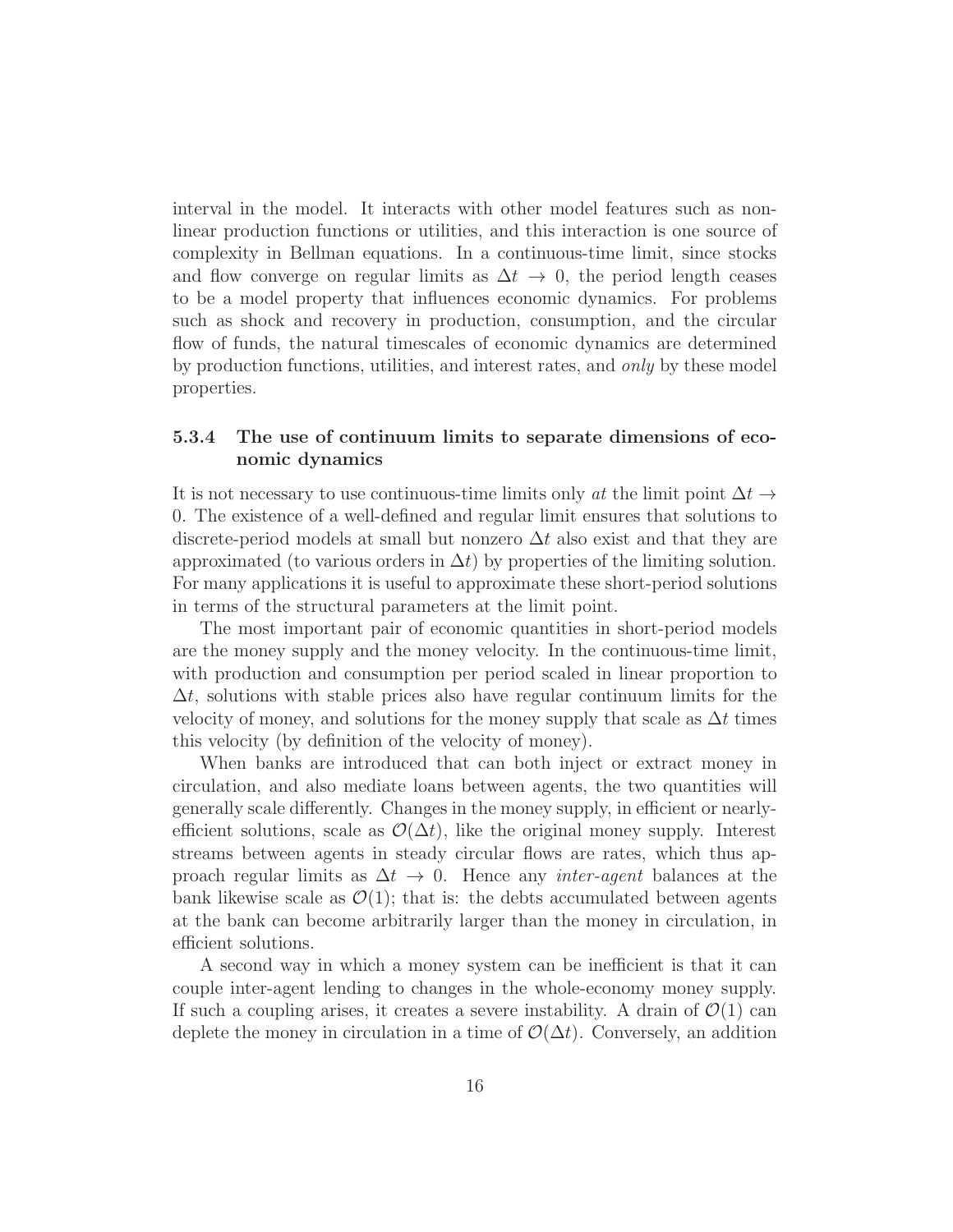of money at  $\mathcal{O}(1)$  can lead to prices that grow to  $\mathcal{O}(1/\Delta t)$ . The continuum limit therefore offers ways to test the monetary system's capacity to buffer quantities with different natural dependence on turnover time, as well as different sectors.

#### **5.3.5 Relation of consumer/owners to firms and banks**

The models provide a minimum level of distinction sufficient to define economic sectors for goods production, and centralized versus distributed banking activities. In order to make all strategic actors price-takers, each type is modeled on a continuum. In order to minimize strategic complexity in the relation of ownership to control, with respect to the risk of failed innovation, we distribute ownership through uniformly-distributed shares of firms or banks. We do, however, retain a distinction between owners of firms of the two types, so that the economy creates income consequences from innovation, which bear on the role the banks play.

The specific structure of firms, consumer/owners, and banks is:

**Firms:** The economy has two goods, and we index production or consumption associated with these with subscripts  $i \in \{1,2\}$ . For each of the two goods, a continuum of firms exist, which we index with a coordinate in the continuous interval [0, 1]. (We will not denote this index explicitly to reduce notational clutter; any production function, consumption utility, working stock, etc., with subscript  $i \in \{1,2\}$  implicitly refers to a particular firm or individual.)

**Consumer/owners:** Each type of good is also associated with a group of consumer/owners, also indexed with a coordinate in the continuous interval  $[0, 1]$ . All owners of a given type own equal shares of all firms of that type, and no shares of firms of the other type. Share ownership determines how firms deliver profits to owners, and in the case of firms that can engage in risky innovation, uniform share distribution leads to the same decision (to innovate or not to innovate) for all firms of the same type, and distributes the profit risk over all owners of that type.

**The central bank:** In economies with a central bank, the central bank is an atomic actor and a strategic dummy. It is not owned by any agents in the economy, and does not define or deliver profits. Its function is both to define the rules of monetary function, and to control the injection or extraction of money (either directly, or through commercial banks).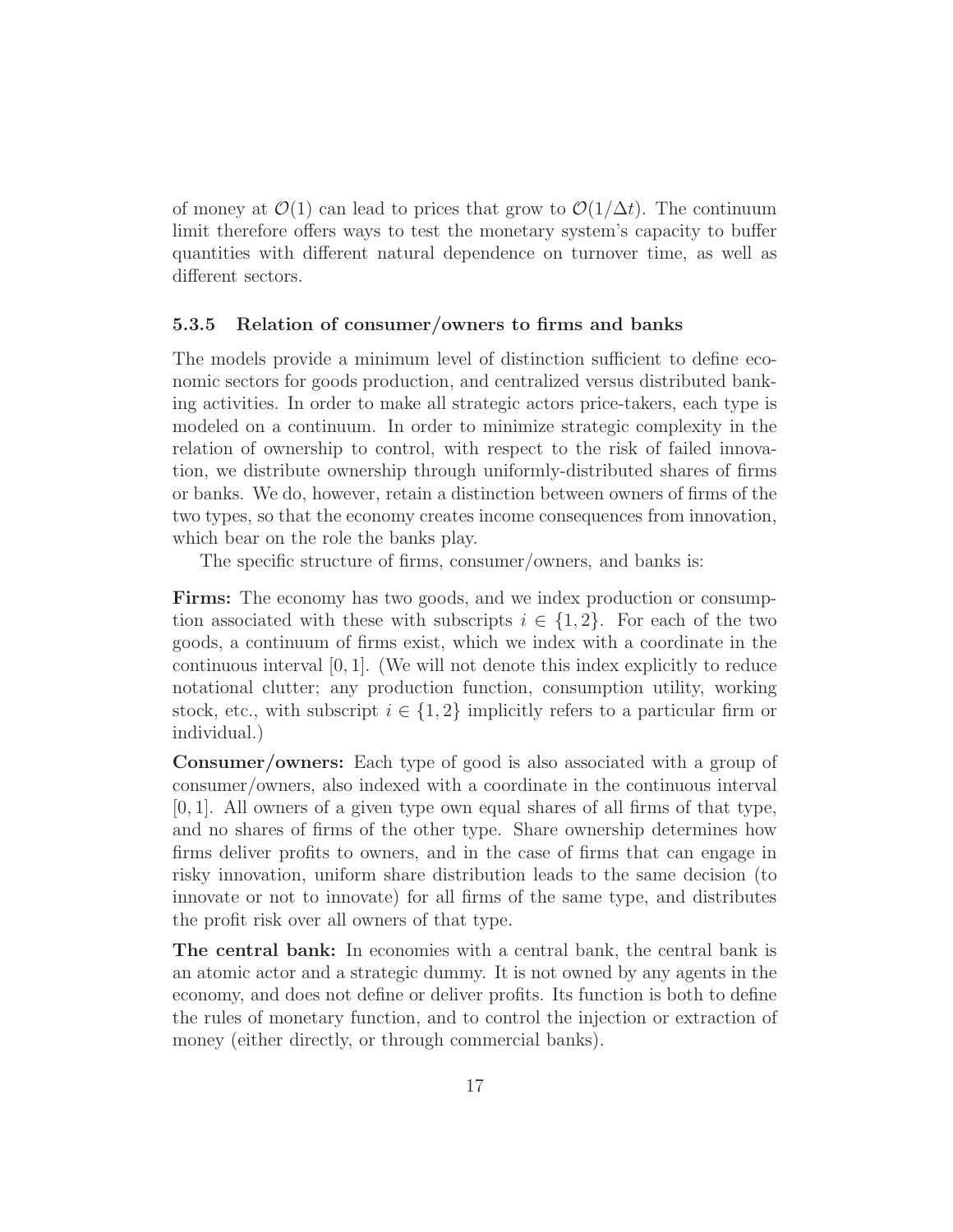**Commercial banks:** In economies with a commercial banking sector, a single kind of commercial bank exists. Commercial banks are in some cases modeled as strategic dummies acting according to fixed rules, but the purpose for which they are introduced ultimately requires that they be strategic profit-maximizers, so that the profit incentive in a context of regulatory constraint guides their function within the economy. Therefore from the start we introduce commercial banks (in the cases where they occur) as a continuum of competitive corporations, again indexed with a coordinate in the continuous interval  $[0, 1]$ . All consumer/owners (so, the owners of both types of firms) jointly own the commercial banks. Again each owner owns a uniform distribution of shares of all banks, so that each bank's profits are distributed uniformly among all owners.

### **5.3.6 The different models to be considered**

- 1. **Fixed money supply:** The minimal solution in the absence of banking assumes a fixed supply of money in circulation, without reserves. The money could be gold or government fiat. Its fixed supply causes the shock from innovation in one good to strongly impact prices and output levels in the other good. The non-cooperative equilibrium in this game is an inefficient outcome corresponding to the pre-institutional (with respect to banking) economy.
- 2. **An idealized central bank:** If the economy does not require distributed commercial banking, a benevolent central bank can vary the money supply and mediate borrowing and lending among agents internal to the economy without interest rate spreads or leveraging. We show that this solution, with finely tuned parameters, can perfectly decouple the two goods sectors, so that the shock from innovation in one sector does not affect output in the other. This outcome defines the efficient function of the monetary system, and shows that it is achievable in a constructive solution. The buffering of the two production sectors is possible despite the fact that agents of different types experience relative wealth variations, so their consumption of goods is altered by innovation.
- 3. **Commercial banks with interest rate spreads and 100% reserves:** In a first step toward defining a profit-seeking commercial banking sector, we introduce commercial banks that borrow "fiat money"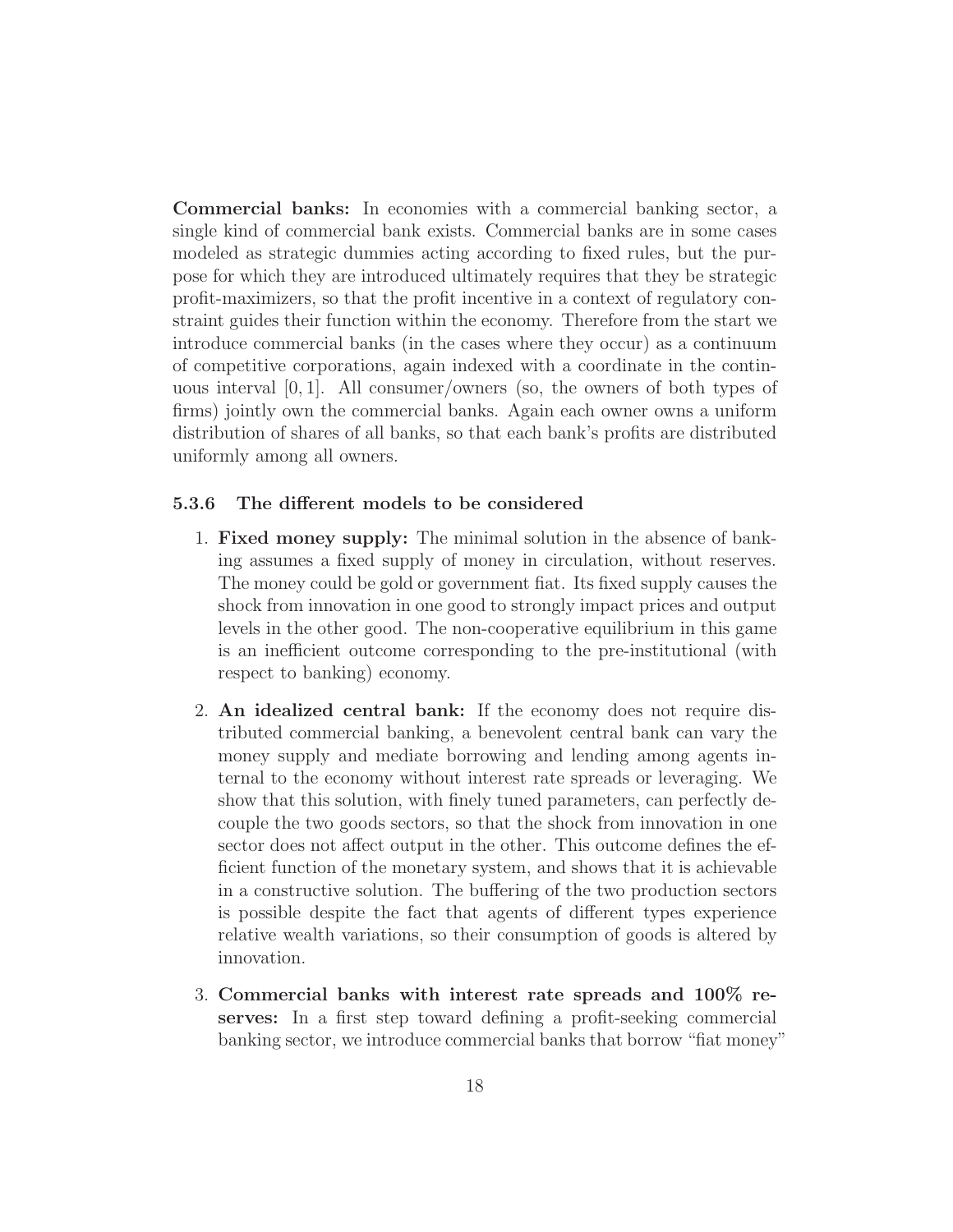from the central bank, and are permitted to issue bank credit to consumers in  $1:1$  ratio<sup>8</sup> to their holdings of fiat. The commercial banks can still enable steady-state production outcomes with many of the scaling properties of the efficient solution, if interest rates are finely tuned. However, they necessarily transmit shocks from the innovated to the non-innovated good, in proportion to the size of the interest rate spread.

We formalize this model as though the central bank has set the spread parametrically thereby reducing the commercial banks to strategic dummies. We suggest that it is the unmodeled evaluation function followed by the decision to lend or not to lend where important competition enters into banking.

## **5.4 Formal definition: the production and consumption problem**

This section defines the scaling relations for production and for utility of consumption, in which *rates* of production and consumption give the invariant functional relations.

All discrete-period games, from which the continuum limit is defined, consist of a long sequence of periods with a time index  $t$ . The index is incremented by  $\Delta t$ , and the maximal value taken by t is some number T, which is the last period of the game. (We will return below to the way this period is selected, in order to address problems of robustness and interpretation of terminal conditions.) The period in which innovation occurs is indexed  $t = 0$ . Dynamically equivalent games can be defined either by initiating the sequence of periods at some time  $t = t_{\text{init}} \ll 0$ , and allowing the economy to converge to a steady state by  $t = 0$  (because the dynamics to be defined below does produce such convergence, as we will demonstrate), or we could take the starting period as  $t = 0$ . For simplicity we will use  $t = 0$  as the initial period, and as initial conditions we will provide firms with working stocks of goods, and agents with quantities of money in hand, which equal the fixed-point values with pre-innovation production functions.

<sup>8</sup>We could intrduce a k:1 gearing ratio here with a little extra work, but our illustration does not need it.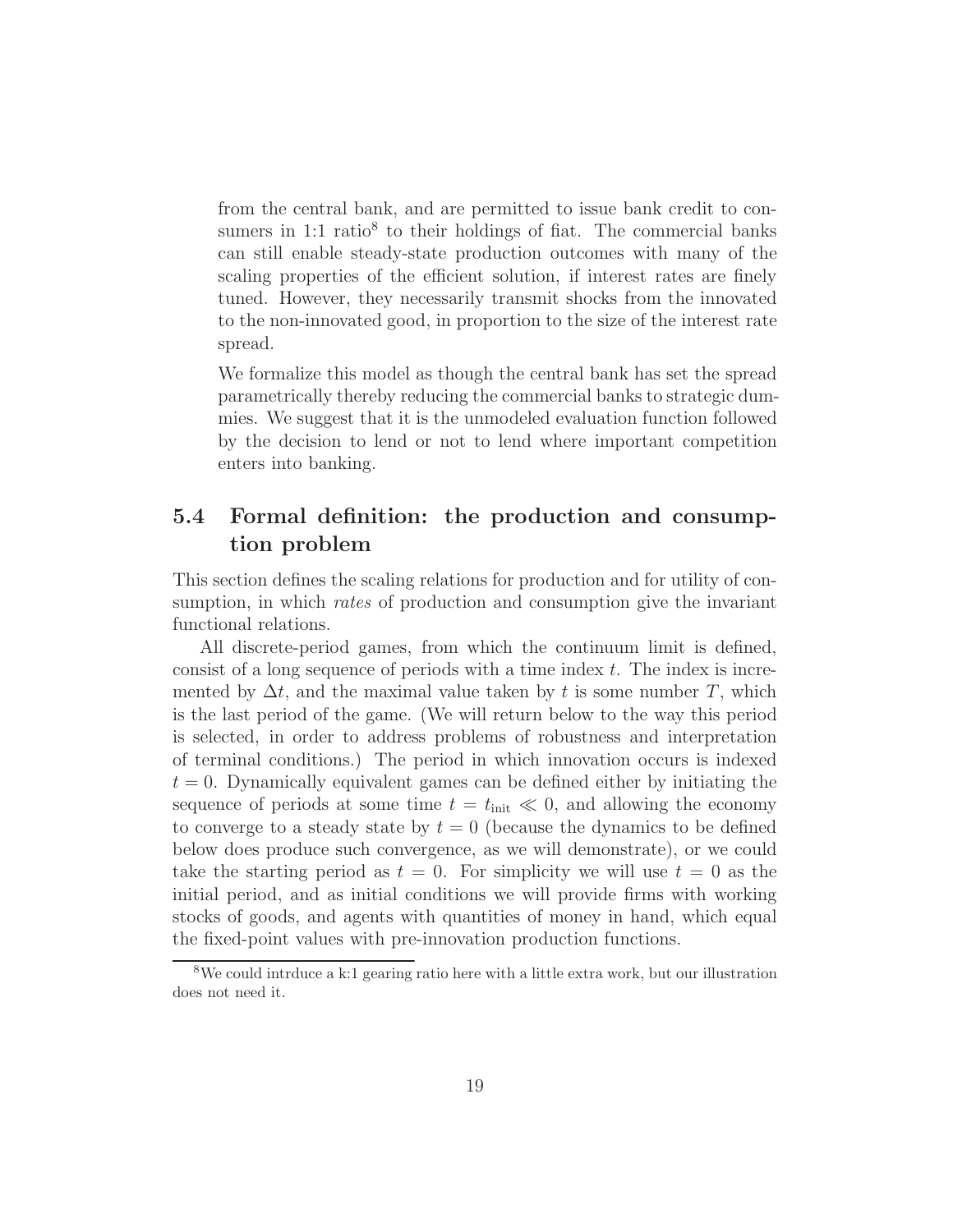### **5.4.1 Production functions in continuous time, and a sell-surplus market for goods**

In order to associate a quantity of goods production with intervals of real time  $[t_1, t_2]$ , across a class of models which may have variable period length  $\Delta t$ , it is necessary to separate well-defined stock variables from well-defined flow variables. For any firm, we use a variable  $s_t$  (with further indices as needed to specify the firm's type, introduced in the next sub-section) to denote the firm's working stock at the beginning of the period indexed  $t$ . The firm's output is characterized fundamentally by a rate of production, which depends on the working stock, which we denote by  $f(s_t)$  (with other indices as required to distinguish types). In discrete-period models with period length  $\Delta t$ , the *amount* of the good produced within a single period is therefore  $f(s_t) \Delta t$ . We take the incremental increase of goods through production to happen at the beginning of the period, following which firms may sell some of the goods, to be purchased and consumed by consumers within the same period.

Each firm chooses a quantity  $q_t\Delta t$  of goods to offer at a buy-sell trading post [8], in which consumers bid money to purchase the good. This quantity is a strategic variable, and can be varied over the range  $q_t\Delta t \in [0, s_t + f(s_t) \Delta t]$ . However, we denote it with the factor  $\Delta t$  made explicit, because in noncooperative equilibria, the quantity  $q_t$  will have a regular limit as an *offer* rate as  $\Delta t \rightarrow 0$ .

### **5.4.2 Two production sectors; one can innovate**

Goods of types 1 and 2 are produced by firms having production functions denoted respectively  $f_1$  and  $f_2$ . If we denote by  $s_{i,t}$  the stock of a firm producing good  $i$  in period  $t$ , the forms we will assume for the production rates are:<sup>9</sup>

$$
f_i(s_{i,t}) \equiv f_{i,\infty} - \rho_{\pi} e^{-2s_{i,t}}.
$$
\n(1)

 $f_i$  has dimensions of a rate, so both  $f_{i,\infty}$  and  $\rho_{\pi}$  are rates. We will choose  $\rho_{\pi}$  to equal the discount rate from the definition of firms' discounted profits

<sup>9</sup>These forms are smoothed versions of a linear production function with a limiting output and corner solutions, developed by Shubik and Sudderth [2, 3]. Corner solutions provided a convenient way to truncate discrete-period models to a single period, but in the continuous-time setting, the smoothed production rate produces a simple decomposition of solutions.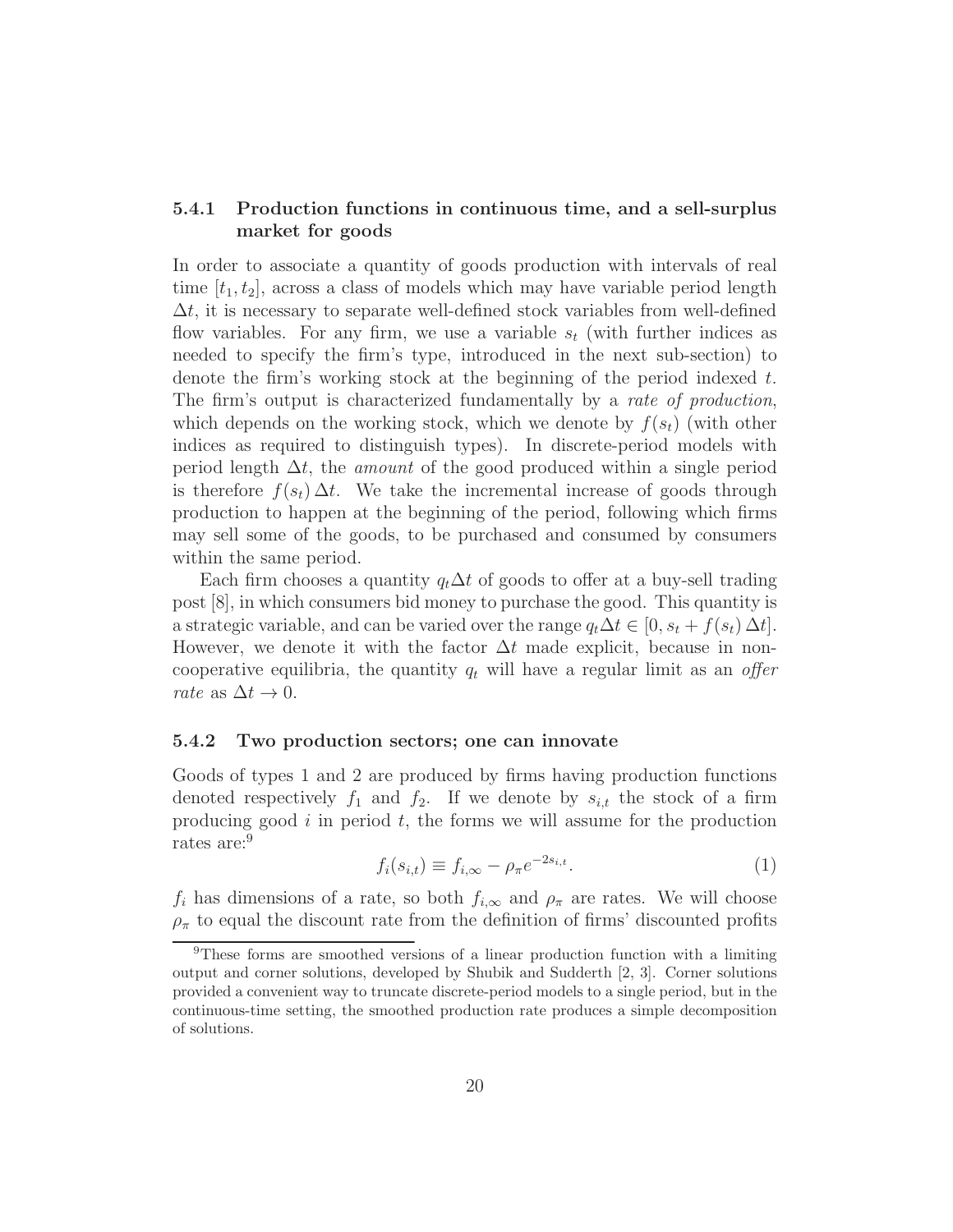(introduce below, after the market clearing rule has been defined), to simplify the forms of solutions in worked examples. Nothing apart from simplifying presentation depends on this choice. Well-defined models require that we choose  $f_{i,\infty} \geq \rho_{\pi}$  so that production is non-negative for all  $s_{i,t} \geq 0$ . In order to use certain small-deviation approximations in examples below, we will set  $f_{i,\infty}/\rho_{\pi} \gtrsim 1$ , but nothing in the model depends on finely tuning the values of these parameters.

The production rate  $f_2$  is assumed to be a fixed function at all periods in all models. The production function  $f_1$  is eligible to change, in period  $t = 0$ , into a new production function

$$
\tilde{f}_1(s_{1,t}) \equiv (1+\theta) \, f_1(s_{1,t}) \,, \tag{2}
$$

for all periods  $t > 0$ , with  $\theta > 0$  a fixed parameter. This change of form is the game's representation of successful innovation.<sup>10</sup>

If firms of type 1 try to innovate in period  $t = 0$ , they must consume a quantity  $s^{(\text{cost})}$  from their stocks  $s_{1,t}$  at  $t = 0$ . Innovation succeeds with probability  $\xi < 1$ . Firms that attempt to innovate and fail still consume the stock  $s^{(\text{cost})}$ , but are left with the previous production function  $f_1$ .

#### **5.4.3 The carry-forward of goods by firms**

The carry-forward equation for the working stock  $s_{i,t}$  held by any firm of type i, at all values of i and t aside from the innovation event by firms of type-1, is

$$
s_{i,t+\Delta t} \le s_{i,t} + f_i(s_{i,t}) \Delta t - q_{i,t} \Delta t.
$$
 (3)

The inequality indicates that the working stock could be wasted but cannot increase except by means of production.

The continuous-time limit is obtained from Eq. (3) by dividing by  $\Delta t$ , and replacing the difference  $(s_{i,t+\Delta t} - s_{i,t})/\Delta t$  by the derivative  $ds_i/dt$ , to obtain a differential equation relating stocks to flows:

$$
\frac{ds_i}{dt} \to f_i(s_i) - q_i. \tag{4}
$$

 $10$ The form  $(2)$  is the smoothed counterpart to a combination of "cost innovation" and "capacity innovation" in the terminology introduced by Shubik and Sudderth [2, 3]. The rate of production for  $s_{1,t} \lesssim 1/2$  is larger by the factor  $(1 + \theta)$ , generating the same output at less input cost. The saturation level  $f_{1,\infty}$  likewise increases by the factor  $(1 + \theta)$ , so that maximum output capacity likewise increases. This combination is simpler, for the smoothed production function, than either cost innovation or capacity innovation alone.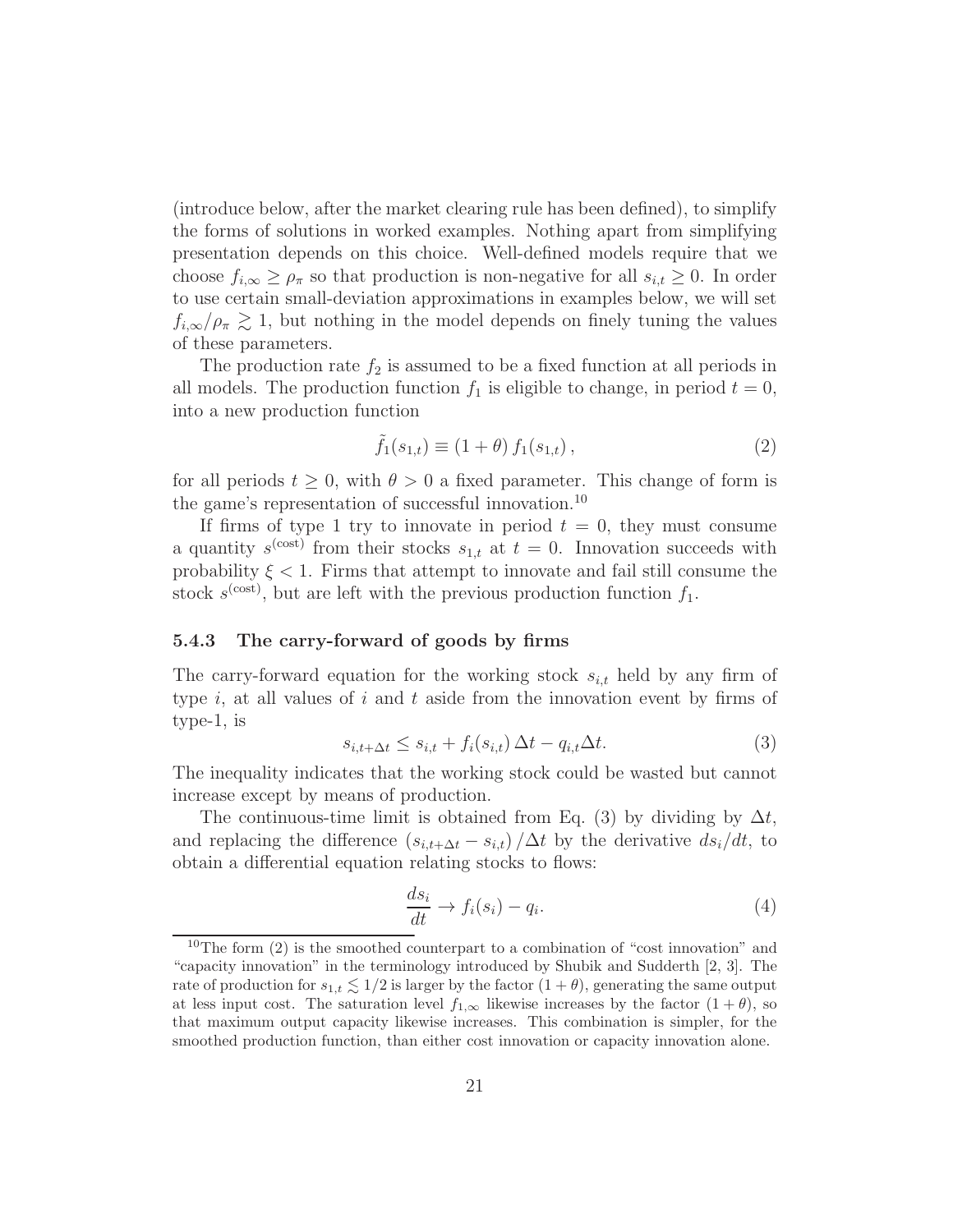We return to the definition of firms' profits after defining the consumption and trade problem for consumers.

#### **5.4.4 Consumption utilities in continuous time**

We first introduce the functional form of utility. As a dummy index, let  $c_1$ (without further subscripts) be the rate of consumption of good-1 by any consumer in any particular time period, and let  $c_2$  be the rate of consumption of good-2, by that consumer.<sup>11</sup> Utility for the period's consumption must likewise be defined in terms of a rate in order to permit a well-defined continuous-time limit. The utility rate is a function of the two consumption rates. In this cascade of models we take the separable form

$$
u(c_1, c_2) = -\rho \left( e^{-c_1/\gamma_1} + e^{-c_2/\gamma_2} \right).
$$
 (5)

 $\rho$  is a constant related to the natural rate of discount, which we define below, needed to provide the correct dimensions for  $u,^{12}$  and  $\gamma_1$  and  $\gamma_2$  are two scale factors that determine the relative price elasticities of the two goods. Note that since  $c_1$  and  $c_2$  are rates,  $\gamma_1$  and  $\gamma_2$  must likewise have dimensions of rates, since the input to the exponential function must be a pure number.

From this base form, which is the same for all consumers, we can introduce an indexed notation for utilities of each of the two types of consumers, in terms of the goods produced by the firms they own and the goods produced by the firms they do not own.

For a consumer of type i, we denote by  $c_{i,t}$  the rate of consumption of the good that his own firms produce (now indexing the good relative to the consumer's type), and  $\tilde{c}_{i,t}$  the rate of consumption of the good produced by firms of the other type.<sup>13</sup> To define a notation that will allow us to refer to agents of either type, denote by  $u_i$  the utility rate for a consumer of type i.

<sup>&</sup>lt;sup>11</sup>Thus, in the discrete-period model, the *amounts* consumed in one period are  $c_1\Delta t$  and

 $c_2\Delta t$ .<br><sup>12</sup>The absolute magnitude of this constant does not matter for the definition of  $u(c_1, c_2)$ ; only the dimension of a rate is required. We use the rate  $\rho$  in the discount factor as this avoids introducing a further arbitrary parameter.

<sup>&</sup>lt;sup>13</sup>To express this more didactically, is used to indicate exclusion, or opposition in binary sets:  $\tilde{i}$  means whichever value in  $\{1,2\}$  that is not the value taken by index i.  $\tilde{c}_i$  indicates the consumption rate of the good that is not the consumption rate  $c_i$ .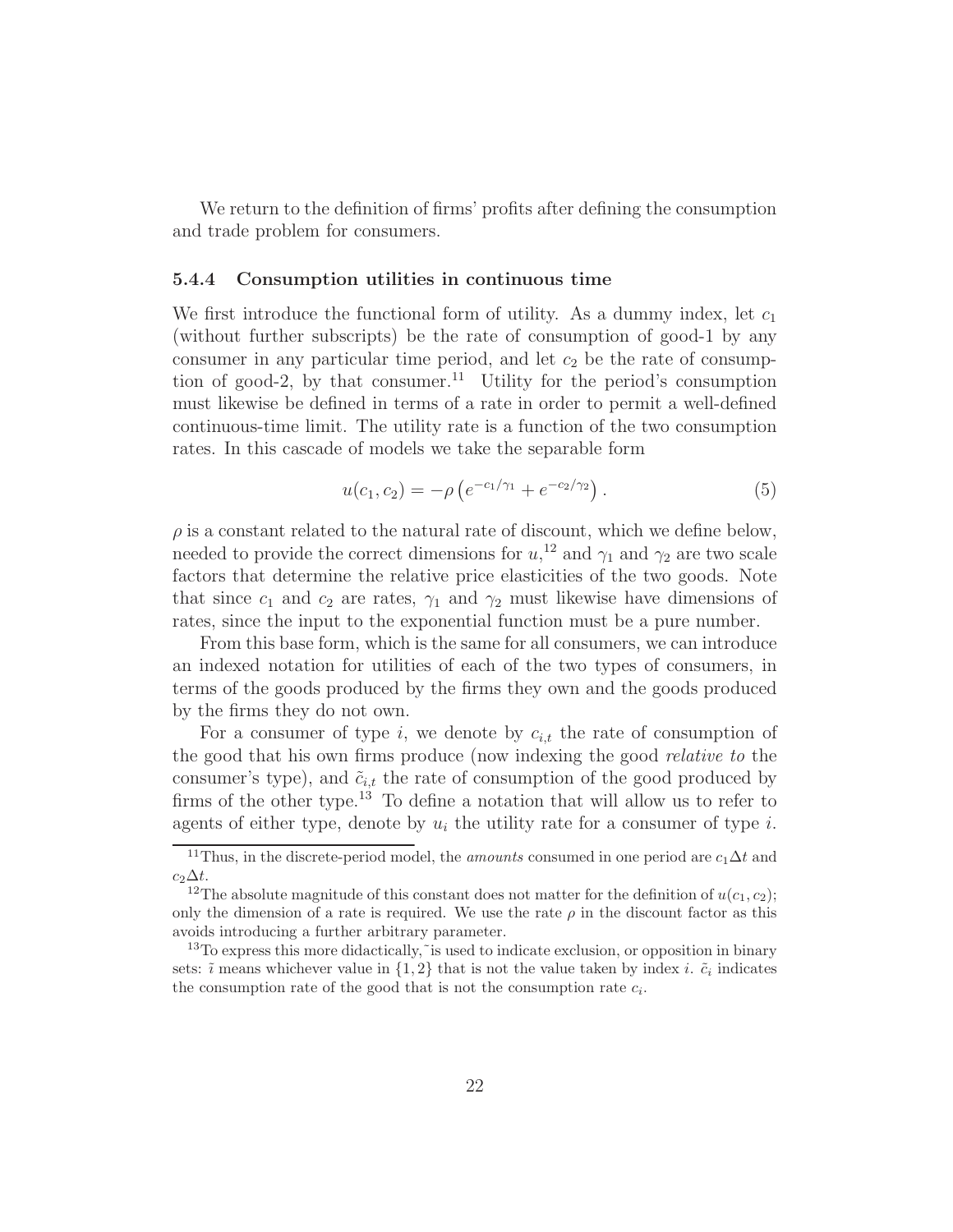In terms of Eq.  $(5)$ ,  $u_{1,2}$  are given by

$$
u_1(c_1, \tilde{c}_1) \equiv u(c_1, \tilde{c}_1) u_2(c_2, \tilde{c}_2) \equiv u(\tilde{c}_2, c_2).
$$
 (6)

The variables that define any consumer's state at the beginning of each period are a supply of money-in-hand  $m_{i,t}$ , and in cases where consumers may make deposits or take out loans with either a central bank or a commercial bank, a balance  $a_{i,t}$  at the bank. The account balance  $a_{i,t}$  may be of either sign as long as the conditions on money and credit permit.

The consumer's strategic variables within any period are quantities  $b_{i,t}\Delta t$ of money to bid on goods made by the firms of his own type, and  $b_{i,t}\Delta t$  to bid on goods of the other type, along with deposits  $d_{i,t}\Delta t$  to make to the bank. (We refer to them as "deposits" to define the sign convention for the transfer of money between the consumer and the bank; if some  $d_{i,t}$  is negative it is a withdrawal.) Therefore, like consumption levels,  $b_{i,t}$ ,  $b_{i,t}$ , and  $d_{i,t}$  are denominated as rates.

#### **5.4.5 Market clearing**

The rate at which total bids are made on good i in the buy-sell trading post in any period  $t$  is related to the rates of bidding by the two agent types as

$$
B_{i,t} = b_{i,t} + \tilde{b}_{\tilde{i},t}.\tag{7}
$$

The price of good i in period t is denoted  $p_{i,t}$ . From the clearing rule for the Dubey-Shubik buy/sell model [8], it is given by

$$
p_{i,t} = \frac{B_{i,t}\Delta t}{q_{i,t}\Delta t} = \frac{B_{i,t}}{q_{i,t}} = \frac{b_{i,t} + \tilde{b}_{\tilde{i},t}}{q_{i,t}}.
$$
 (8)

The price is defined either as a ratio of per-period bid and offer quantities, or as a ratio of their corresponding rates, since factors of  $\Delta t$  cancel in the ratio. Thus price level can converge to a regular continuous-time limit if the bid and offer rates do so.

The rates at which goods are delivered to consumers from trading posts are their consumption rates, which evaluate in the buy/sell game to

$$
c_{i,t} = \frac{b_{i,t}}{p_{i,t}}
$$
  

$$
\tilde{c}_{i,t} = \frac{\tilde{b}_{i,t}}{p_{\tilde{i},t}}.
$$
 (9)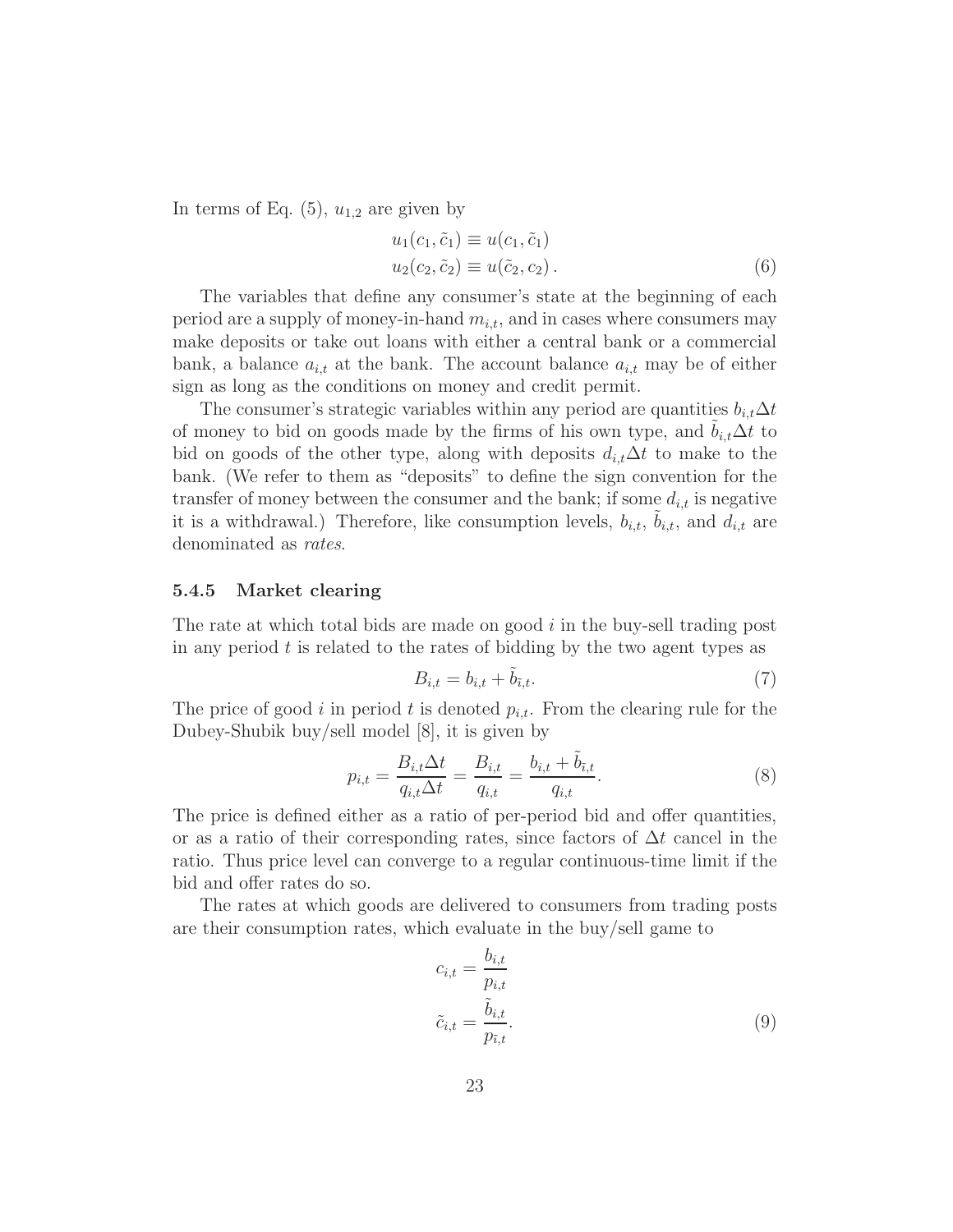### **5.4.6 Profit rates for firms and (when applicable) commercial banks**

Firms are defined in these games to carry forward goods between periods to use as working stocks, and thus they have no money expenses.<sup>14</sup> Their profits equal their proceeds from sale. The amount of profit made by a firm of type  $i$  in period  $t$  is denoted

$$
\pi_{i,t}\Delta t = p_{i,t}q_{i,t}\Delta t = \left(b_{i,t} + \tilde{b}_{i,t}\right)\Delta t,\tag{10}
$$

in which  $\pi_{i,t}$  is the corresponding profit rate.

Each firm of type  $i$  distributes its profits uniformly among consumer/owners of type i as a source of income for those owners. Since both firms and owners are indexed on the same continuous interval [0, 1], the rate  $\pi_{i,t}$  at which profit is delivered by a firm of type i is the same as the rate of income to the consumer of type i.

The firm's total discounted profit, which it seeks to maximize, is the sum

$$
\Pi_{i} = \sum_{t=0}^{T} \beta_{\pi}^{t/\Delta t} \left[ \pi_{i,t} \Delta t - \eta_{i,t} \left( s_{i,t+\Delta t} - s_{i,t} - \Delta t f_{i}(s_{i,t}) + q_{i,t} \Delta t \right) \right]. \tag{11}
$$

The Lagrange multipliers  $\eta_{i,t}$  enforce the inequality (3), and the profit discount factor  $\beta_{\pi}$  is given in terms of the profit rate of discount  $\rho_{\pi}$  by

$$
\beta_{\pi} \equiv \frac{1}{1 + \rho_{\pi} \Delta t}.
$$
\n(12)

This is the same  $\rho_{\pi}$  used to set a scale in the production rate functions (1), for reasons explained where these were introduced.

Bank profits, when they are defined, will be particular to models, so at present we simply introduce a notation  $\pi_{i,t}^{(B)}$  for the rate of income delivered from bank profits to owners of type i. In models without banking or without bank profits, this term is zero. (Recall that commercial banks, when introduced, will be indexed on a continuous interval [0, 1], but they will distribute profits to two types of consumers, each type also indexed on an interval  $[0, 1]$ . Therefore we will need to be careful with factors of 2 in relating banks' income to profits delivered to owners.)

<sup>&</sup>lt;sup>14</sup>This construction avoids most of the concerns with corporate financing.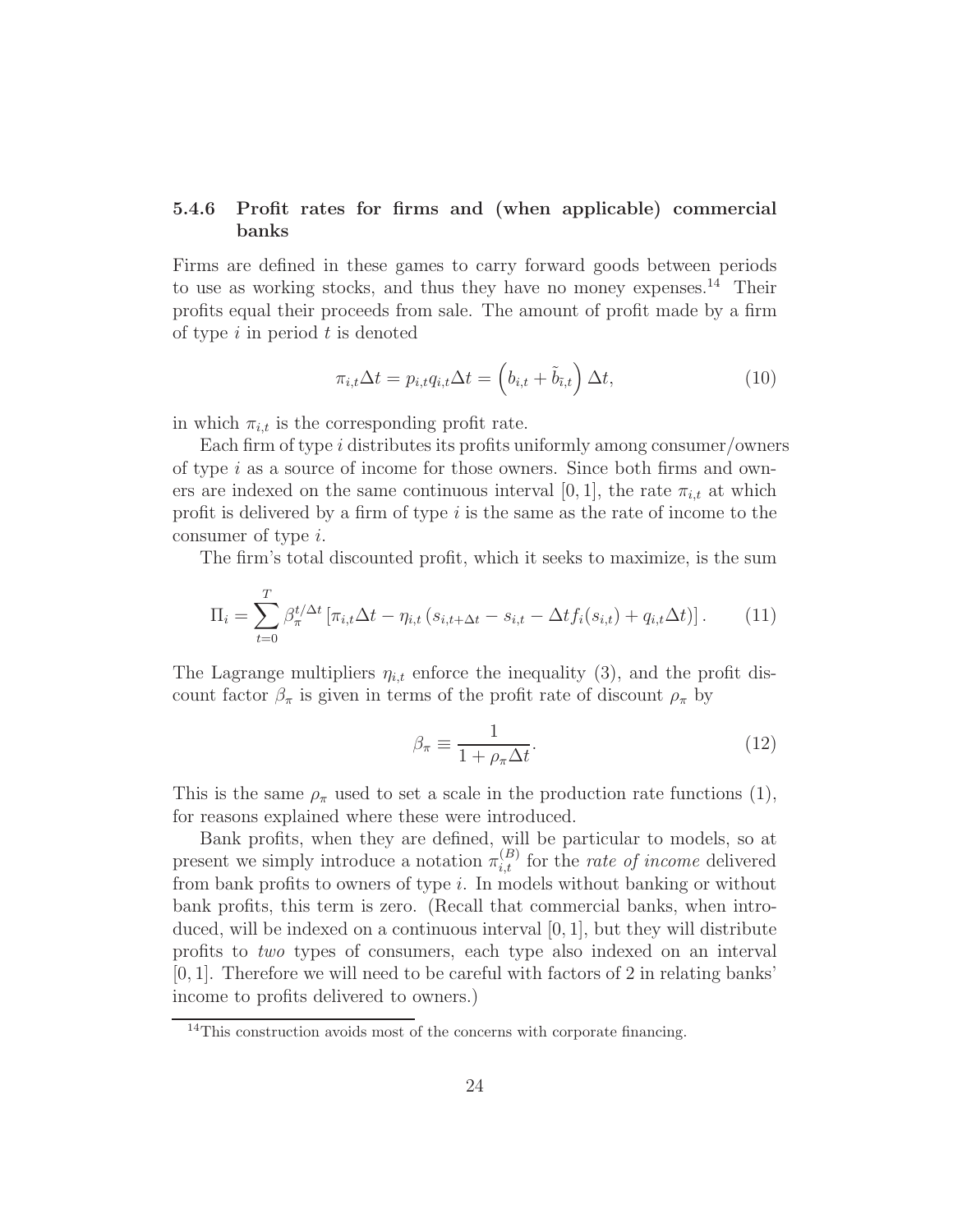From the foregoing definitions and the clearing rules (8,9), the update equation for a consumer of type  $i$ 's money-in-hand between the beginnings of two successive rounds is

$$
m_{i,t+\Delta t} = m_{i,t} - d_{i,t}\Delta t - \left(b_{i,t} + \tilde{b}_{i,t}\right)\Delta t + \left(\pi_{i,t} + \pi_{i,t}^{(B)}\right)\Delta t. \tag{13}
$$

#### **5.4.7 The consumer's utility maximization problem**

Trading posts and banks both transact in explicitly represented money (whether gold, fiat, or bank notes). Therefore bids on consumables, and bank deposits, are limited by a budget constraint, which takes the form for a consumer of type  $i$  in period  $t$ 

$$
d_{i,t}\Delta t + \left(b_{i,t} + \tilde{b}_{i,t}\right)\Delta t \le m_{i,t}.\tag{14}
$$

The consumer maximizes a discounted utility across all periods' consumption against the sequence of constraints (14) at each period t.

To define terminal conditions for the multi-period game, and to produce a salvage value for money, we introduce a "day of reckoning" at period  $t = T +$  $\Delta t$ , in which any negative bank balance is penalized with a linear deduction  $\Pi$  min  $(a_{i,T+\Delta t}, 0)$  from the total utility. The linear default penalty is enforced by means of a Kuhn-Tucker multiplier on a finite interval  $\Lambda_i \in [0, \Pi]$ , as in [7]. We return in Sec. 5.4.9 to discuss information conditions, including when agents know the value of T.

The Lagrangian for the optimization problem of a consumer of type  $i$  contains a discounted sum of utilities from the rates defined in Eq. (6), constraint terms for the budget constraints, and constraint terms for final conditions. An appropriate form to produce a regular continuous-time limit is given by

$$
U_i \equiv \sum_{t=0}^{T} \beta^{t/\Delta t} \left\{ u_i(c_{i,t}, \tilde{c}_{1,t}) \Delta t + \lambda_{i,t} \left[ m_{i,t} - d_{i,t} \Delta t - \left( b_{i,t} + \tilde{b}_{i,t} \right) \Delta t \right] \right\} + \beta^{(T + \Delta t)/\Delta t} \Lambda_i a_{i,T + \Delta t}.
$$
\n(15)

In models where banking does not exist, the terms  $d_{i,t}$  and  $a_{T+\Delta t}$  are omitted. Note that the factor  $\Lambda_i a_{i,T+\Delta t}$  is discounted by  $\beta^{(T+\Delta t)/\Delta t}$ .

We also have not incorporated any terms constraining  $a_{i,t}$  at intermediate times, such as might arise from limits on reserve requirements.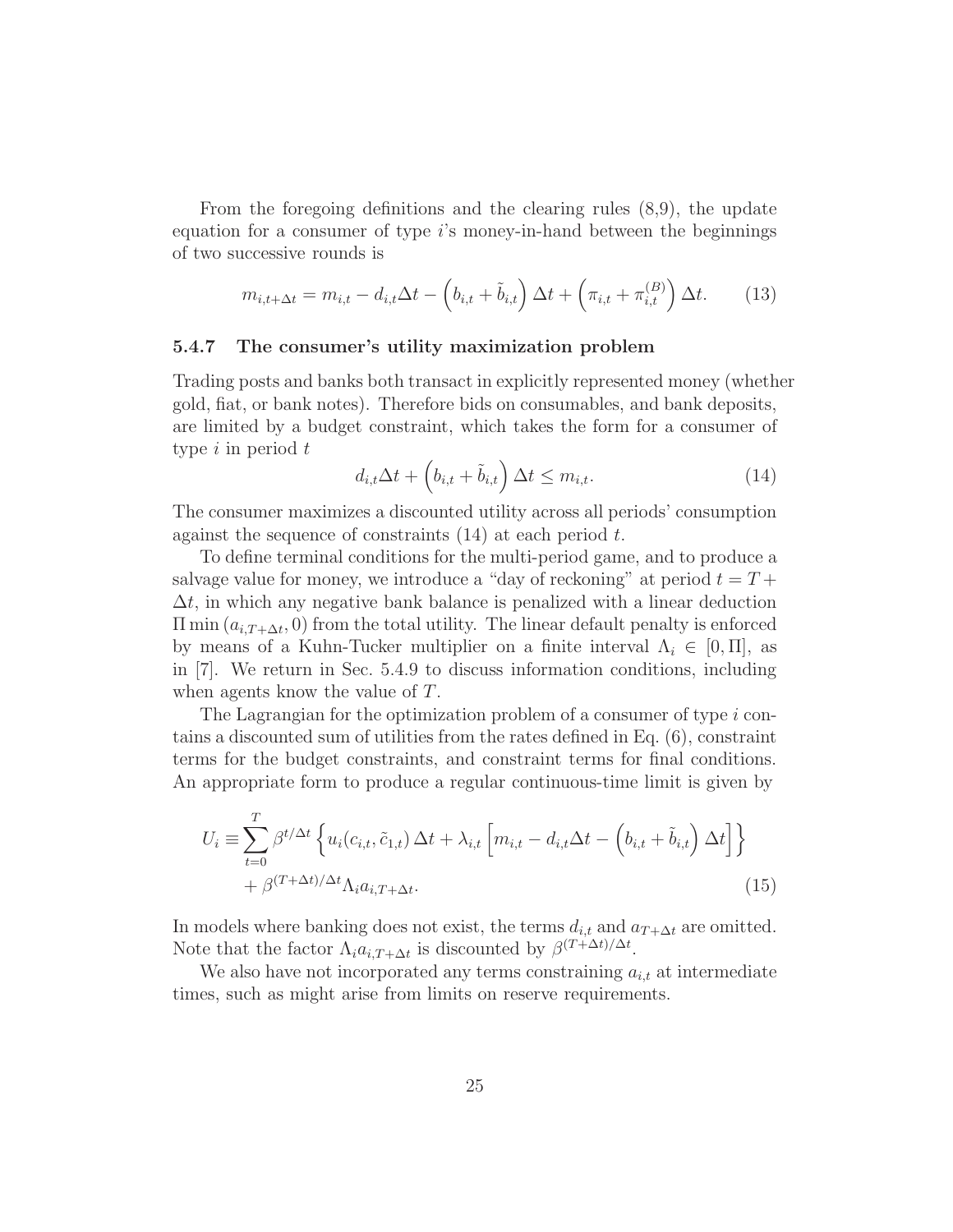The per-period discount factor  $\beta$  in the utility function (15) is related to the period length  $\Delta t$  and the natural rate of discount  $\rho$  by

$$
\beta \equiv \frac{1}{1 + \rho \Delta t}.\tag{16}
$$

This convention leads to regular limits for the utility in continuous time. The increment  $\Delta t$  becomes a measure dt, and the sum over index t becomes an integral  $\int dt$ . The integrand will be a function only of rate-valued quantities, which in the continuous-time limit take piecewise-smooth trajectories. The ratio  $m_{i,t}/\Delta t$  must likewise scale as a rate-valued quantity, which has the interpretation of the contribution from an agent of type i to the velocity of money, as the money supply scales linearly toward zero with  $\Delta t$ .

#### **5.4.8 The consumer's bank-balance dynamics**

The first two banking models demonstrated here permit unlimited revolving loans. Technically this means two things. The first is that the bank keeps an account, the balance of which is updated at a pre-specified interest rate within each period. The second is that the amount consumers deposit or withdraw is an unconstrained variable, apart from the penalty on unrepaid bank debts in the terminal conditions.

The bank's carry-forward equation for accounts it thus

$$
a_{i,t+\Delta t} = (a_{i,t} + d_{i,t}\Delta t) (1 + \rho_{B,it}\Delta t).
$$
 (17)

Deposits or withdrawals are made at the beginning of the period, and interest accrues at a rate  $\rho_{B,it}$ .<sup>15</sup>

The bank may lend or accept deposits at different rates, in which case the interest rate for either type  $i$  is a function of time, evaluated to equal a lending or borrowing rate according to the rule

$$
\rho_{B,it} = \begin{cases} \rho_{B,L} & \text{if } a_{i,t} < 0\\ \rho_{B,D} & \text{if } a_{i,t} > 0. \end{cases}
$$
\n(18)

<sup>15</sup>Many alternative rules are well-defined: interest on deposits could accrue one period later than interest charged on loans, etc. Nothing depends on the intra-temporal order of interest charges and payments, in the continuous-time limit.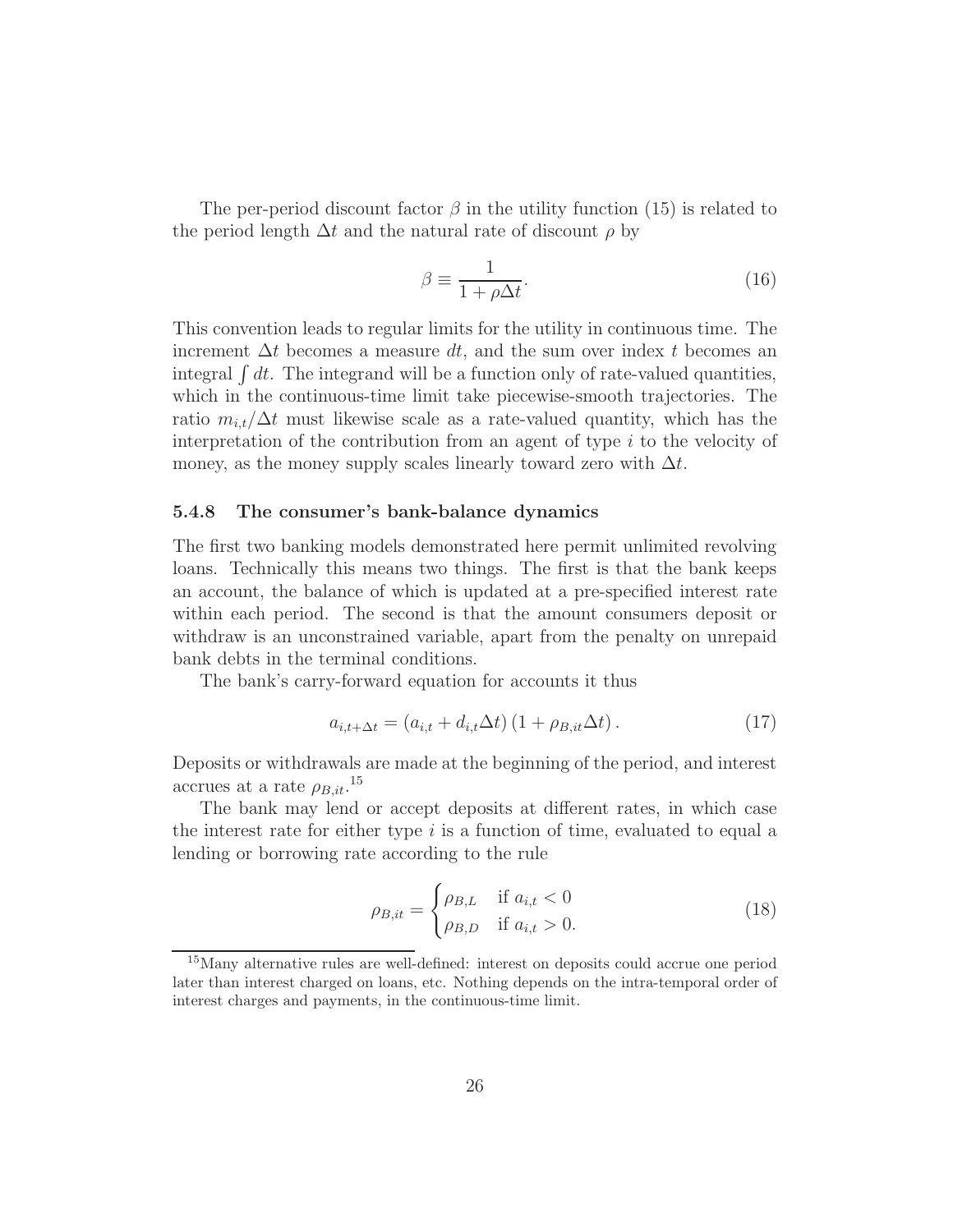To regularize the discontinuity at  $a_t = 0$ , we may adopt some convention such as  $\rho_{B,t} = (\rho_{B,L} + \rho_{B,D})/2^{16}$  For a central bank acting as a public service, there is no need for interest rate spreads, but for a commercial bank a spread  $\rho_{B,L} - \rho_{B,G} > 0$  will generally be required.

Using the money carry-forward relation (13) to express  $d_{i,t}$  in terms of the bids, profits, and changes in agents' money-holdings, the account-balance carry-forward relation (17) may be written

$$
\frac{a_{i,t+\Delta t}}{(1+\rho_{B,it}\Delta t)} = a_{i,t} - (m_{i,t+\Delta t} - m_{i,t}) - \left(b_{i,t} + \tilde{b}_{i,t}\right)\Delta t + \left(\pi_{i,t} + \pi_{i,t}^{(B)}\right)\Delta t.
$$
\n(19)

Using Eq. (10) for firms' profits, dividing Eq. (19) by  $\Delta t$ , and then taking  $\Delta t \rightarrow 0$  produces the continuous-time expression for the bank balance in relation to the money-in-hand  $m_i$  of  $17$ 

$$
\left(\frac{d}{dt} - \rho_{B,i}\right) a_i \to \left(\tilde{b}_i - \tilde{b}_i\right) - \frac{dm_i}{dt} + \pi_i^{(B)} + \mathcal{O}(\Delta t) \,. \tag{20}
$$

#### **5.4.9 Terminal conditions**

The handling of terminal conditions in a class of extended-time games of this form, with lending at interest, a small number of events that can occur, and no stochasticity, is generally a somewhat artificial exercise as a model of decision making in real economies. On one hand, the attempt by consumers and firms to converge to a steady state that permits long-term regular behavior, and the degree to which monetary flexibility permits or impedes that attempt, is the aspect of decision making that the model probably captures robustly. On the other hand, the specification of terminal conditions is a requirement from the standpoint of experimental gaming, and this generally rules out a steady state. The artificial feature of a model that requires cancellation of all debts at a finite horizon, in an economy that has structurally

<sup>&</sup>lt;sup>16</sup>Under conditions when the bank is actively used,  $a_t = 0$  occurs only on time intervals of measure zero, so the results are not sensitive to the way the interest rate is regularized. Because, in this model, we assume initial conditions prior to the accumulation of bank balances, it is convenient to choose a regularization condition that will be consistent with the other simplifying assumptions made in the model.

<sup>&</sup>lt;sup>17</sup>The residual terms at  $\mathcal{O}(\Delta t)$ , which we denote explicitly despite the fact that they approach zero as  $\Delta t \rightarrow 0$ , come from time lags between the making of bids and the delivery of profits. As long as the rates are continuous (differentiable at order one) functions, these effects contribute terms  $\sim (db_i/dt) \Delta t$  in Eq. (20).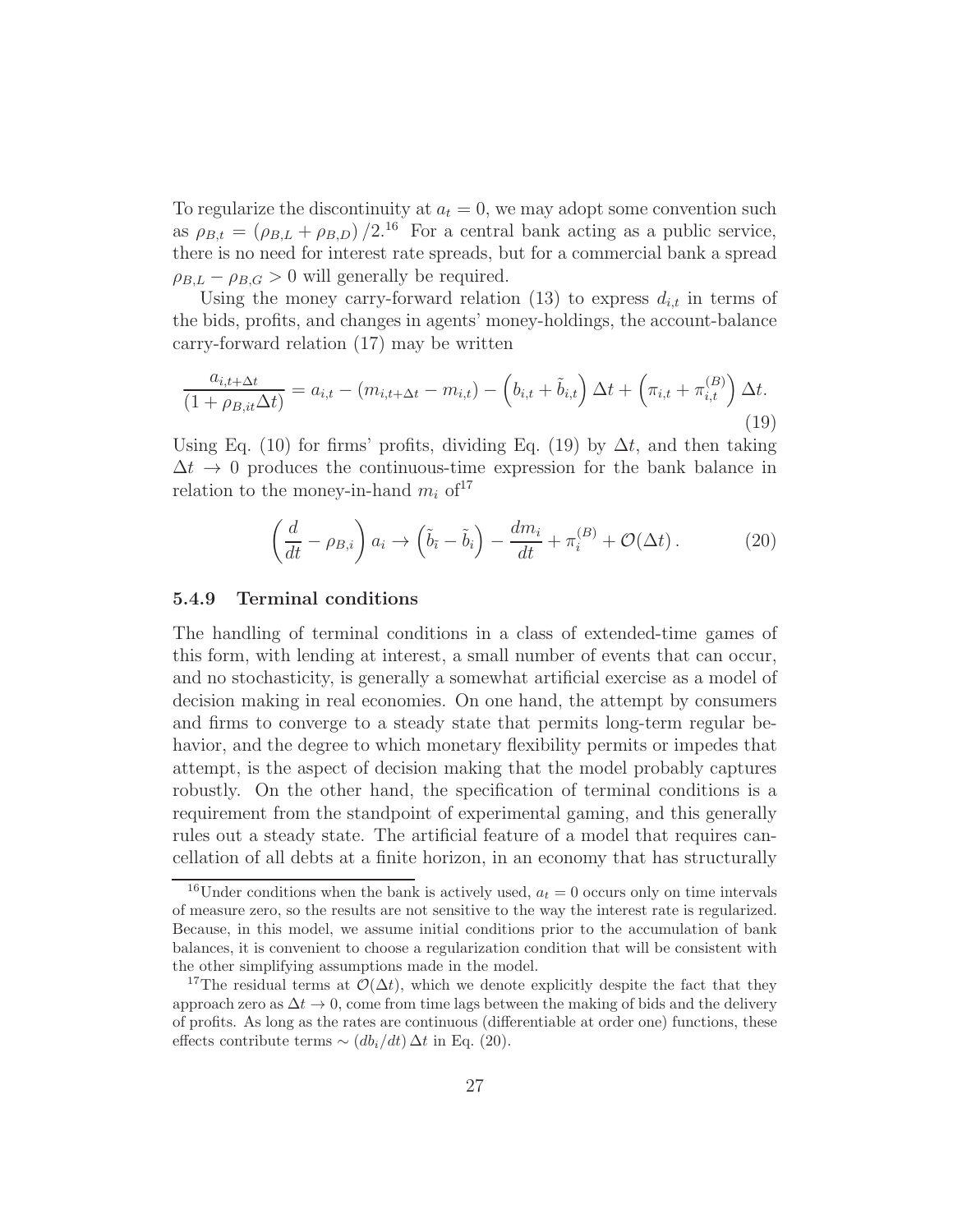changed in the interim in such a way that revolving debt permits it to accommodate the change, is that exponential growth of account balances can lead to sensitive and arbitrary coupling of terminal conditions to otherwisenegligible differences in interior solutions. A continuum of solutions to the first-order conditions exist with utilities and profits that differ by exponentially small factors in  $\rho_{\pi}T$ , but which involve very different response of the production decisions at the terminal conditions.

We resolve these ambiguities by making use of the following observation to single out the class of non-cooperative equilibria that robustly separate the responses to initial and terminal conditions in a non-arbitrary manner. These games possess non-cooperative equilibria that could be called "turnpike solutions". Consumers and firms, after a transient that occupies an interval in  $\rho_{\pi}t$  much smaller than 1, can converge exponentially (in  $\rho_{\pi}t$ ) toward stable production, trade, and consumption values that can be preserved indefinitely. In general, these solutions require non-zero bank balances, as some agents lend to others, with interest flows supporting asymmetries in their consumption that reflect the real structural changes in the production sector. These steady-state values are the turnpike values. The games also possess a class of unstable solutions, in which firms exponentially diverge from the turnpike values, depleting or hoarding stocks in response to exponentially diverging price levels created by consumer bidding, as consumers re-direct their money to return their bank balances to zero. The diverging solutions cannot be extended indefinitely because they become singular, so they never occur at intermediate times. They can be chosen, however, to accommodate a terminal condition that eliminates all debts to the banks. The turnpike solutions require a specific coordinated price-setting behavior by the two types of consumers, and of production decisions by the two types fo firms (all of which can be computed non-cooperatively by each group of agents), in order that neither aggregate nor internal debt exist at the terminal time.

In addition to the turnpike solutions, a continuum of other solutions exist, in which very small uncanceled aggregate debts can grow exponentially, and require different behavior by the two types of consumers and the two types of firms, relative to turnpike solution, to cancel aggregate as well as internal debt. The final behavior of the agents in these solutions is sensitive to uncanceled aggregate debts that may be of order  $e^{-\rho_{\pi}T}$  at the end of transient response to the initial conditions, and which constitute arbitrarily small deviations from the pure turpike solution.

To isolate the turnpike solutions, the agents are not told the time  $T$  of the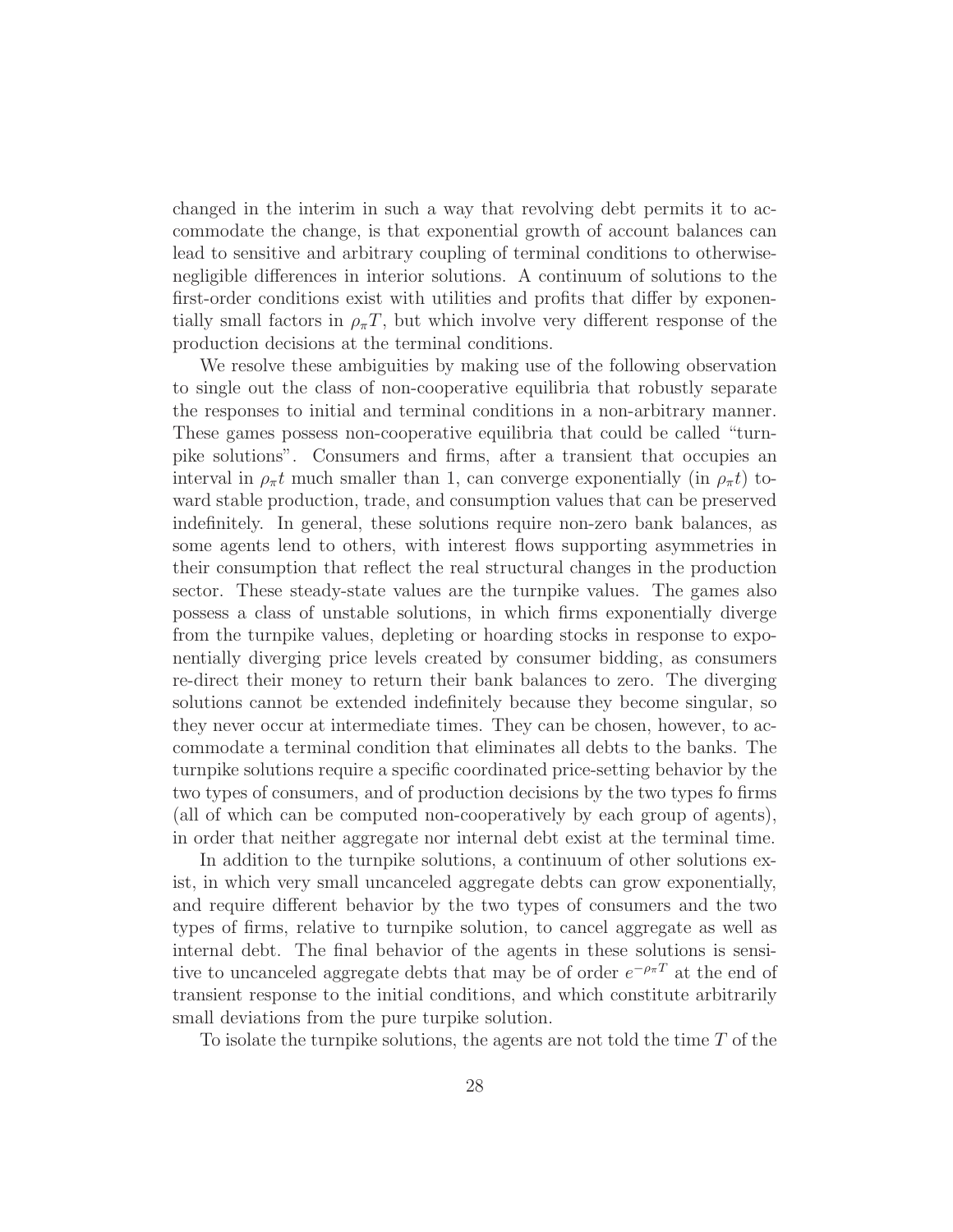terminal round at the beginning of the game. Instead, they are told that, in each period  $\Delta t$ , a binary variable will be sampled. The first time t at which the variable equals 1, the terminal round will be announced to occur at a specified later time, such as  $T = t + 5/\rho_{\pi}$  (so five times the discount horizon, out from the present). The probability to draw value 1 is made sufficiently small that the values of  $T$  will be Poisson distributed with a mean much longer than the discount horizon  $1/\rho_{\pi}$ . This look-ahead declaration provides sufficient time to implement the terminal behaviors starting from time  $t$ , with utility consequences of differing from the turnpike solution that are bounded above by  $\mathcal{O}(e^{-(T-t)\rho_{\pi}}) \approx \mathcal{O}(e^{-5})$ . (We choose the look-ahead horizon  $t+5/\rho_{\pi}$ for convenience in examples below; this number may be chosen as large as desired to decouple the initial terminal intervals to any desired degree.) As long as the error  $e^{-(T-t)\rho_{\pi}}$  is made  $\ll \Delta t \rho_{\pi}$ , it is a smaller correction than finite-period discretization effects that we are ignoring. Players who solve the initial transient to converge to the turnpike produce a solution that is within  $\mathcal{O}(e^{-(T-t)\rho_{\pi}})$  of any non-cooperative equilibrium solution for any large T. Any non-cooperative equilibrium not converging to the turnpike could be one of a range of exact solutions for a particular  $T$ , but which solution this would be would depend on aggregate debt levels of  $\mathcal{O}(e^{-(T-t)\rho_{\pi}})$ , and the initial part of this trajectory would differ from any non-cooperative equilibrium, for any terminal time different from T by more than  $\mathcal{O}(1/\rho_\pi)$ , at more than  $\mathcal{O}\big(e^{(T-t)\rho_{\pi}}\big).$ 

We will not develop the full machinery of expected-utility maximization in this note, but will simply compute properties of the turnpike equilibria, with the understanding that all deviations from these by more than  $\mathcal{O}(-e^{(T-t)\rho_{\pi}})$  are incompatible with existence of any non-cooperative equilibrium over ranges of  $T$  where the terminal-condition sampling has large probability, and so will be ruled out by any generic expected-utility maximization.

We believe that this minimal use of a stochastic variable yields the kinds of solutions that would arise in an actual economy where money and banking are available to facilitate regular events of structural change in the production sector, and in which agents carry persistent debt and respond to new events of innovation by changing their debt structure as these arise, in ongoing sequences. The addition of specific finite-horizon debt could, of course, be introduced as a qualitative modification to these games, but it should then be justified by other criteria (lenders' limitations, etc.) besides the question whether a flexible money supply can alleviate constriants on the circular flow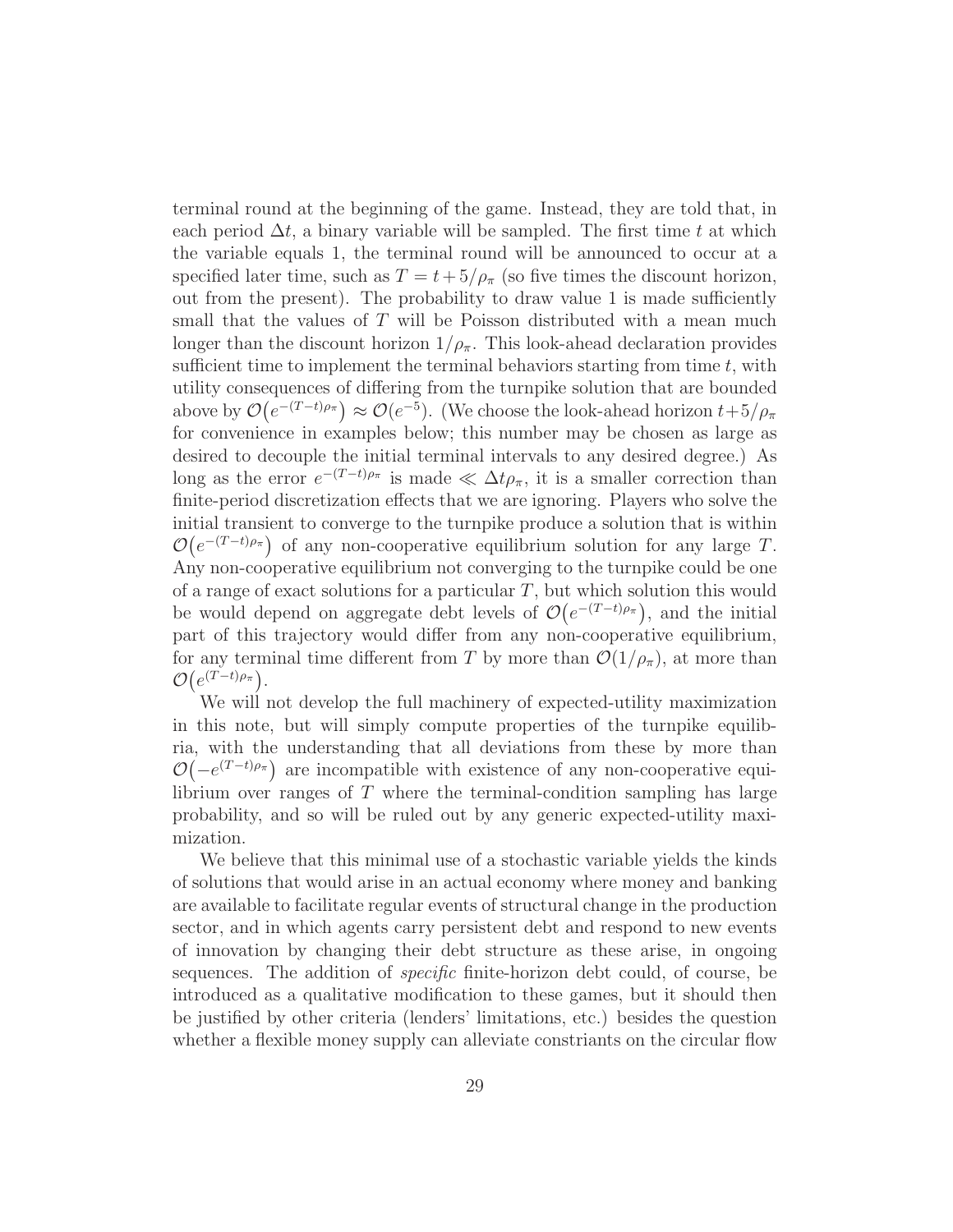of funds, which is the topic addressed by the current class of games.

## **5.4.10** The leading contributions in  $(\rho_B \Delta t)$  to the time-course of **monetized private credit and the net account balance of agents at the bank**

Now for the first time we may use small but nonzero  $\Delta t$  to distinguish the behavior of two components of the credit supply. One component comes from lending effectively by one type of consumers to the other, mediated by the bank. Promises to pay by consumers (enforced by the default penalty at the day of reckoning) are privately issued credit. Banks' promises to pay (whatever interest plus principle accrues) are met with bank credit. The part of loans and deposits that cancel among the consumers are effectively private credit from one group to another, monetized by the bank when it accepts private promises to pay and issues bankers' promises to pay. The part of loans or deposits that does not cancel when consumers are aggregated is the net injection or extraction of money in circulation. Injected money is also in the form of bank credit, while extraction may be whatever form of money was given to the consumers in the initial conditions. The two coordinates we use to represent intra-economy lending, and aggregate-economy lending, are respectively  $(a_{1,t} - a_{2,t})$  and  $(a_{1,t} + a_{2,t})$ .

In a continuous-time model with regular prices, the supply of money in circulation scales as  $\mathcal{O}(\Delta t)$ . If banking is to leave prices regular, the change in money supply, driven by the sum of balances  $(a_{1,t} + a_{2,t})$ , must also scale linearly in  $\mathcal{O}(\Delta t)$ . In contrast, as we show now, the monetized private credit will normally scale as  $\mathcal{O}(1)$  in economies operating at or near monetary efficiency. Thus some agents have outstanding, at any time, debts that are larger by  $\mathcal{O}(1/\Delta t)$  than all money in circulation.

**Personal credit monetized by bank accounting:** From Eq. (20), the equation for  $(a_{1,t} - a_{2,t})$  is

$$
\left[\frac{d}{dt} - \frac{(\rho_{B,1} + \rho_{B,2})}{2}\right](a_1 - a_2) \to 2\left(\tilde{b}_2 - \tilde{b}_1\right) + \frac{(\rho_{B,1} - \rho_{B,2})}{2}(a_1 + a_2) - \frac{d(m_1 - m_2)}{dt} + \mathcal{O}(\Delta t).
$$
\n(21)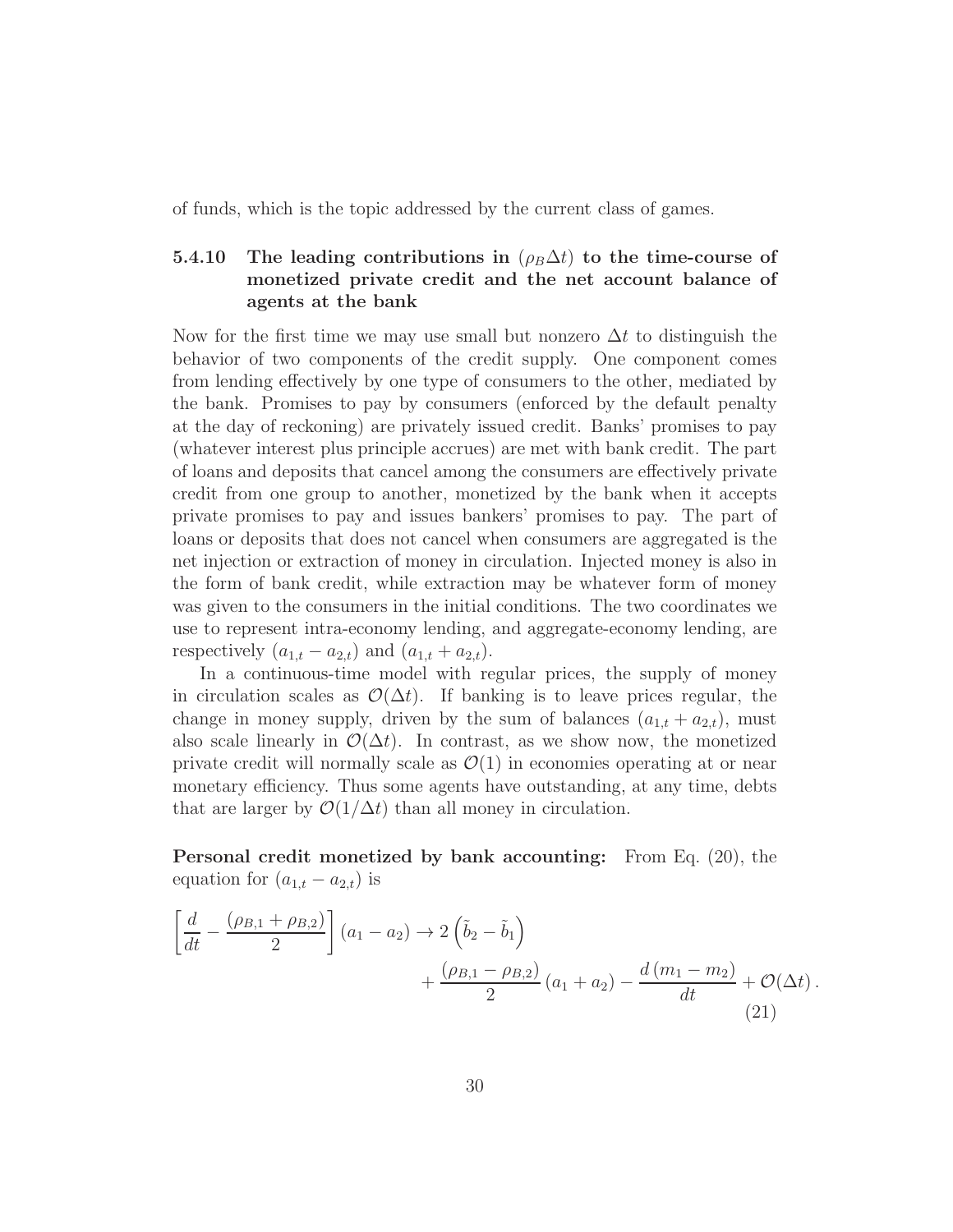As long as both both  $(a_1 + a_2)$  and  $d (m_1 - m_2) / dt$  are  $\mathcal{O}(\Delta t)$  like the terms that have been dropped – a requirement if prices are not to diverge in the continuous-time limit – any  $\mathcal{O}(1)$  contribution to  $(a_1 - a_2)$  can only come from the term in  $(\tilde{b}_{\tilde{i}} - \tilde{b}_{i})$ .

Reducing Eq. (21) to quadrature gives the expression for the credit monetized by the banks within the economy,

$$
\frac{a_{1,t} - a_{2,t}}{2} = \int_0^t dt' e^{\int_{t'}^t dt'' \left(\rho_{B,1t''} + \rho_{B,2t''}\right)/2} \left(\tilde{b}_{2,t'} - \tilde{b}_{1,t'}\right) + \mathcal{O}(\Delta t) \,. \tag{22}
$$

To determine the conditions under which these bank balances can approach a steady state turnpike solution that can extend indefinitely, we integrate Eq. (22) by parts to obtain the equivalent expression

$$
\frac{a_{1,t} - a_{2,t}}{2} = e^{\int_0^t dt' (\rho_{B,1t'} + \rho_{B,2t'})/2} \left\{ \frac{\left(\tilde{b}_{2,0} - \tilde{b}_{1,0}\right)}{(\rho_{B,10} + \rho_{B,20})/2} + \int_0^t dt' e^{-\int_0^{t'} dt'' (\rho_{B,1t''} + \rho_{B,2t''})/2} \frac{d}{dt'} \frac{\left(\tilde{b}_{2,t'} - \tilde{b}_{1,t'}\right)}{\left(\rho_{B,1t'} + \rho_{B,2t'}\right)/2} \right\} - \frac{\left(\tilde{b}_{2,t} - \tilde{b}_{1,t}\right)}{\left(\rho_{B,1t} + \rho_{B,2t}\right)/2}
$$
\n(23)

.

App. A.1 shows that the intermediate-time bids  $(\tilde{b}_{2,t'} - \tilde{b}_{1,t'})$  converge on steady values as long as the money supply is asymptotically constant, which is the condition for a non-inflationary solution.<sup>18</sup> Hence the time derivative in the integral in Eq.  $(23)$  approaches zero for  $t'$  sufficiently large. We return in Sec. 6.2.3 to the way this solution connects to a terminal transient that returns both of  $(a_{1,t} \pm a_{2,t})$  to zero as  $t \to T$ .

The relation  $(23)$ , which at large t is exponentially well-approximated by the vanishing of the term in curly braces, determines  $\hat{\epsilon}$  from Eq. (31) and Eq.  $(30)^{19}$  Because this equation is homogeneous of order one in the numéraire, it is not necessary to know the overall magnitude of the money supply to determine  $\hat{\epsilon}$ .

<sup>&</sup>lt;sup>18</sup>Without uncertainty it calls for the rate  $\rho$  defining the utilitarian rate of discount in Eq. (16) to equal the average of the two interest rates faced by the agents, as shown in Eq. (42) below. (In the worked example of the following sections, this will be the average of the borrowing and the lending rates.) With uncertainty there is a delicate correction depending on the variance.

<sup>&</sup>lt;sup>19</sup> When the term in curly braces is exactly zero, the late-time steady-state relation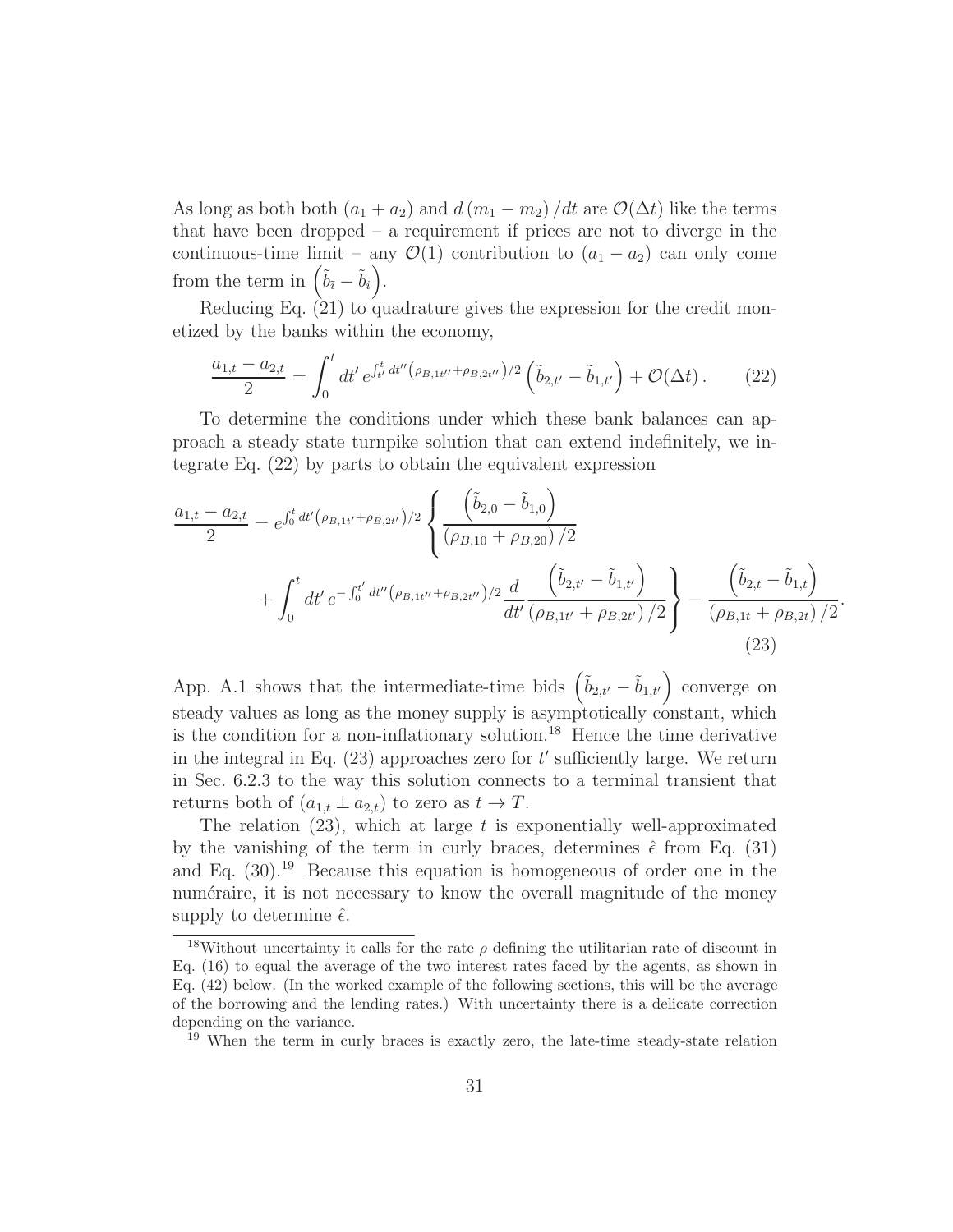**Aggregate debt and change in the money supply** The mechanism by which banks may change the money in circulation is lending to or accepting deposits from consumers at interest. For example, consumers may borrow an initial stock of money following the event in which innovation occurs, and over the course of restoring the principle to zero so that the money-incirculation converges to a steady value, they pay some quantity of aggregate interest.

Summing Eq. (20) over both agent types gives the equation for  $(a_{1,t} + a_{2,t})$ :

$$
\left[\frac{d}{dt} - \frac{(\rho_{B,1} + \rho_{B,2})}{2}\right](a_1 + a_2) \to -\frac{d}{dt}(m_1 + m_2) + \left(\pi_1^{(B)} + \pi_2^{(B)}\right) + \frac{(\rho_{B,1} - \rho_{B,2})}{2}(a_1 - a_2).
$$
\n(24)

In models with interest rate spreads, we face the possibility that the term in  $(\rho_{B,1} - \rho_{B,2})$  in the second line of Eq. (24) could destroy the stability of prices by coupling the quantity  $(a_1 - a_2)$  which is  $\mathcal{O}(1)$  to the change in the money supply which must scale as  $\mathcal{O}(\Delta t)$  for prices to be stable. In appropriately defined models this potential instability will be avoided, because the total profits from commercial banks  $(\pi_1^{(B)} + \pi_2^{(B)})$  will be a revenue  $-(\rho_{B,1}a_1+\rho_{B,2}a_2)$ , minus a stream paid to the central bank. As long as the stream to the central bank remains at  $\mathcal{O}(\Delta t)$ , the remaining revenue stream recirculates, canceling the term  $(\rho_{B,1} - \rho_{B,2}) (a_1 - a_2)/2$  to within  $\mathcal{O}(\Delta t)$ . Any component of  $-(\rho_{B,1}a_1 + \rho_{B,2}a_2)$  that is  $\mathcal{O}(1)$  is also assured to be positive, because it can only come from a difference  $(a_1 - a_2)$ that is  $\mathcal{O}(1)$ , and the lending rate (on the negative account balance) will be higher than the rate on deposits (the positive balance).

The simplest case will be 100% reserve banking, in which any aggregate loans a commercial bank makes to consumers cannot exceed supplies of "heavy money" the commercial bank borrows from the central bank and

becomes

$$
\frac{(\rho_{B,1t} + \rho_{B,2t})}{2} \frac{(a_{1,t} - a_{2,t})}{2} = \left(\tilde{b}_{2,t} - \tilde{b}_{1,t}\right).
$$

This expression is simply the interest paid to agents of type-1, plus their share of bank profits when profits are defined, which balances the deficit in the profits of type-1 firms relative to the bids made by type-1 agents (who will consume more). Thus a consistent circular flow is restored in the asymptotic steady state, in a context of asymmetric production, profits, depositing/borrowing, and consumption.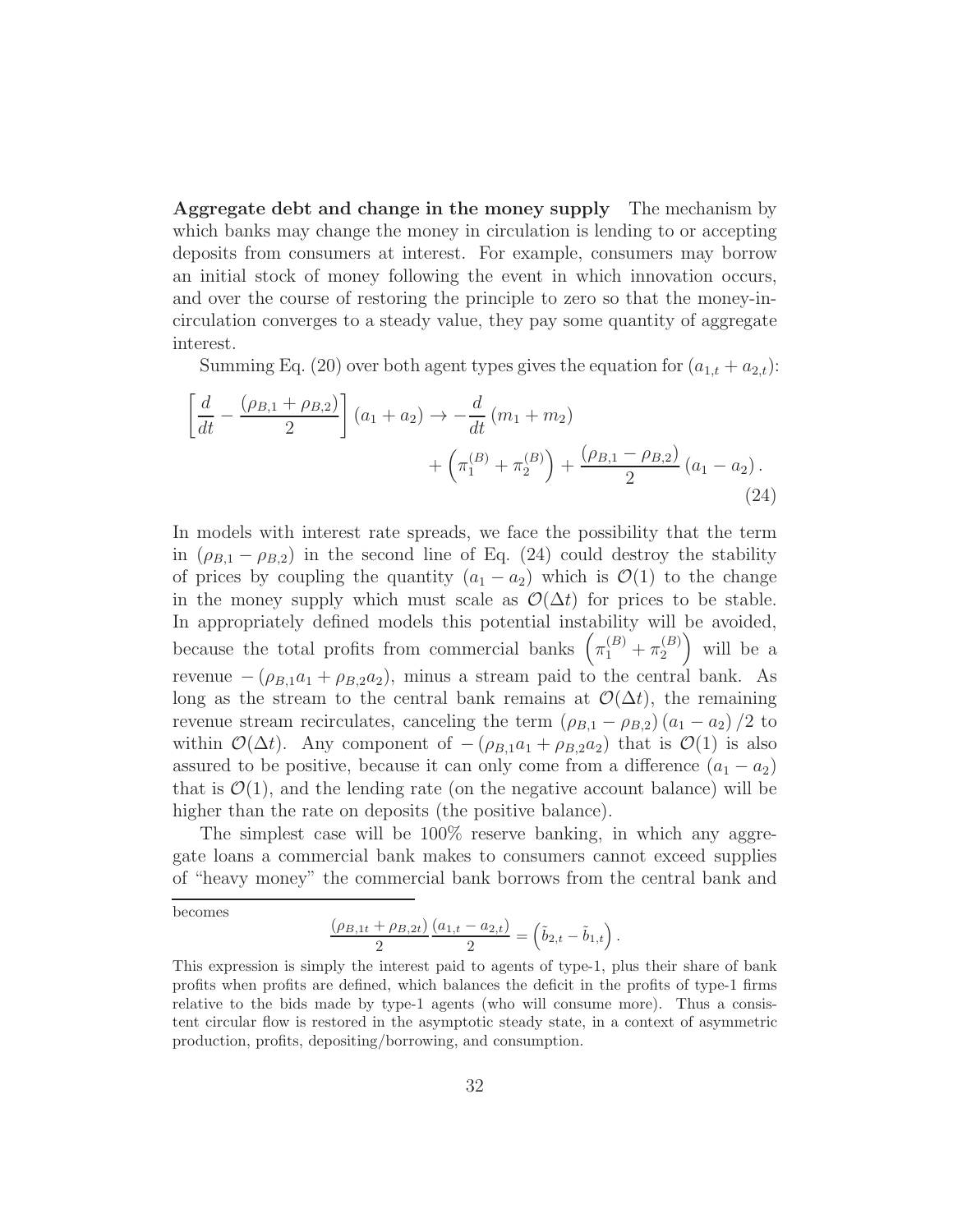holds as reserves. In that case the total profit stream of the commercial bank takes the form

$$
\pi_{1,t}^{(B)} + \pi_{2,t}^{(B)} = \rho_{C,t} \left( a_{1,t} + a_{2,t} \right) - \left( \rho_{B,1,t} a_{1,t} + \rho_{B,2t} a_{2,t} \right),\tag{25}
$$

where  $\rho_C$  is the interest rate charged by the central bank.

Substituting this into Eq. (24) gives

$$
\left(\frac{d}{dt} - \rho_C\right)(a_1 + a_2) \to -\frac{d}{dt}(m_1 + m_2).
$$
\n(26)

Note that, if there is no commercial bank, and the consumers borrow from or deposit into the central bank directly, Eq. (26) results directly from Eq. (24).

In the simplifying case where  $\rho_C$  is constant, Eq. (26) is integrated to give the result

$$
(a_{1,t} + a_{2,t}) = e^{\rho_C t} \left\{ (a_{1,0} + a_{2,0} + m_{1,0} + m_{2,0}) - \int_0^t dt' \rho_C e^{-\rho_C t'} (m_{1,t'} + m_{2,t'}) \right\}
$$
  
-  $(m_{1,t} + m_{2,t}).$  (27)

Both in the model with only a central bank, and the model with a commercial bank using 100% reserves, we will set  $a_{i,0} = 0$  as initial condition, and  $(m_{1,0} + m_{2,0}) \equiv 2m_0$  to define the initial money supply. Agents may borrow an amount of money that scales as  $\sim m_0$  from the bank in the period  $t = 0$  when the innovation event occurs, changing both the initial money supply and the initial debt abruptly. Under any such borrowing, however,  $(a_{1,t} + a_{2,t} + m_{1,t} + m_{2,t})_{t\to 0^+} = (a_{1,0} + a_{2,0} + m_{1,0} + m_{2,0}).$  Therefore both the initial value and the integral in Eq. (27) involve no singular terms even in the continuous-time limit.

The vanishing of the steady-state principle  $-(a_{1,t} + a_{2,t})$  owed by the agents to the banks in Eq. (27) determines the initial borrowed amounts  $(m_{1,t} + m_{2,t})_{t\to 0^+} - 2m_0 = -(d_{1,0} + d_{2,0})\Delta t$ , because these set the scale for the quantity  $(m_{1,t'} + m_{2,t'})$  in the integral and the final term  $(m_{1,t} + m_{2,t})$ relative to the initial term  $(a_{1,0} + a_{2,0} + m_{1,0} + m_{2,0}) = 2m_0$ , which is fixed. The vanishing of the term in curly braces in Eq. (27), taken as  $t \to \infty$ , given a value of  $\hat{\epsilon}$  fixed by vanishing of the similar term in curly braces in Eq. (23), defines the turnpike response to the initial shock created by the innovation opportunity and the need to borrow.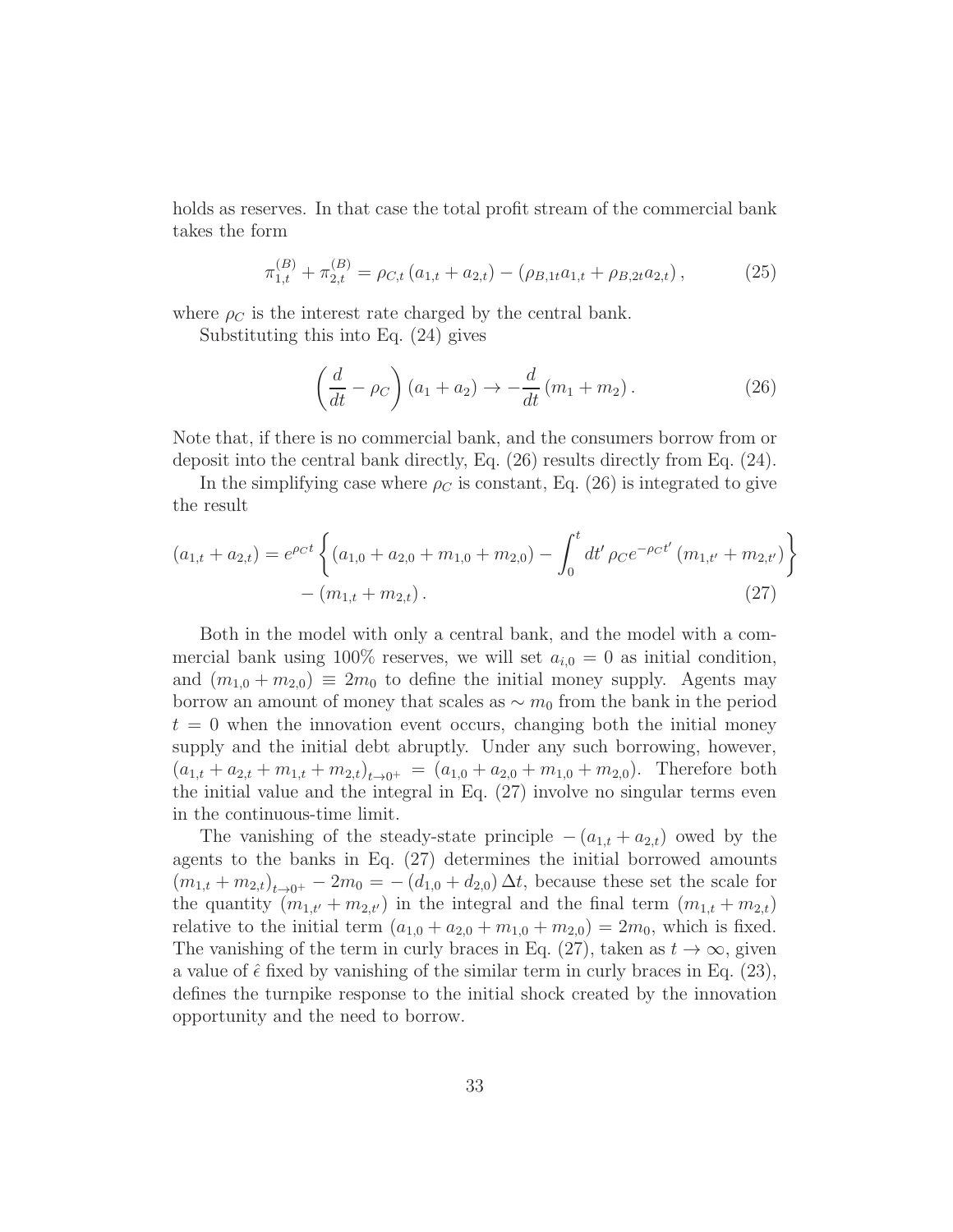## **5.5 First-order conditions**

#### **5.5.1 The consumer's goods-consumption problem**

The first-order condition for consumption results from variation of  $b_{i,t}$  and  $\tilde{b}_{i,t}$  in Eq. (15), and takes the form

$$
\frac{1}{p_{i,t}} \frac{\partial u_i}{\partial c_{i,t}} = \frac{1}{p_{\tilde{i},t}} \frac{\partial u_i}{\partial \tilde{c}_{i,t}} = \sum_{t'=t}^T \beta^{(t'-t)/\Delta t} \lambda_{i,t'}.
$$
\n(28)

Irrespective of how the Kuhn-Tucker multipliers for these constraints are set,<sup>20</sup> the ratios of first-order conditions  $(28)$  imply relations of relative consumption between the two types of agents, who purchase against a shared price system. In the remainder of this sub-section, we suppress the explicit time index, because the relations hold period-by-period at each t.

The two ratios of marginal utilities of consumption are both given in terms of prices by

$$
\frac{\partial u_1/\partial c_1}{\partial u_1/\partial \tilde{c}_1} = \frac{p_1}{p_2} = \frac{\partial u_2/\partial \tilde{c}_2}{\partial u_2/\partial c_2}.
$$
\n(29)

To solve for the consequences of this relation, we introduce a pair of coordinates to relate the consumption of the two types of agents to the offer levels  $q_{i,t}$ . Define

$$
c_1 \equiv \frac{q_1}{2} + \epsilon_1
$$
  
\n
$$
\tilde{c}_1 \equiv \frac{q_2}{2} + \epsilon_2
$$
  
\n
$$
\tilde{c}_2 \equiv \frac{q_1}{2} - \epsilon_1
$$
  
\n
$$
c_2 \equiv \frac{q_2}{2} - \epsilon_2.
$$
  
\n(30)

The model choice of a separable exponential utility (5) leads to the result that the offsets  $\epsilon_{1,2}$  from even division for the two goods are in a fixed proportion determined by the relative elasticities,

$$
\frac{\epsilon_1}{\gamma_1} = \frac{\epsilon_2}{\gamma_2} \equiv \hat{\epsilon}.\tag{31}
$$

The output rate  $q_i$  will always appear scaled by the factor  $\gamma_i$  in the utility, so we introduce a shorthand  $q_i$ 

$$
\hat{q}_i \equiv \frac{q_i}{\gamma_i}.\tag{32}
$$

 $20$ These multipliers are always nonzero, as the budget constraint is always tight.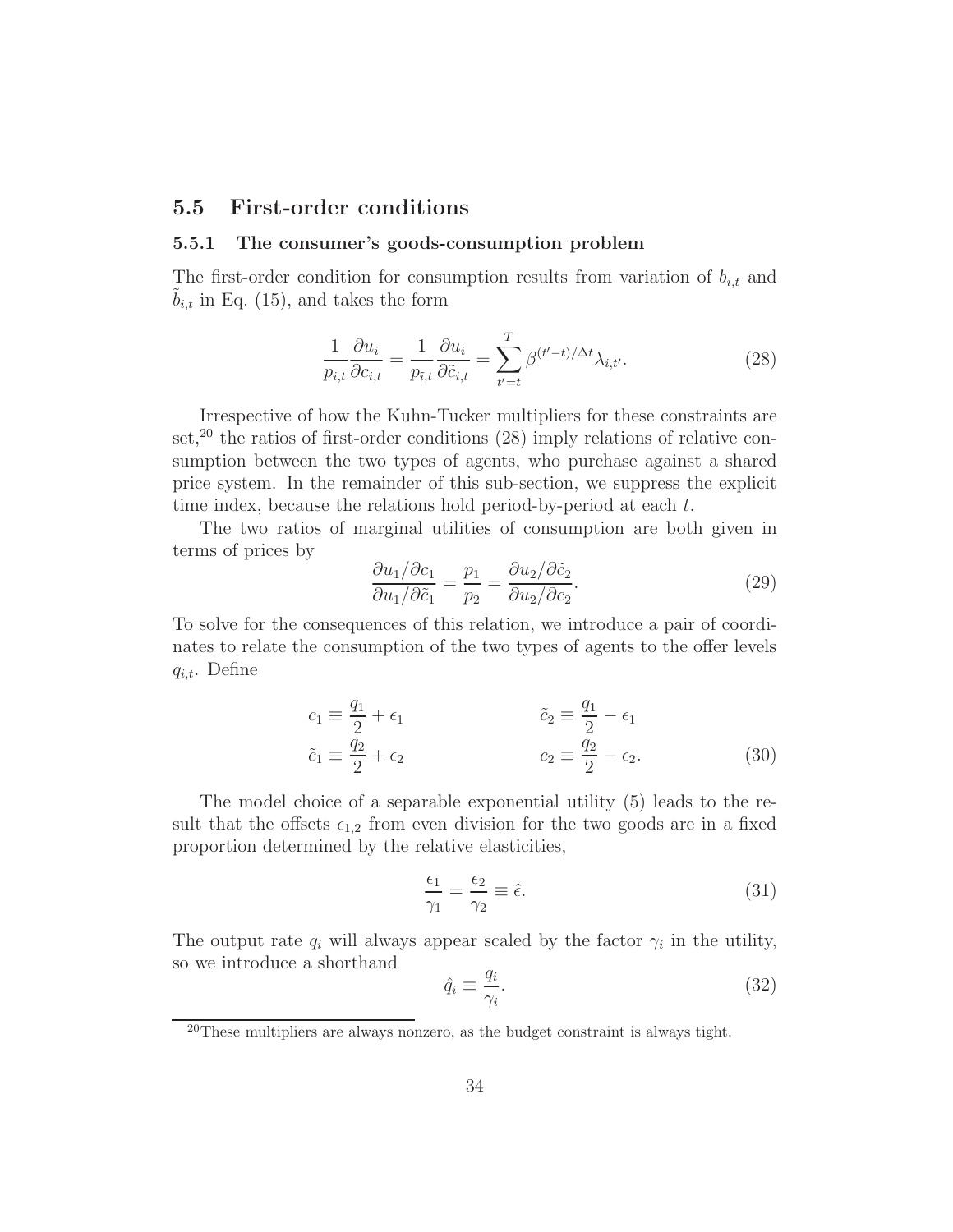Because prices are ratios of total bids to total outputs, Eq. (29) together with the condition  $(31)$  implies that

$$
\frac{B_1}{B_2} = \frac{\hat{q}_1 e^{-\hat{q}_1/2}}{\hat{q}_2 e^{-\hat{q}_2/2}}.
$$
\n(33)

The relation of the bid level for either good to the total money supply is then

$$
\frac{B_i}{B_1 + B_2} = \frac{\hat{q}_i e^{-\hat{q}_i/2}}{\hat{q}_1 e^{-\hat{q}_1/2} + \hat{q}_2 e^{-\hat{q}_2/2}}.
$$
(34)

Therefore prices are given in relation to the total money rate of circulation  $B_1 + B_2$  by

$$
p_i = \frac{1}{\gamma_i} \frac{e^{-\hat{q}_1/2}}{\hat{q}_1 e^{-\hat{q}_1/2} + \hat{q}_2 e^{-\hat{q}_2/2}} \left(B_1 + B_2\right).
$$
 (35)

#### **5.5.2 Consumer's banking problem (when applicable)**

If the economy is one in which borrowing and lending are possible, a second condition for deposits or withdrawals results from variation of  $d_{i,t}$ . It there is no limit on consumers' account balances, the only two classes of Kuhn-Tucker multipliers come from the per-period budget constraint  $(\lambda_{i,t})$  and the terminal conditions  $(\Lambda_i)^{21}$ . The first-order condition for deposits is then

$$
\sum_{t'=t}^{T} \beta^{(t'-t)/\Delta t} \lambda_{i,t'} = \Lambda_i \prod_{t'=t}^{T} \left[ \beta \left( 1 + \rho_{B,it'} \Delta t \right) \right]. \tag{36}
$$

Combining Eq. (28) with Eq. (36), and taking  $\Delta t \rightarrow 0$ , we arrive at the continuous-time relation relation among prices, output, interest rates, and a single Kuhn-Tucker multiplier for the terminal constraint:

$$
\frac{1}{p_{i,t}} \frac{\partial u_i}{\partial c_{i,t}} = \frac{1}{p_{\tilde{i},t}} \frac{\partial u_i}{\partial \tilde{c}_{i,t}} \to e^{\int_t^T dt' \left(\rho_{B,it'} - \rho\right)} \Lambda_i.
$$
\n(37)

Using the relations (29,30), which hold at each time, we can evaluate the consumption first-order conditions (37) for the two types explicitly, to give

$$
\frac{1}{p_{1,t}\gamma_1}e^{-\hat{q}_{1,t}/2} = \frac{1}{p_{2,t}\gamma_2}e^{-\hat{q}_{2,t}/2} \to e^{\hat{\epsilon}_t + \int_t^T dt'(\rho_{B,1t'}-\rho)}\frac{\Lambda_1}{\rho},
$$
\n
$$
\frac{1}{p_{1,t}\gamma_1}e^{-\hat{q}_{1,t}/2} = \frac{1}{p_{2,t}\gamma_2}e^{-\hat{q}_{2,t}/2} \to e^{-\hat{\epsilon}_t + \int_t^T dt'(\rho_{B,2t'}-\rho)}\frac{\Lambda_2}{\rho}.
$$
\n(38)

 $2<sup>21</sup>$ If bounds were placed on the account balances, additional multipliers could arise within each period as shadow prices associated with these constraints.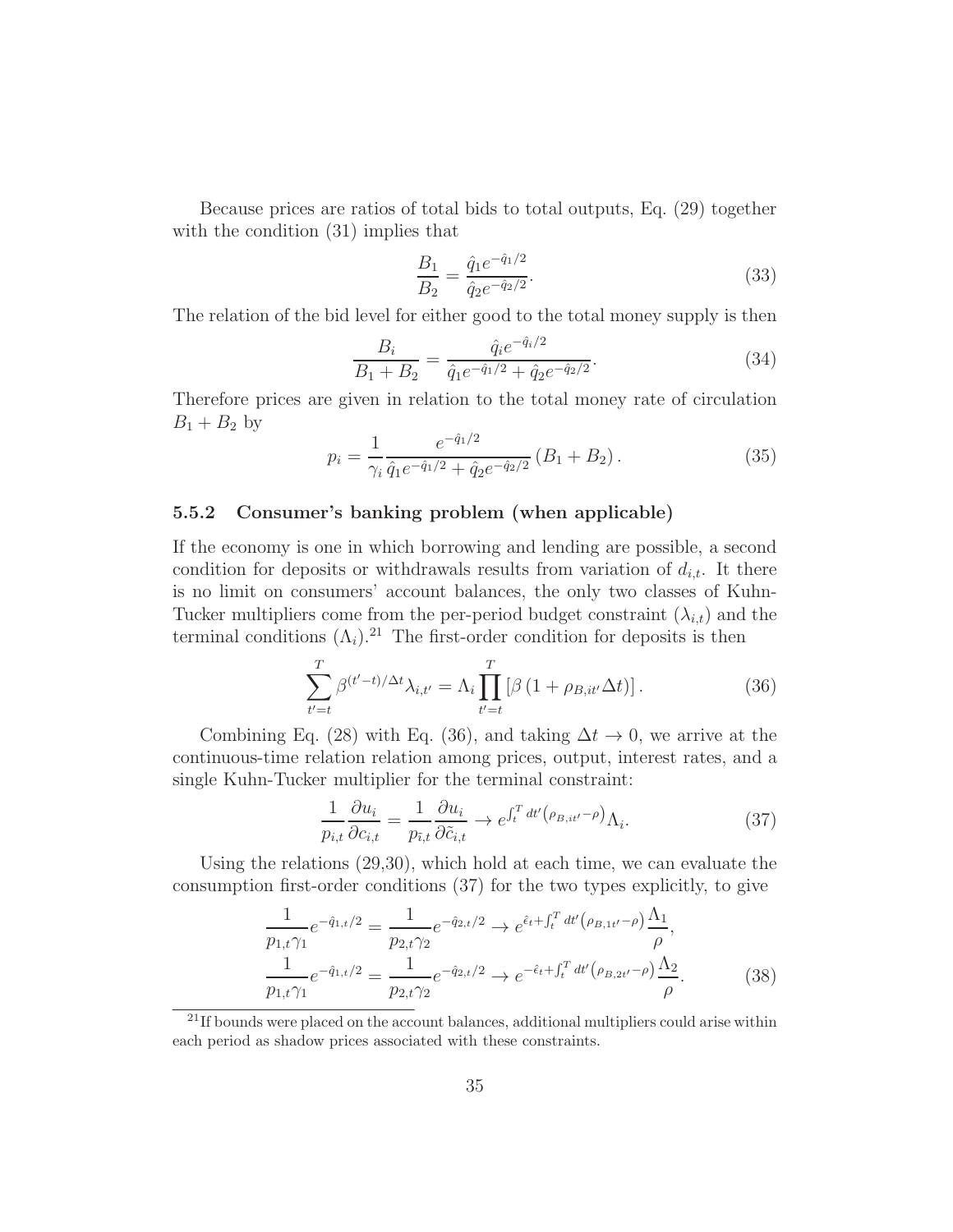The consumption asymmetry  $\hat{\epsilon}$  must then satisfy

$$
\hat{\epsilon}_t = \hat{\epsilon}_T - \frac{1}{2} \int_t^T dt' \left( \rho_{B,1t'} - \rho_{B,2t'} \right). \tag{39}
$$

The Kuhn-Tucker multipliers for the two types of agents are related to the final-time value  $\hat{\epsilon}_T$  as

$$
e^{\hat{\epsilon}_T} \Lambda_1 = e^{-\hat{\epsilon}_T} \Lambda_2 \equiv \Lambda. \tag{40}
$$

**A note on the setting of the default penalty:** We will show that, in general,  $\hat{\epsilon}_T$  cannot equal zero, because consumers of different types have different incomes and consume at different levels. Therefore the shadow prices  $\Lambda_1$  and  $\Lambda_2$  cannot both be equal; hence, even in a game with artificially fine-tuned parameters, they could not both be set equal to the limiting value Π of the default penalty. Interior solutions can therefore only be obtained when at least one of  $\Lambda_1 < \Pi$  or  $\Lambda_2 < \Pi$  holds, and when both  $a_{1,T} = 0$  and  $a_{2,T} = 0$ . This permits us to set  $\Pi$  "sufficiently large" that both  $\Lambda_1 < \Pi$ and  $\Lambda_2$  <  $\Pi$ , and to consider interior solutions without default and also with no savings at the day of reckoning. These two requirements define the terminal conditions for interior solutions with banking. We will illustrate their consequences for prices and production in Sec. 6.2.3.

The pair of first-order conditions (38) evaluate to a relation between the two prices and output levels to a single multiplier  $\Lambda$  (jointly determined by the agents' non-cooperative equilibria) and the (possibly time-dependent) interest rates of the two types:

$$
\frac{1}{p_{1,t}\gamma_1}e^{-\hat{q}_{1,t}/2} = \frac{1}{p_{2,t}\gamma_2}e^{-\hat{q}_{2,t}/2} \to e^{\int_t^T dt' \left[\frac{1}{2}(\rho_{B,1t'} + \rho_{B,2t'}) - \rho\right]}\frac{\Lambda}{\rho}.
$$
(41)

It was necessary that the relation between the output level of either good and its price in Eq. (41) be the same for the two goods, because by Eq. (35) either of these equals a relation between both output levels and the total money supply. Combining the two equations gives

$$
\frac{\hat{q}_1 e^{-\hat{q}_1/2} + \hat{q}_2 e^{-\hat{q}_2/2}}{B_1 + B_2} \to e^{\int_t^T dt' \left[\frac{1}{2} (\rho_{B,1t'} + \rho_{B,2t'}) - \rho\right] \frac{\Lambda}{\rho}}.
$$
\n(42)

Taking logarithms, and then differentiating with respect to  $t$ , then gives the relation between outputs, money supply, and interest rates

$$
\frac{d}{dt}\log\left(\frac{\hat{q}_1e^{-\hat{q}_1/2} + \hat{q}_2e^{-\hat{q}_2/2}}{B_1 + B_2}\right) = \left(\rho - \frac{\rho_{B,1} + \rho_{B,2}}{2}\right). \tag{43}
$$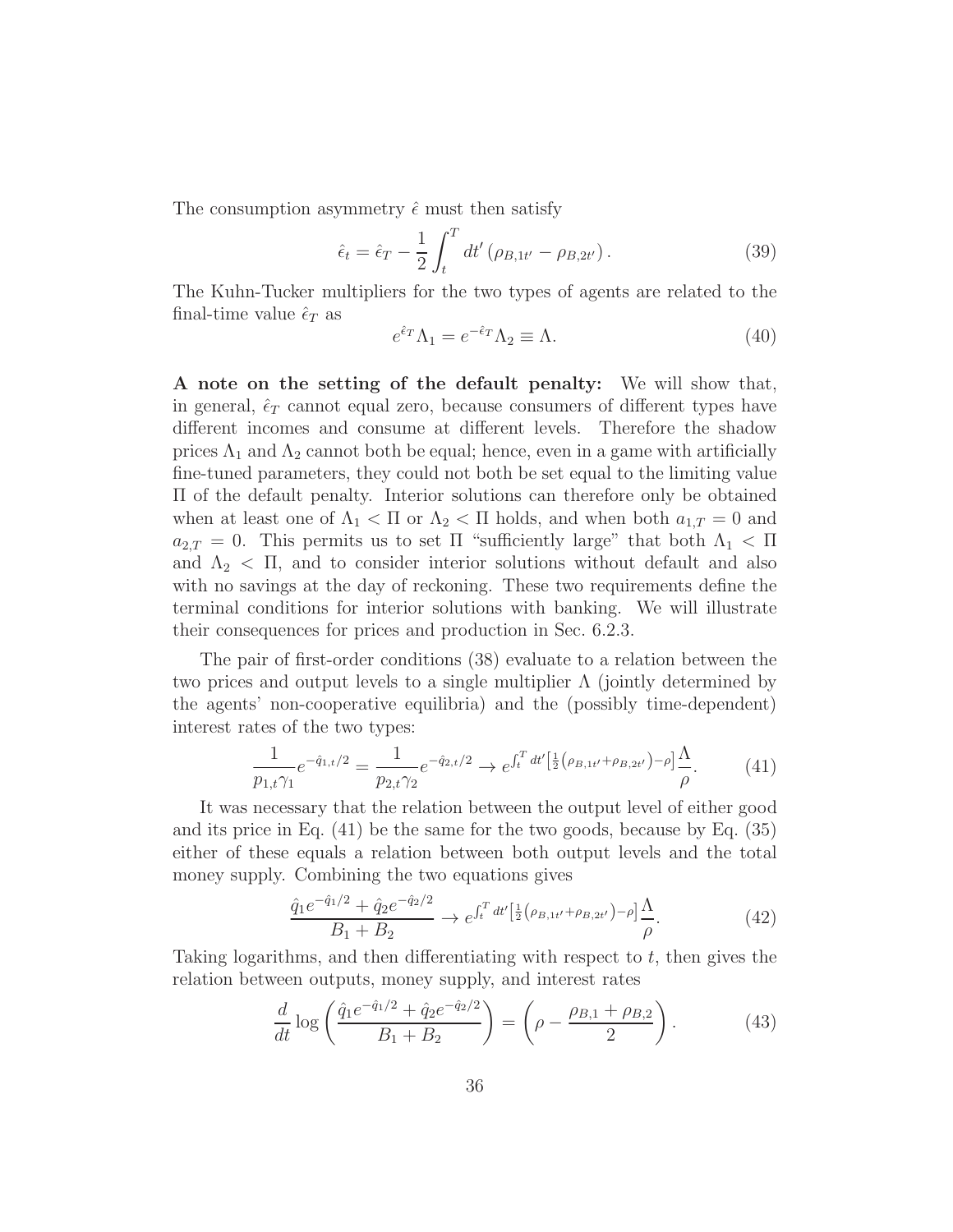#### **5.5.3 The firms' output levels in response to prices**

Firms attempt to maximize profits (11) in which the price sequences  $p_{i,t}$ appear as parameters from Eq. (10).

Firms may respond to prices in either of two ways. Either

$$
p_{i,t} \le \eta_{i,t},\tag{44}
$$

and they set  $q_{i,t} \to 0$ , or else  $q_{i,t} > 0$ , and

$$
\eta_{i,t-\Delta t} = \eta_{i,t} \beta_\pi \left( 1 + f'_i(s_{i,t}) \right) \tag{45}
$$

The former case can be realized by successfully-innovating firms in the early periods following innovation, in which they are better off to sit out of markets and rebuild their working stocks, while the type-1 firms that attempted to innovate and failed, provide the total supply in markets. Firms that failed in innovating can maintain market prices lower than the reservation prices of the successful firms, because their steady-state allocations at late times are not as high (we demonstrate this below), so that using their entire output to rebuild stocks is not as valuable to them as it is to the successful firms.

In the latter case, faced by all firms at sufficiently late times, by the type-1 firms that try and fail to innovate, and by all type-2 firms all the time, these firms optimize their output against the particular sequence of prices.

The recursive relation (45) among K-T multipliers becomes, in the continuoustime limit,

$$
\eta_{i,t} = \eta_{i,T} e^{\int_t^T dt'} [f_i'(s_{i,t'}) - \rho_\pi]. \tag{46}
$$

When  $p_{i,t} = \eta_{i,t}$ , Eq. (46) dictates an intertemporal relation between prices and output which is the consequence of the profit-maximization criterion.

Setting  $p_{i,t} = \eta_{i,t}$  in Eq. (46), combining this with the consumers' price/output/interest relations (41), taking logarithms, and differentiating with respect to t, produces a three-way relation among output levels, the stocks of all firms that are active offering in markets, the interest rates faced by consumers of both types, and the total money supply, in the form

$$
\frac{d}{dt}\log\left(\frac{\hat{q}_1e^{-\hat{q}_1/2} + \hat{q}_2e^{-\hat{q}_2/2}}{B_1 + B_2}\right) = -\frac{1}{2}\frac{d}{dt}\hat{q}_i + [f'_i(s_i) - \rho_\pi]
$$
\n
$$
= \left(\rho - \frac{\rho_{B,1} + \rho_{B,2}}{2}\right). \tag{47}
$$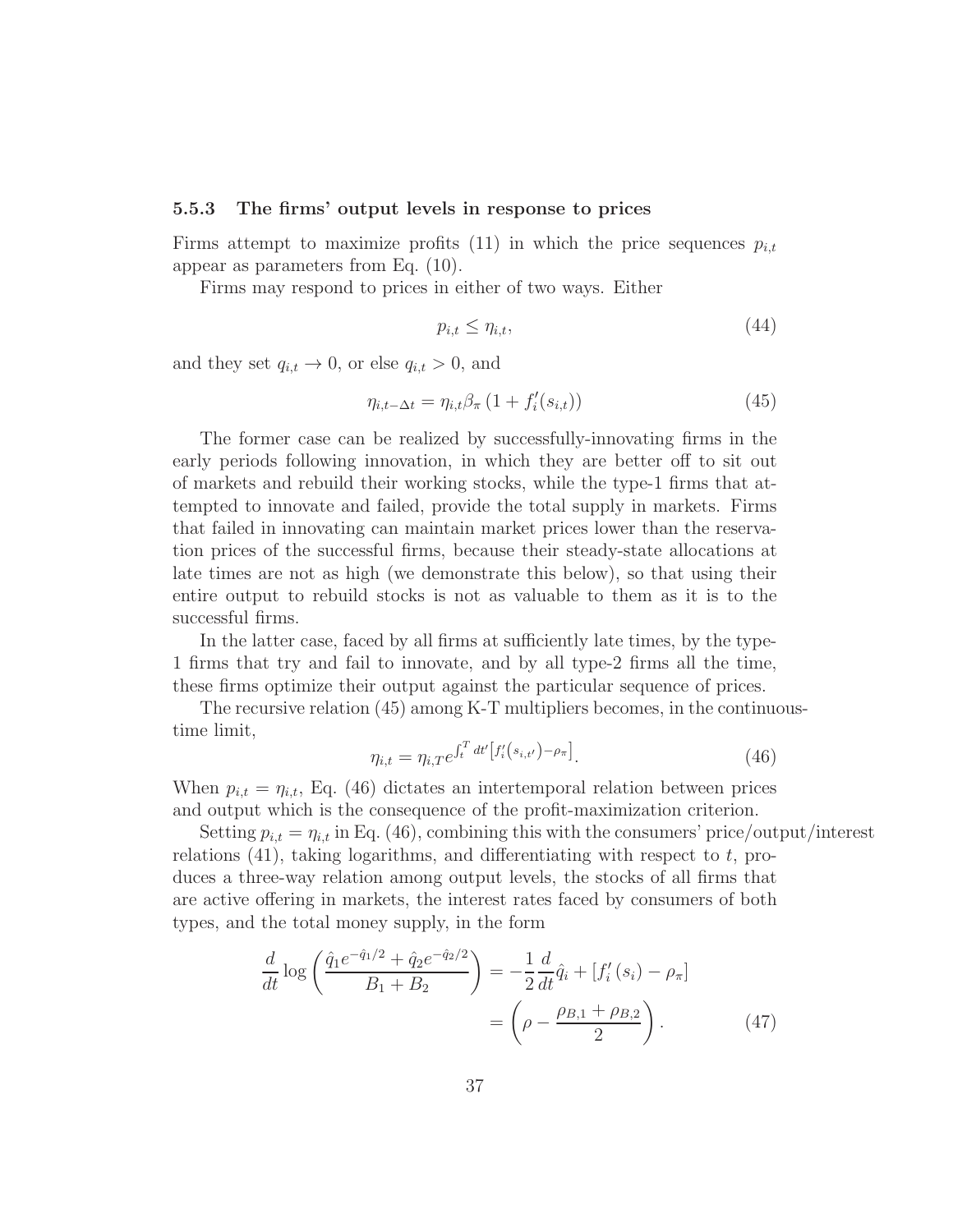The equality in the second line applies only in the case that consumers set prices by varying the money in circulation through borrowing and lending.

#### **5.5.4 Equation (47) is the main relation**

Eq. (47) is the main relation that links output decisions by firms to the dynamics of the money supply. The right-hand side of the first equality is a second-order differential response function of the working stocks and aggregate output of firms of a given type, to a source term (the left-hand side of the first equality) which involves the output levels of both goods, and the total money supply  $(B_{1,t} + B_{2,t})$ . The  $\hat{q}_i$  on the right-hand side represents a total output variable, $2^2$ , and originates in the separable exponential utility of consumption (5). In this respect the separability between the left and right-hand sides in an exact relation depends on the specific assumption of exponential utility, which we introduced in order to make the production/consumption model a sharp test case for monetary efficiency. If the second equality in Eq. (47) applies, it determines both the dynamics of the total money supply, and the source term for output decisions, in terms of the interest rates faced by the two kinds of consumers in relation to the natural rate of discount.

Working stock and output decisions for both firms are coupled to the same source term which is an aggregate property of the whole economy. Moreover, the production decisions in the two sectors are independent of one another except for this shared source term, and except for any initial and terminal conditions created, respectively, by the innovation-induced shock to the supplies of working stocks, and the requirement to nullify bank debts on the day of reckoning. The form imposed on these equations by a particular monetary system therefore determines whether that system can insulate production decisions in the two sectors from one another, and if it cannot, the manner and strength with which they are coupled.

### **5.5.5 The criterion of monetary efficiency**

We may thus sharply define the criterion for efficiency of the monetary system. **If the banking system makes the supply of money in circulation sufficiently flexible** that the money supply  $(B_{1,t} + B_{2,t})$  can exactly

 $22$ This term must be corrected with a measure term to relate it to individual firms' output levels if not all firms are active in markets, as we show below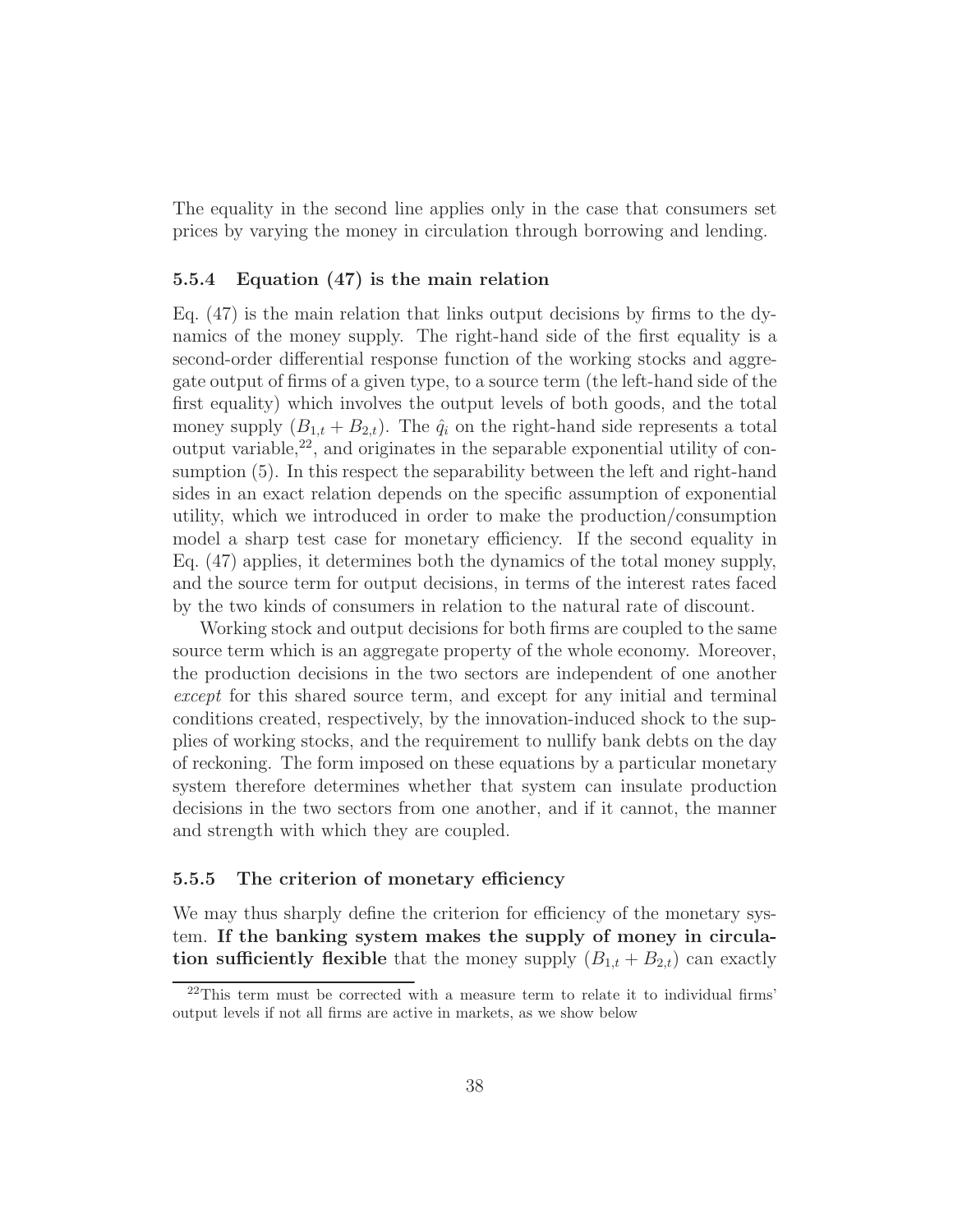track the numerator term  $(\hat{q}_1e^{-\hat{q}_1/2} + \hat{q}_2e^{-\hat{q}_2/2})$ , then the production decisions in the sectors for good-1 and good-2 are completely decoupled. Supply shocks in one sector do not affect production in the other. **Scale in the overall economy has been separated from the structure of production and consumption**, with the result that intertemporal coordination of production may be optimized for each good through a price system, delivering the same production profiles as if the two goods occupied two separate economies. Note that, in economies with banking, this is possible only if  $\rho - (\rho_{B,1t} + \rho_{B,2t})/2$  is constant.

Although production decisions are decoupled in an efficient economy, the relative consumption levels of both types of agents, for both goods, may become responsive to the innovation shock because their relative incomes differ due to the dependence of profit rates  $\pi_{i,t}$  on supply rates  $q_{i,t}$ , even in cases where the two price systems are decoupled.

The feature that production rates are coupled only through the total money supply and not through its instantaneous distribution depends on the exponential utility (5), through the cancellation (31) of  $(\epsilon_1/\gamma_1 - \epsilon_2/\gamma_2)$ . This kind of modeling choice is similar in spirit to the choice of strictly symmetric production technologies in the one-period models of  $[6]$ . It is a *minimal* form that permits the many functions of the price system as a separating hyperplane to be performed independently. The overall production sector is separated from the dynamics of consumption due to wealth effects by one variable (the total money supply), whether or not the production decisions by firms of different types are also separated from each other.

### **5.5.6 Expansions in small deviations about the fixed-point production rate:**

In order to produce simple approximate demonstrations of the behavior of models in this class, we consider innovation shocks that are small compared with background stock and production levels, and evaluate responses to leading order in small perturations.

The steady-state condition for production stocks, with production function  $f_i$  and embedded in an economy with steady prices, is given by Eq. (46) as

$$
f_i'(\bar{s}_i) \equiv \rho_\pi. \tag{48}
$$

Whenever all firms of type  $i$  are offering in markets, the offer rate equals the total output rate for good i, so we can abuse notation and use  $q_{i,t}$  for both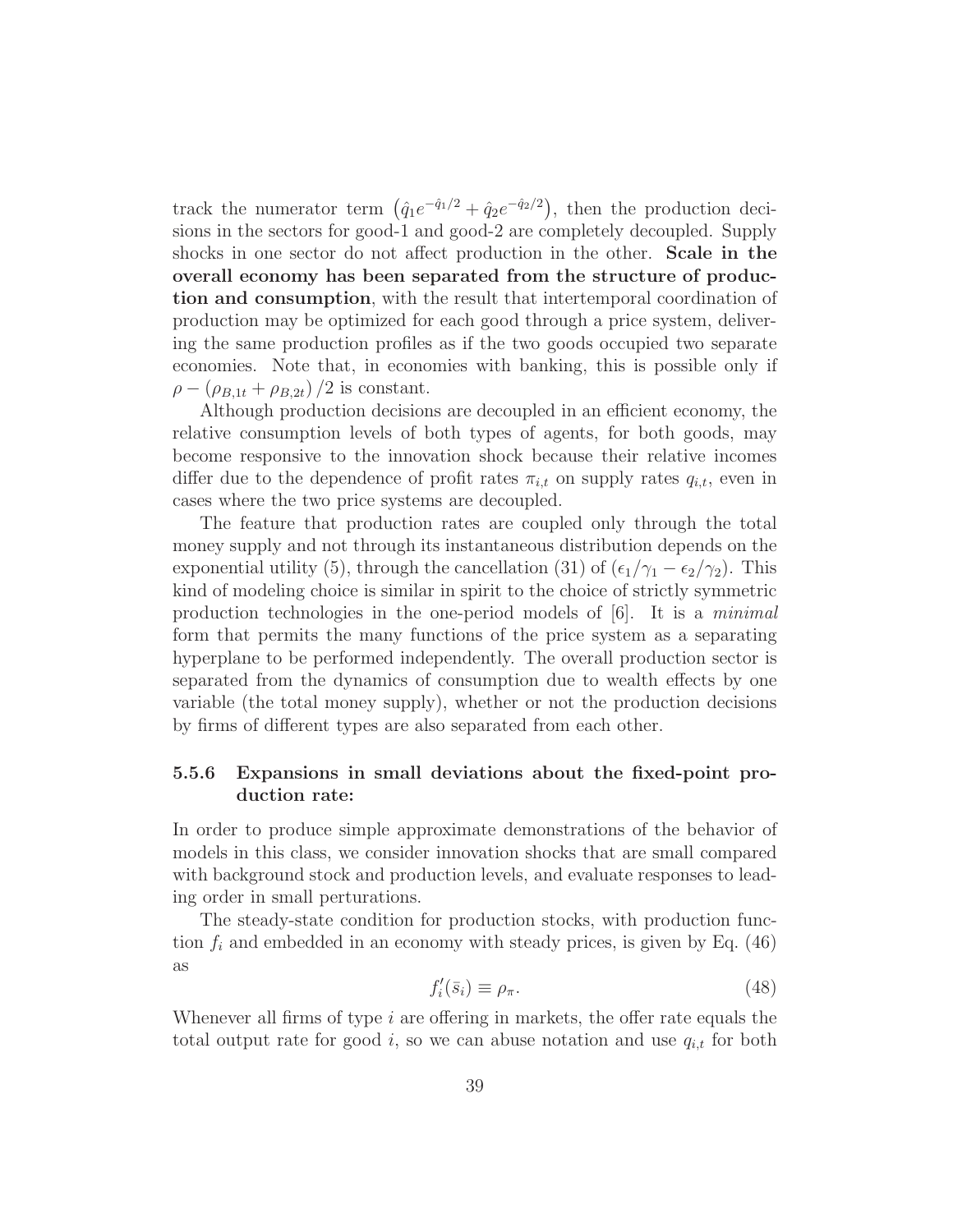quantities. If only a measure  $(1 - \xi)$  of firms are offering in markets, then the output level per firm equals  $(1 - \xi)$  times the offer rate of the active firms.

The offer rate is approximated at leading linear order in small departures  $s_i - \bar{s}_i$  by

$$
q_i \approx f_i(\bar{s}_i) + \left(f'_i(\bar{s}_i) - \frac{d}{dt}\right)(s_i - \bar{s}_i) = \bar{f}_i + \left(\rho_\pi - \frac{d}{dt}\right)(s_i - \bar{s}_i). \tag{49}
$$

The first-order expansion for the marginal productivity appearing in Eq. (46) is

$$
f'_{i}(s_{i}) - \rho_{\pi} \approx f''_{i}(\bar{s}_{i}) (s_{i} - \bar{s}_{i}) \equiv \bar{f}''_{i} (s_{i} - \bar{s}_{i}). \tag{50}
$$

Using Eq. (49) to approximate  $q_i$ , and Eq. (50) to approximate the marginal productivity, in the first line of Eq. (47) gives

$$
\frac{d}{dt}\log\left(\frac{\hat{q}_1e^{-\hat{q}_1/2}+\hat{q}_2e^{-\hat{q}_2/2}}{B_1+B_2}\right) \approx \frac{\mu_i}{2\gamma_i}\frac{d}{dt}\left(\frac{d}{dt}-\rho_\pi\right)(s_i-\bar{s}_i)+\bar{f}_i''(s_i-\bar{s}_i)
$$
\n(51)

Here we have introduced a measure term  $\mu_i$ , which equals unity when all firms of type i are active in markets, and equals  $(1 - \xi)$  in the case when a measure  $\xi$  of type-1 firms that have successfully innovated are sitting out of markets.

The right-hand side of Eq.  $(51)$  is a *linear* second-order differential response function, which means that the responses to different source terms or within different time intervals can be constructed independently and added to produce the full solution for  $(s_i - \bar{s}_i)$ . Complex matching conditions only arise at points where the solution for the non-cooperative equilibrium changes strucure in some way, as when a subset of firms first enters markets, or when a type of consumers switch from being borrowers to being lenders. These are economically meaningful changes that only occur at a few points in a continuous time interval corresponding formally to an infinite number of periods (each of infinitesimal duration), in contrast with period boundaries in discrete-period models, which create complex matching conditions in every period. This feature explains our statement that the continuous-time limit may be seen as one in which the model period length does not reflect an economically significant timescale, and therefore should not affect the structure of solutions.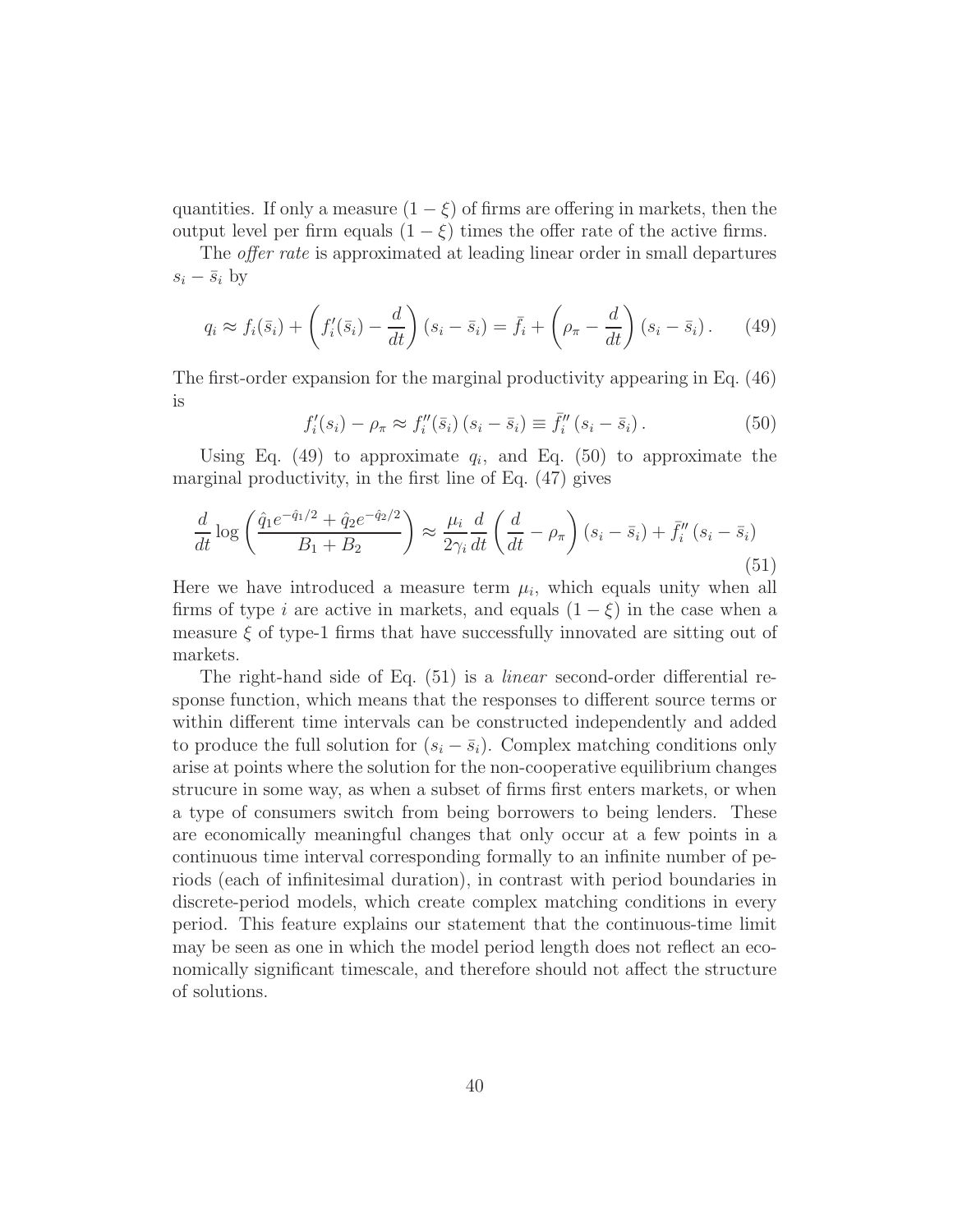## **6 Example solutions**

## **6.1 Exchange with gold money only**

In a gold economy without banking or any other reserve supply of gold, the circulation rate  $(B_{1,t} + B_{2,t})$  is constant in every period. Consumers spend all money in their possession. Therefore the time derivative on the left-hand side of Eq. (47) cannot be zero if  $q_{1,t}$  experiences the shock of the investment in innovation. The production decisions of the two goods that can appear on the right-hand side of Eq. (47) must be coupled. The failure of decoupling – which defines our criterion of optimal monetary performance – is the main result which shows that gold or any money with fixed supply provides poor support to an exchange economy in which the production functions and consumption utilities could otherwise be optimized separately. It is another realization of Schumpeter's general observation about difficulties in breaking the circular flow of funds.

## **6.2 Innovation and recovery in Utopia**

Having established in Sec. 6.1 that a fixed money supply couples the shock in good-1 to production decisions in good-2, we now consider the opposite case of banking that creates any required level of bank money and monetized private credit, to show that such a system can realize the ideal efficiency of decoupling the two production sectors by making the left-hand side of Eq. (51) equal zero. We call this economy "Utopia" because the constraintfunctions of money and default penalties serve to coordinate the efficient allocation of goods, but money has no other explicit utility. Banking is likewise a public service, with the policy objective of maximizing monetary efficiency, no requirement for strategic action, and thus no need to produce profits.

### **6.2.1 Consumer lending and borrowing with a central bank that is a strategic dummy**

A minimal bank for the Utopia model is an atomic central bank, which is a strategic dummy. It produces any desired quantity of central-bank credit (or effectively distributes government fiat), which is accepted in trading posts on par with gold, and it provides accounting services for both its own debt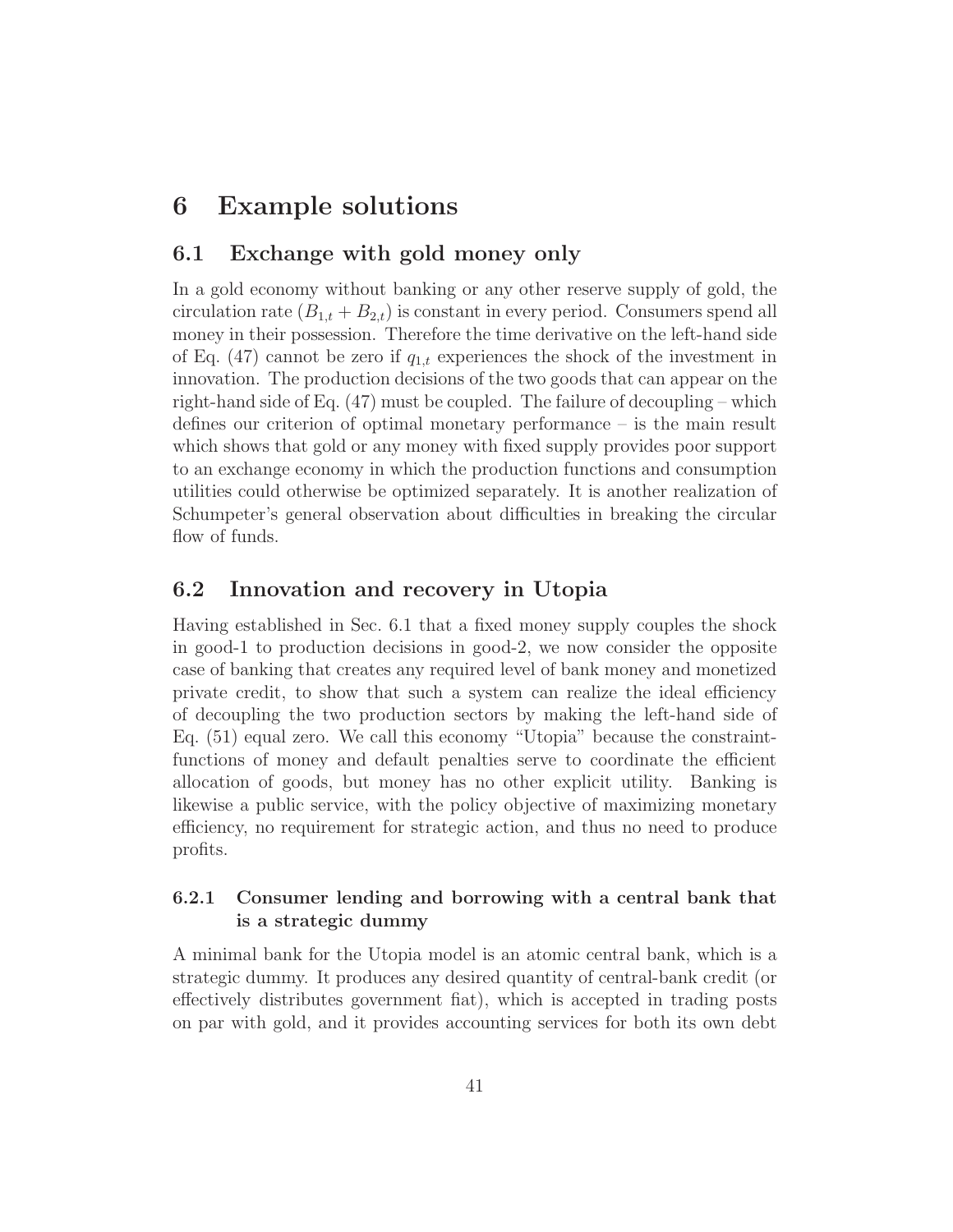and private debt without cost. Its behavior is defined by two parameters, the central-bank interest rate  $\rho_C$  and the default penalty  $\Pi$ , which we take to be sufficiently severe to support whatever shadow price on consumption is required for solutions without strategic default.

The following two subsections show numerical solutions for 1) the initial transient that converges to the turnpike steady state with fixed bank balances and part of the circular flow conducted through interest payments, and 2) the terminal divergence from the turnpike that cancels bank balances.

The Utopia solution fully decouples the two production sectors only during the initial transient from the innovation shock to the long-term turnpike solution. The terminal transient, combined with a requirement (forced by our probabilistic announcement of the terminal time  $T$ ) for agents to converge to the turnpike, breaks the decoupling of the two sectors. In order to cancel the intra-economy debts by one type of consumers to the others, without incurring a net debt of the consumers to the central bank, both types of consumers must bid in a way that induces both types of firms to alter their output levels, rather than just type-1 firms that experienced the innovation opportunity.<sup>23</sup> This is an economically appropriate solution property: the conditions of production are permanently changed in this economy; if the terminal conditions require the termination of bank loans under such changed production conditions, they cannot avoid distorting production because they create a condition of inflexible money supply and distribution. However, this distortion is limited to a finite horizon before the day of reckoning, and decouples from the main solution property of buffering the circular flow of funds.

<sup>23</sup>A continuum of solutions to the first-order conditions exists, in which the type-1 and type-2 firms deplete or hoard stocks in differing degrees so as to cancel the intra-economy debt  $(a_{1,T} - a_{2,T})$ . This continuum includes a solution in which the type-2 firms continue to produce at the pre-innovation level, so they are buffered at all times. That solution, however, does not lead to a net *aggregate* balance  $(a_{1,T} + a_{2,T}) = 0$ , if  $(a_{1,t} + a_{2,t})$  starts from a zero aggregate balance at  $t \ll T$ . Therefore the solution with  $s_{2,t} = \bar{s}_2$ ,  $\forall t$ can only be reached by leaving a finely tuned non-zero aggregate balance  $(a_{1,t} + a_{2,t})$  of  $\mathcal{O}(e^{-(T-t)\rho_{\pi}})$  at early times t following the transient. Such an initial condition would lead to a different terminal solution than  $(s_{2,t} = \bar{s}_2, \forall t)$  at any slightly different value for T, and would be incompatible with any non-cooperative equilibrium solution at a value of T differing by more than  $\mathcal{O}(1/\rho_{\pi})$  from the value for T which  $(a_{1,t} + a_{2,t})$  was tuned.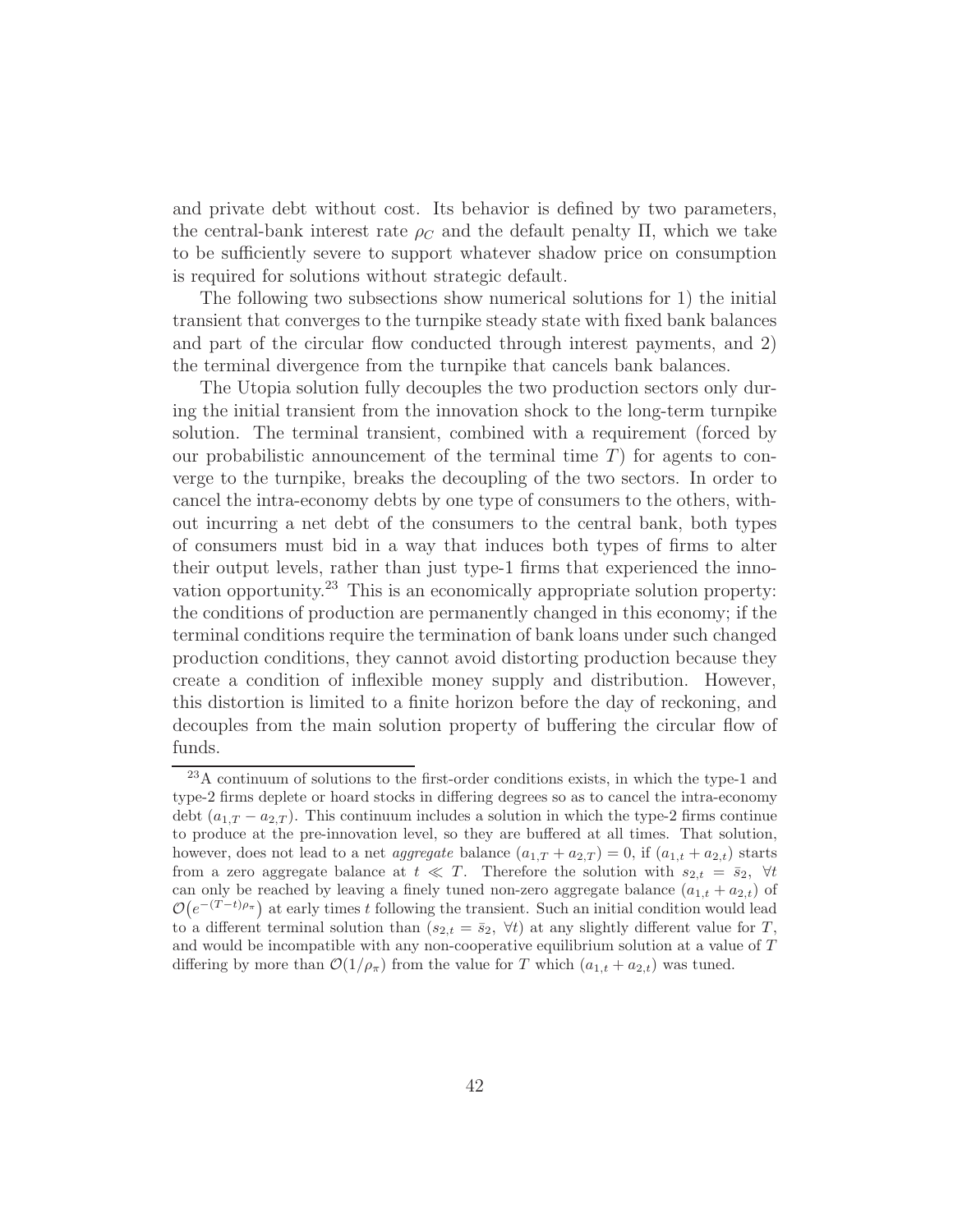### **6.2.2 Initial transient: from the innovation shock to the turnpike**

The first-order conditions in Utopia begin with the general solutions derived in Sec. 5.5.

In order to permit a non-inflationary/non-deflationary price system, the central bank interest rate must be tuned relative to the utilitarian discount factor  $\beta = 1/(1 + \rho \Delta t)$  so that

$$
\beta (1 + \rho_C \Delta t) \to 1, \tag{52}
$$

or  $\rho_C = \rho$ . Since the central bank is a public good, and the rate of discount is known, this is consistent with other assumptions of fine-tuning that define Utopia.

The parameter  $\hat{\epsilon}$  determining the asymmetry in consumption by Equations (30,31) is constant in this model, and determined by the turnpike condition, which is vanishing of the two terms in curly braces in Eq. (23) and Eq. (27) for  $t \to \infty$ .

The shadow price on money from consumer purchases of goods is determined from Eq. (42), in the case where borrowing and lending rates are equal and both equal  $\rho_C = \rho$ . Since  $(B_{1,t} + B_{2,t}) = (m_{1,t} + m_{2,t})$  in steady-state where outputs take their stationary production values (set by  $f_i'(s_i) = \rho_\pi$ ), the shadow price is then given by

$$
\frac{\hat{q}_1 e^{-\hat{q}_1/2} + \hat{q}_2 e^{-\hat{q}_2/2}}{B_1 + B_2} = \frac{\Lambda}{\rho}.
$$
\n(53)

The constancy of this ratio (equal to a constant shadow price), in Eq. (47), together with the initial condition  $s_{2,t=0} = \bar{s}_2$  then gives  $s_{2,t} = \bar{s}_2$ ,  $\forall t$  as the unique turnpike solution, completing the proof that banking in Utopia buffers production of good-2 from the innovation shock in good-1.

A similar evaluation, starting from Eq. (41), produces the relation between prices and output levels in Utopia of

$$
\frac{1}{p_{1,t}\gamma_1}e^{-\hat{q}_{1,t}/2} = \frac{1}{p_{2,t}\gamma_2}e^{-\hat{q}_{2,t}/2} \to \frac{\Lambda}{\rho}.
$$
 (54)

**A numerical example** The following example evaluates the integrals (22, 27) and non-cooperative equilibrium conditions from in the preceding sections, to show how the characteristic recovery structure following innovation is realized and determines the monetary properties of the economy.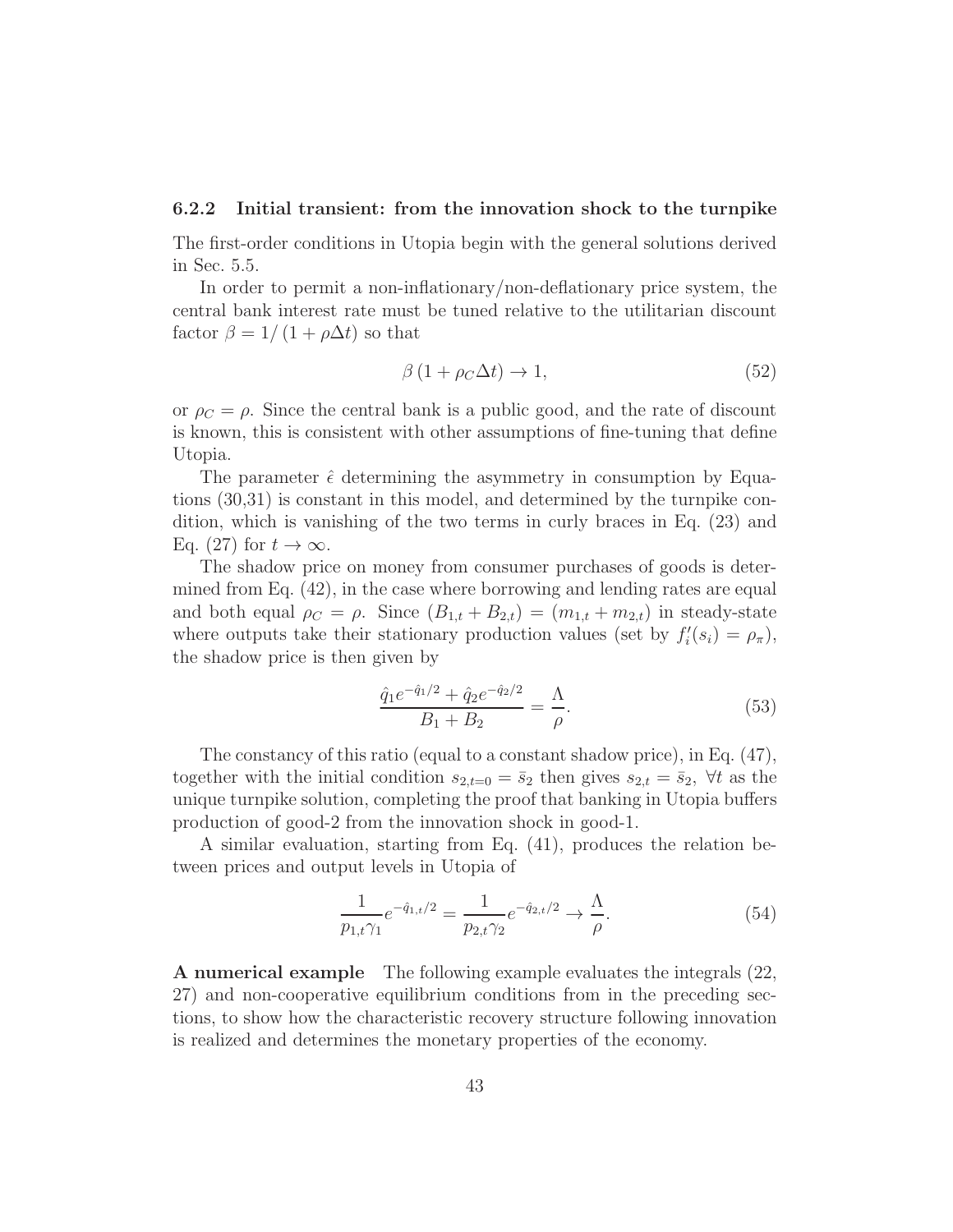Input parameters are: asymptotic production rate  $f_{1,\infty}/\rho_{\pi} = 2$ ;  $\gamma_1/\rho_{\pi} =$ 1/2; the probability of success for firms that try to innovate is  $\xi = 1/5$ ; the innovation cost  $j = 0.1$ , and the innovation output multiplier  $\theta = 1/5$ . For convenience, to avoid introducing new parameters, we set  $f_{2,\infty} = f_{1,\infty}$  and  $\gamma_2 = \gamma_1$ . The pre-innovation steady-state of supply is therefore  $\hat{q}_1 = \hat{q}_2$  $(f_{1,\infty} - \rho_{\pi}/2)/\gamma_1 = 3$ . App. A.2 computes details of the time constants and structure of the recovery trajectories.

The natural timescale in the model is set by the profit rate  $\rho_{\pi}$ , which determines the dynamics of production stocks and output levels by Eq. (47). Since revolving loans are permitted in any amount that agents demand, the bank interest rate  $\rho_C$  does not determine a dynamical timescale, though it does affect the quantities of borrowed money. For simplicity in the numerical example we also set  $\rho_C = \rho_{\pi}$ .

The asymmetry of consumption (30,31) generated by the non-cooperative equilibria of this game as a consequence of innovation evaluates numerically to  $\hat{\epsilon} \approx 0.0075751$ . Relative to the similarly scaled pre-innovation rates of production  $\hat{q}_1 = \hat{q}_2 = 3$ ,  $\hat{\epsilon}$  provides a measure of the utilitarian asymmetry introduced by innovation in one good.

Properties of the solution are shown in the following series of figures.

**The two-stage recovery involving stocks of successful and failed innovators:** Fig. 1 and Fig. 2 show that the type-1 firms undergo a twostage recovery following the innovation event. Before period  $t = 0$ , all type-1 firms are equivalent, so when the average outcome of innovation leads to higher output, all firms attempt to innovate. The fraction  $(1 - \xi)$  that fail continue to offer goods at market in all periods  $t > 0$ , and in an initial interval their offer rates exceed their production rates, so they deplete their working stocks  $s_1^{(-)}$ . The profit incentive for this strategy comes from maintaining a price below the shadow price of the successfully-innovating firms, which will ultimately converge to a higher output level. The successful firms sit outside markets and accumulate stocks  $s_1^{(+)}$ , until their shadow prices fall to intersect the (rising) market prices maintained by the failed-innovation firms. After the two prices intersect, all firms offer in the markets, and the successful and failed type-1 firms both restore stocks to their (respective) steady-state production levels.

In the production functions (1), the steady-state stock is the same for both type-1 and type-2 firms, so the asymptotic level  $\bar{s}_1$  to which failed-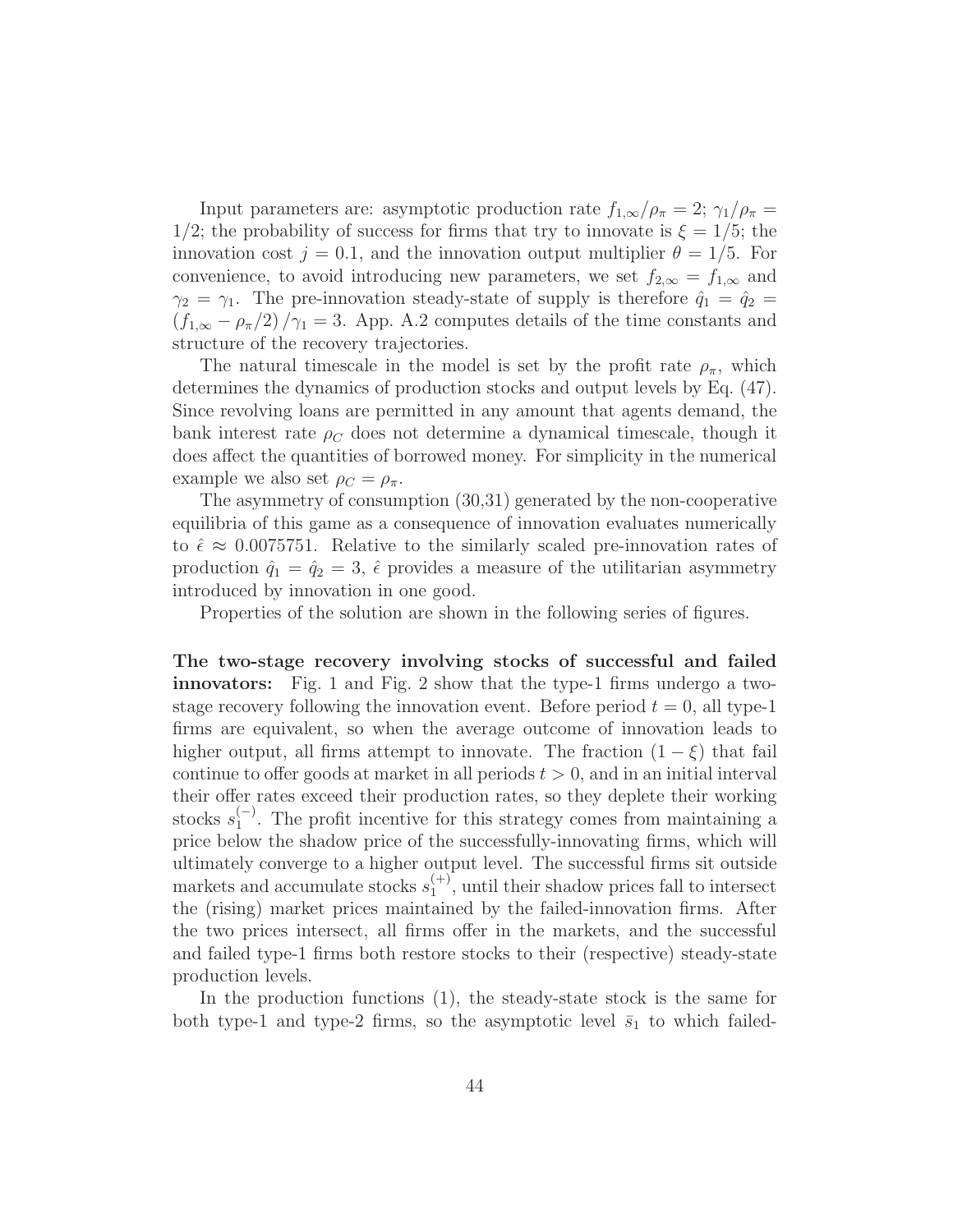

Figure 1: The two-stage recovery associated with the cost and risk of failure in innovation. Firms of type-1 that try to innovate and fail follow recovery trajectories  $s_1^{(-)}$  (blue) that initially deplete stocks while offering at an unsustainable rate in order to capture market share, by keeping prices below a level at which successful firms are willing to enter. When the stocks  $s_1^{(+)}$  of successful firms (green) have grown and their shadow prices have decreased to equal market prices, both firms switch to offering at sustainable rates and converge with a fixed offset toward their late-time steady states (respectively red and cyan). Because of the choice  $(1)$  of functional form for  $f_i$ , the red curve is also the stock level  $\bar{s}_2$ , which is unaffected by innovation. Left-hand panel shows recovery over a long interval; right-hand panel gives a close-up of the interval following the innovation event.

innovation type-1 firms recover is also the stock  $\bar{s}_2$  maintained by type-2 firms throughout.

**Rates at which goods are delivered to market for consumption:** Fig. 3 shows the offer rates of the two groups of firms. Type-2 offer rates are constant. Type-1 offer rates are aggregated from the successful and failedinnovation firms. In the early interval, only a measure  $(1 - \xi)$  of firms offer in markets, whereas in the later interval all firms offer. The discontinuous derivative in the stock  $s_1^{(-)}$  visible in Fig. 1 exactly compensates for this jump in measure so that all of  $s_1^{(-)}$ ,  $s_1^{(+)}$ , and  $q_1$  are continuous through the transition.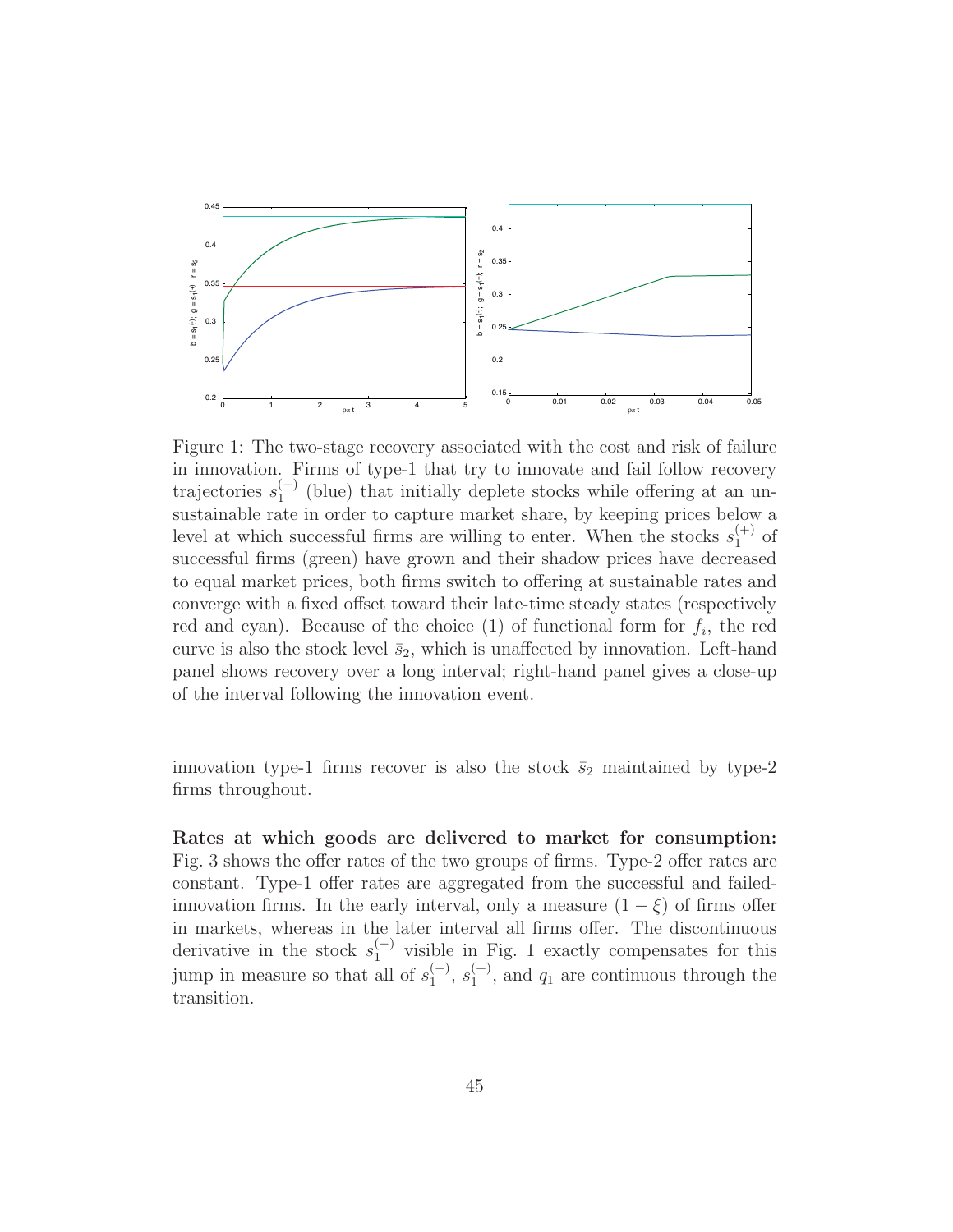

Figure 2: Same timeseries as Fig. 1 with time  $\rho_{\pi}t$  shown on log scale to make the initial phase more visible and to compress the subsequent recovery phase.

**Bid levels and money supply in the post-innovation interval:** Fig. 4 shows the bid levels on both types of goods by both groups of consumer/owners following the innovation shock. Total money supply in circulation  $(B_{1,t} + B_{2,t}) \Delta t$ is also shown (black curve) in the right-hand panel of the figure.

The amount of money in circulation per period is initially greater than  $2m_0$  because agents of both types take out loans from the central bank. They borrow the maximum that they will be able to repay under the noncooperative equilibrium trajectory. The money in circulation crosses (downward) through the pre-equilibrium value of  $2m_0$  at  $\rho_B t \approx 0.70050$  and continues to descend, as agents gradually pay down the principle.

**Monetized credit from a persistent internal loan:** Fig. 5 shows the solution to Eq. (21) for  $(a_{1,t} - a_{2,t})/2$  in relation to the excess of payment rates made by type-1 agents over payment rates by type-2 agents  $(\tilde{b}_{1,t} - \tilde{b}_{2,t})$ . The scale for the numéraire in this model is set by  $m_0$ , a quantity that scales  $\sim \Delta t$ , whereas the bid rates and inter-agent bank interest payment rates are regular quantities in the continuous-time limit. In order to normalize them to the numéraire, we compare the interest payments-per-period, which are  $\rho_B$  ( $a_{1,t}$  –  $a_{2,t}$ )  $\Delta t/2$ , to  $m_0$ , and we likewise compare the excess bid amountsper-period by type-1 over type-2 agents, which are  $(\tilde{b}_{1,t} - \tilde{b}_{2,t}) \Delta t$ , to  $m_0$ .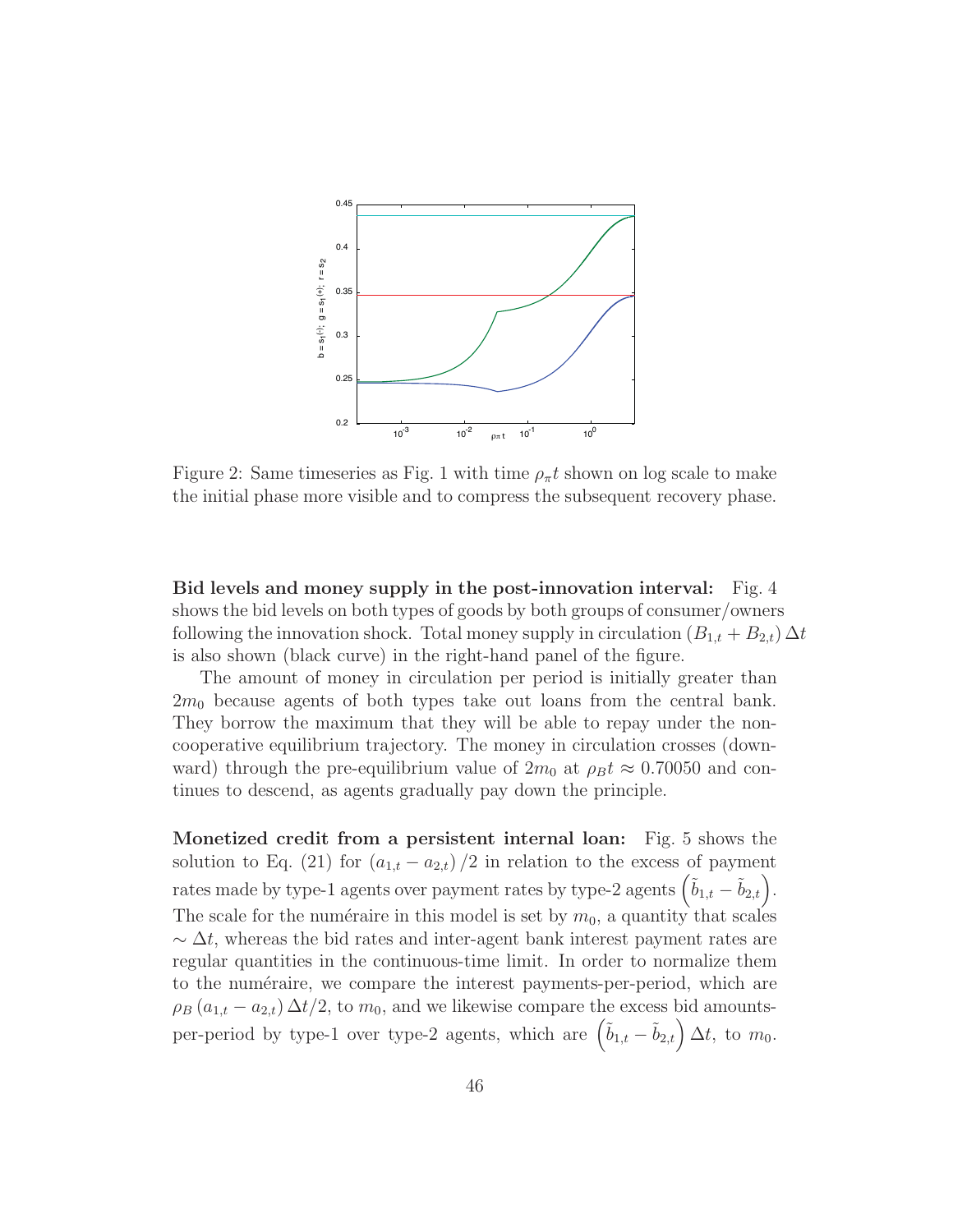

Figure 3: Timeseries of the total rates  $q_{1,t}/\gamma_1$  and  $q_{2,t}/\gamma_2$  delivered to markets for consumption.  $q_{2,t}$  (green) is constant at the pre-innovation solution over all time.  $q_{1,t}$  (blue) begins in deficit relative to the pre-innovation solution, and ends in surplus relative to that solution.

These normalized curves are independent of  $\Delta t$  as  $\Delta t \rightarrow 0$ . The convergence of the two curves in Fig. 5 at late time verifies that the consumers converge to steady account balances at which interest payments via the bank provide part of the circular flow allowing type-1 agents to purchase and consume both goods at a constant excess rate  $\epsilon$  over the rate of consumption by type-2 agents.

**Aggregate loan and change in the money supply:** Fig. 6 shows the economy's aggregate balance with the banks  $(a_1 + a_2)$  relative to the initial money supply of either agent type  $m_0$ . It also shows the excess money-incirculation over the amount possible with the initial money supply,  $(B_1 + B_2) \Delta t$  $2m_0$ , which is made possible by aggregate loans. Initially the two values are equal, but as the economy pays off the borrowed principle and also loses net money-in-circulation to the payment of compounded interest, the money in circulation drops below  $2m_0$ . At late times, the principle is exactly repaid, and a new circular flow is established with asymptotically steady money supply  $(B_{1,t} + B_{2,t}) \Delta t$  for  $\rho_{\pi} t \gg 1$ .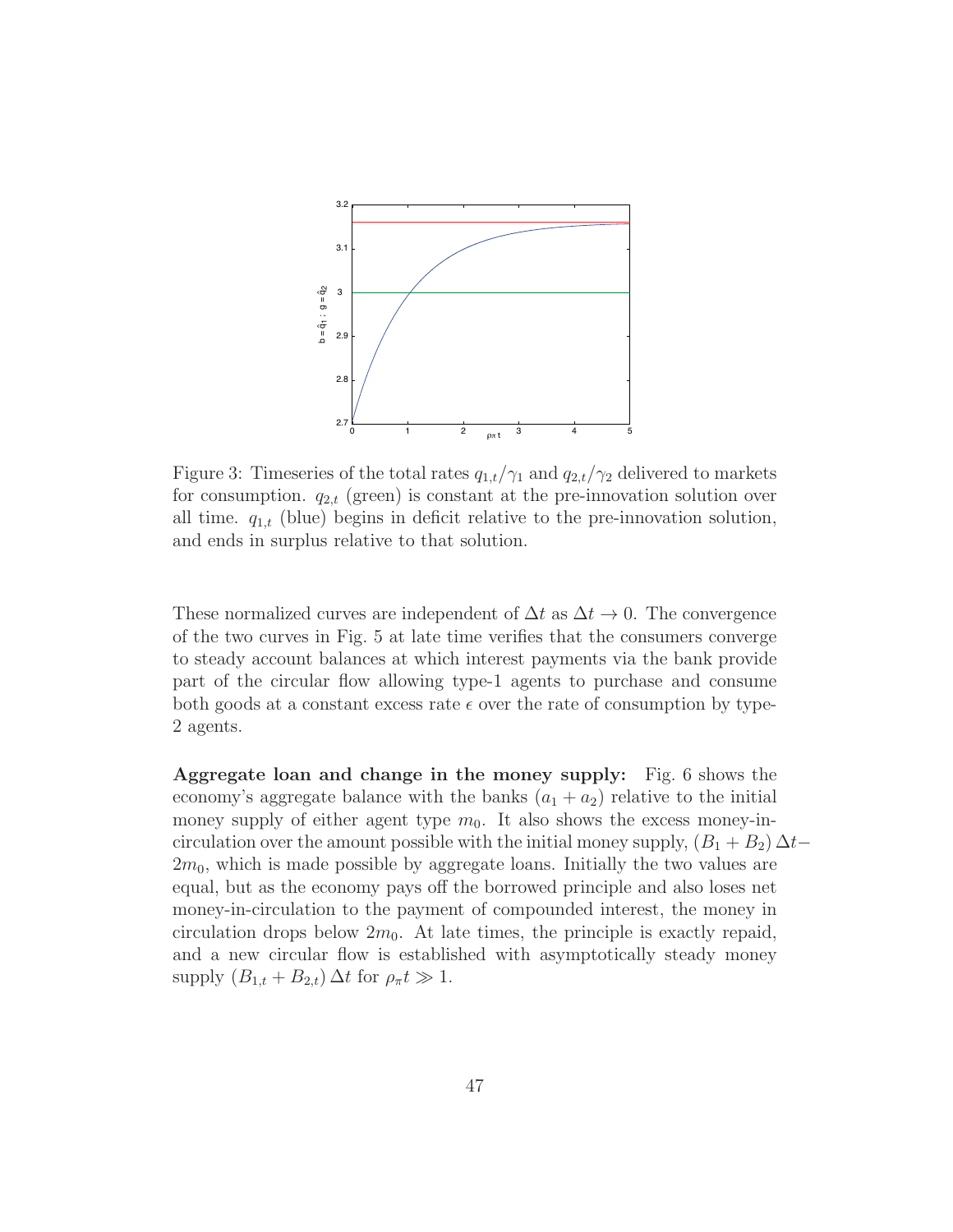

Figure 4: Bid levels normalized by the pre-innovation money supply,  $b_i\Delta t/m_0$ ,  $b_i\Delta t/m_0$ , aggregated in several ways. Left panel: by agents. Blue and green are bids on good-1 by consumers of types 1 and 2, respectively. Red and cyan are bids on good-2 by consumers of types 1 and 2 respectively. Type-1 consumers consume more of both goods, but in each period they pay out more than they receive in profits, a deficit that must be compensated by interest on bank savings. Right panel: by consumer-type or goods-type. Here blue and green are total expenditures by type-1 and type-2 consumers, respectively. Red and cyan are total bids offered on type-1 and type-2 goods, respectively. The black curve is  $(B_1 + B_2) \Delta t / 2m_0$ , which is the total money in circulation normalized by the pre-innovation value.

## **6.2.3 Terminal conditions: exiting the turnpike to cancel bank balances**

A corresponding set of solutions for a terminal transient, which begins in the turnpike solutions for stocks, output, and prices, and terminates at a time T with zero bank balances, is shown in the next four figures. The overall behavior of the terminal transient is that type-1 consumers deplete their savings by increasing bids on goods, while type-2 consumers reduce their bids on goods to repay their outstanding account balances. These bids continue to respect all the non-cooperative quilibrium conditions, though now on an unstable diverging trajectory. In response to these changes in bidding behavior, the two types of firms either deplete or accumulate working stocks, altering their outputs to continue to maximize profits.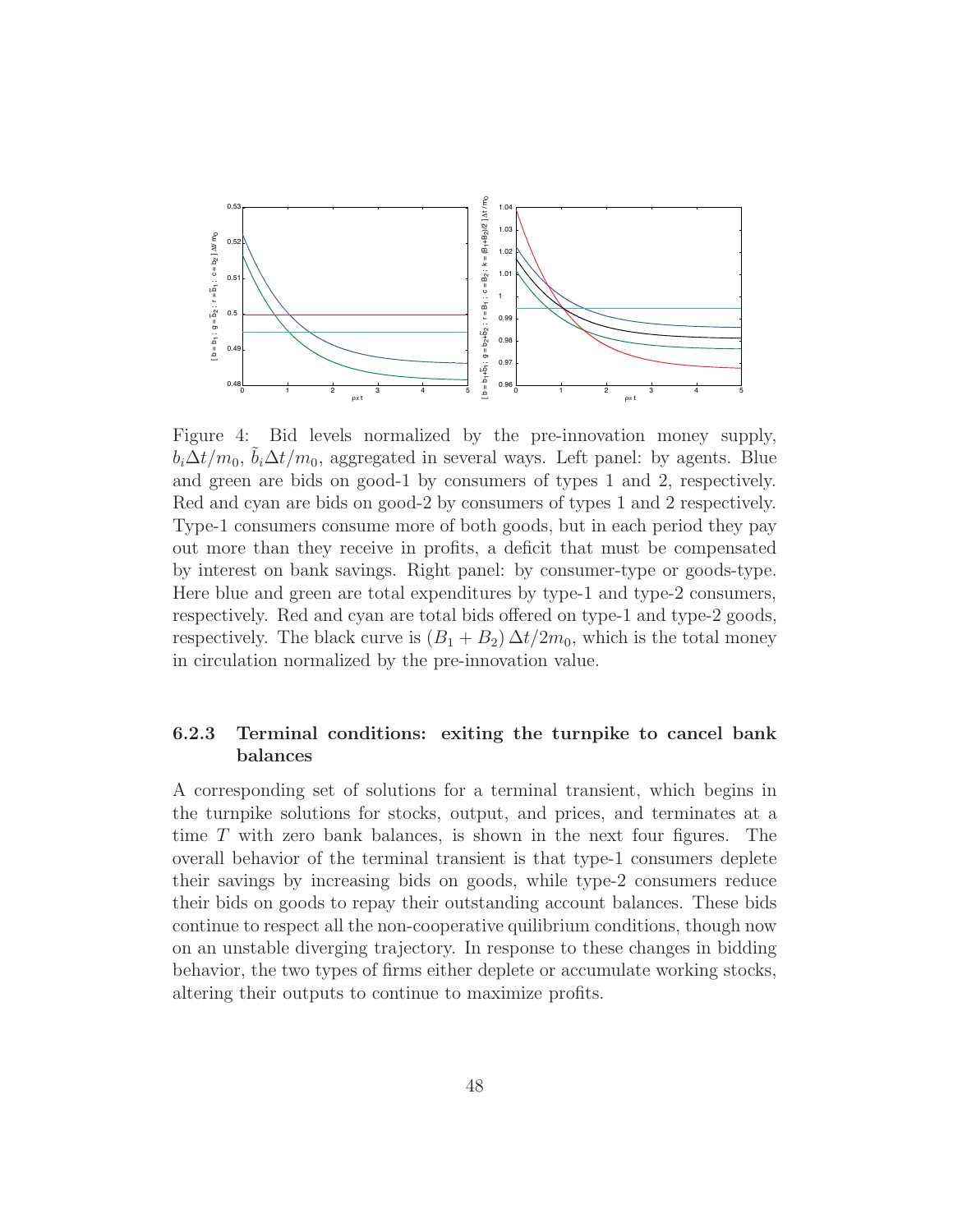

Figure 5: Bank balance  $(a_{1,t} - a_{2,t})/2$  reflecting monetized private credit, normalized as  $\rho_B$  ( $a_{1,t} - a_{2,t}$ )  $\Delta t/2m_0$  (blue), which is the interest paid from type-2 agents to type-1 agents per period relative to the pre-innovation cashper-agent, and excess bids per period of type-1 agents over type-2 agents similarly normalized,  $(\tilde{b}_{1,t} - \tilde{b}_{2,t}) \Delta t/m_0$  (green), following the innovation event. The two converge to the same non-zero late-time steady state, as payment flows in the markets compensate interest flows through the bank. Note that the level of loans scales as  $(a_{1,t} - a_{2,t})/2 \sim (\tilde{b}_{1,t} - \tilde{b}_{2,t})/\rho_B$ , a quantity independent of  $\Delta t$ , which may be made arbitrarily larger than the money-in-circulation on the approach to the continuous-time limit.

**Working stocks of the firms:** Fig. 7 for the terminal transient may be compared with Fig. 1 for the behavior of stocks from the initial transient. Type-2 firms and failed-innovation type-1 firms both start with the same stocks  $\bar{s}_2 = \bar{s}_1$ , while successful innovation firms begin with stocks  $\tilde{s}_1$ . Because all type-1 firms optimize output against the same price system, both successful- and failed-innovation firms deplete stocks by the same amount, increasing output levels and lowering prices. Type-2 firms do the opposite, accumulating stocks and reducing outputs, and boosting prices.

**Output rates:** Fig. 8 shows the output rates produced by the stock trajectories from Fig. 7. Type-1 firms increase output rates, while type-2 firms reduce them. Recall that prices are given by Eq. (54).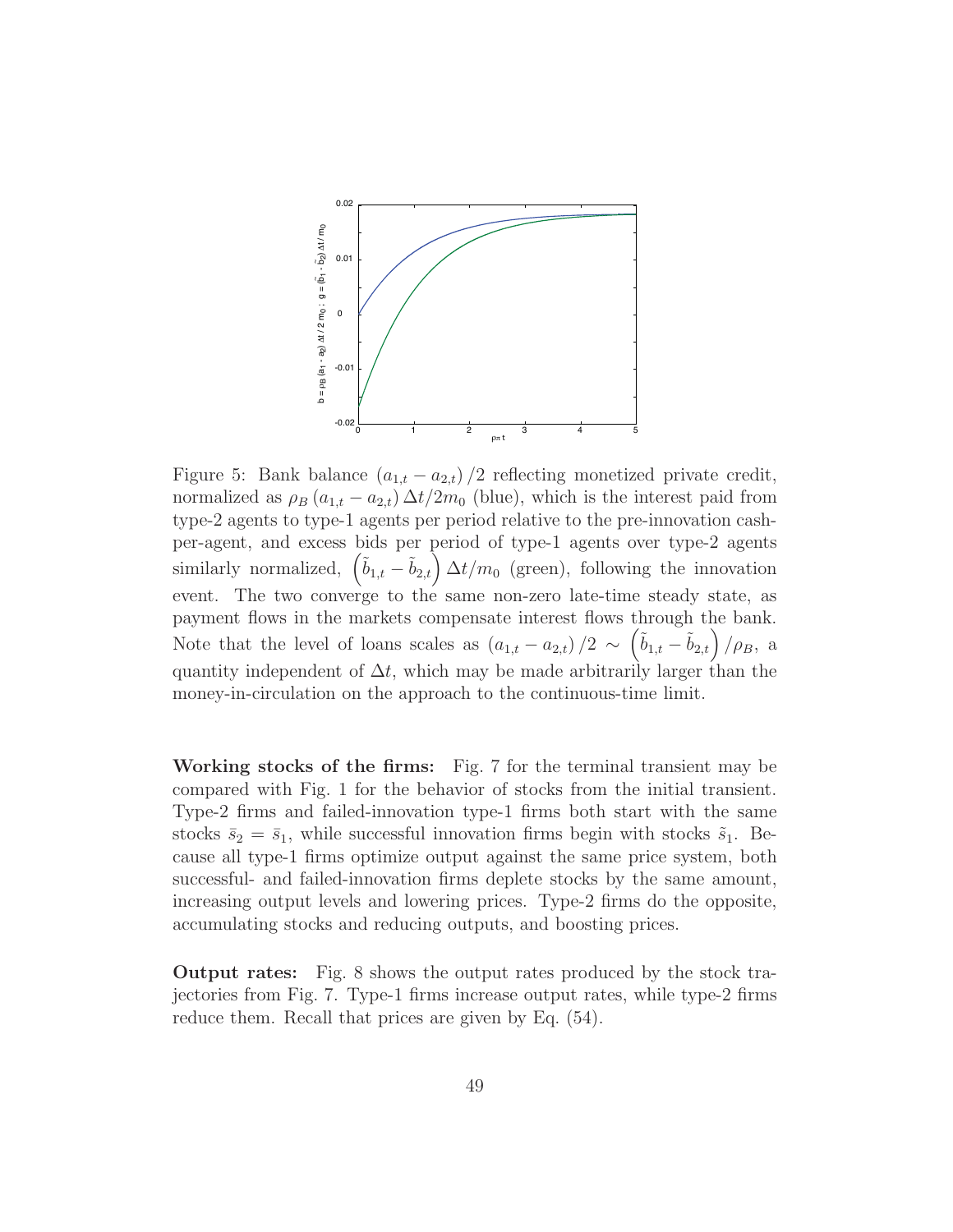

Figure 6: Aggregate account balance the consumers hold at the bank, normalized as  $(a_1 + a_2) / m_0$  (blue), and compared to total rate of money circulation in markets in excess of the circulation that would be possible with the initial gold-in-hand  $2m_0$ . The excess is normalized and plotted as  $[2m_0 - (B_1 + B_2) \Delta t] / m_0$  (green). The amount borrowed in the period  $t = 0$ when the innovation-cost is paid equals the excess of bids on goods over  $2m_0$ (green and blue curves are equal at  $t \to 0$  up to numerical imprecision). This loan amount is set using Eq. (27) so that the agents pay the principle to zero by time T. Note that  $(B_{1,T} + B_{2,T}) \Delta t < 2m_0$ , so gold has left the private economy and is being held by the bank. Note also that the net loan  $(a_1 + a_2)$ is a few percent of  $m_0 \sim \Delta t$ , whereas the difference of balances  $(a_1 - a_2)$  in Fig. 5, which is credit from one agent type to the other monetized by the bank, is several percent of  $m_0/(\rho_B\Delta t)$ .

**Elimination of intra-economy lending:** Fig. 9 shows the intra-economy debt, due to type-2 consumer borrowing from the central bank and type-1 consumer lending to the bank. The quantity  $(a_{1,t} - a_{2,t})$  is plotted. Recall that this quantity is  $\mathcal{O}(1)$  and thus generally much larger than the money in circulation. Hence, within  $\mathcal{O}(\Delta t)$ ,  $(a_{1,t} - a_{2,t})/2 \approx a_{1,t} \approx -a_{2,t}$ .

In the initial steady state, the interest stream to/from the bank,  $\rho_B$   $(a_{1,t} - a_{2,t}) \Delta t/2$ , equals the excess bids by type-1 agents per period relative to bids from type-2 agents,  $(\tilde{b}_{1,t} - \tilde{b}_{2,t}) \Delta t$ . The interest stream from bank accounts exactly provides the excess bids by type-1 agents to support their higher consumption levels. As the terminal transient develops, the bid excess by type-1 agents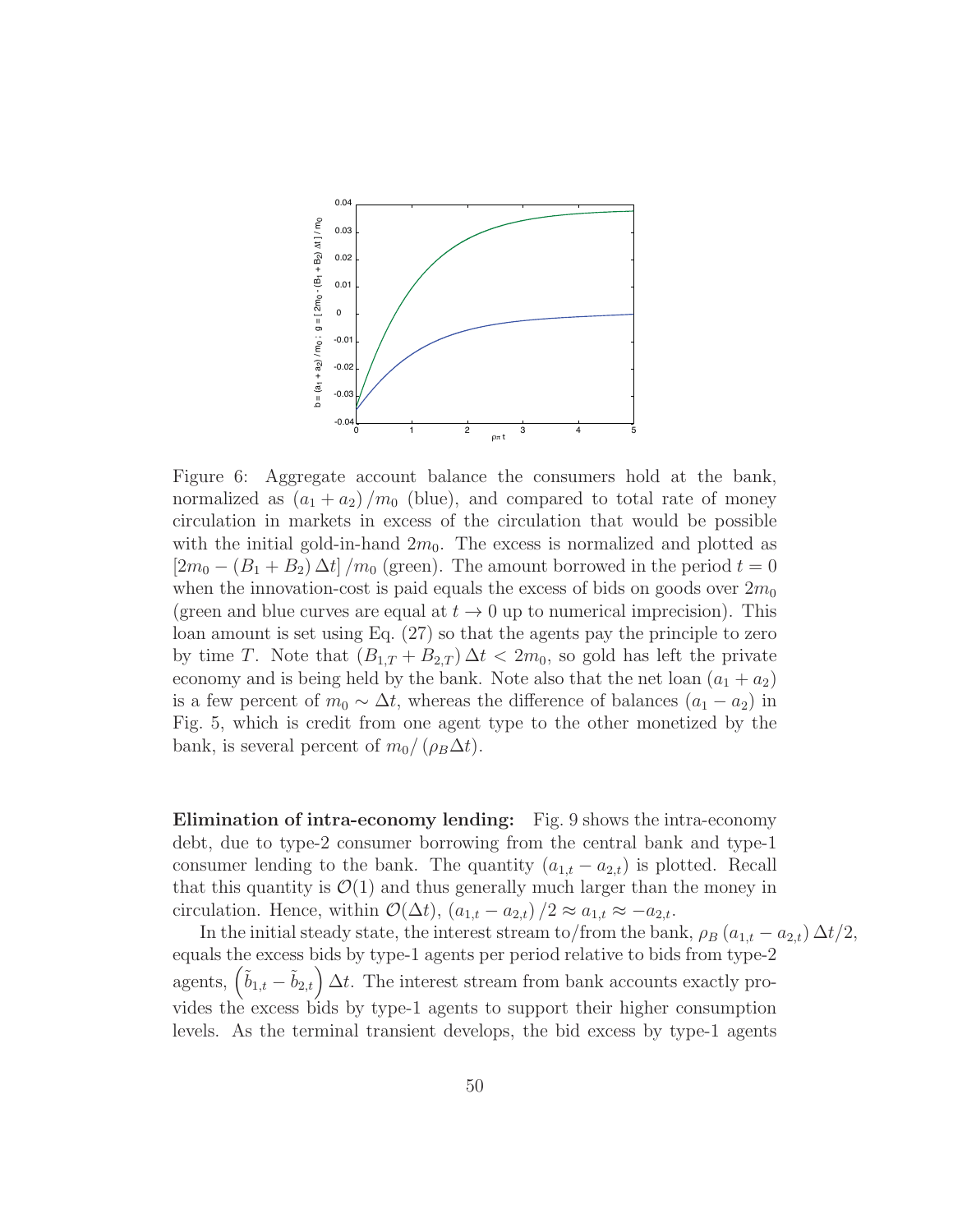

Figure 7: Working stocks of the three types of firms in the terminal transient. Time is plotted as  $\rho_{\pi} (t - T)$ , which terminates at value 0. Trajectory  $s_1^{(-)}$ (blue) and  $s_2$  (red) begin at the same values but diverge in opposite directions. Trajectory  $s_1^{(+)}$  of successful type-1 firms (green) moves in parallel to  $s_1^{(-)}$  for unsuccessful type-1 firms. The initial working stocks of the terminal transient are the turnpike values to which the solutions in Fig. 1 converge at late times.

increases to deplete the principle in their account, at the same time as type-2 agents repay principle. These differences continue to respect the consumption relations (30) at fixed  $\hat{\epsilon}$ , because changes in the output levels by firms have adjusted the price levels consistently with the changes in bids.

**Non-accrual of aggregate debt by either the economy or the bank:** Finally, Fig. 10 shows the aggregate account balance  $(a_{1,t} + a_{2,t})$  through the terminal transient. Because innovation has made the collection of type-1 firms distinct from the type-2 firms, it is not possible for them to maintain an exactly fixed money supply through the entire terminal transient. Therefore, the bids by the two types of agents, and the output levels by the two types of firms, must be adjusted so that any non-zero aggregate balance acquired early in the transient is repaid by time  $T$ , leading in general to a change in the money-in-circulation from the turnpike value. Because the innovation shock we have assumed in this example is small, the two types of firms remain broadly similar. In order for their net contribution to debt to cancel, their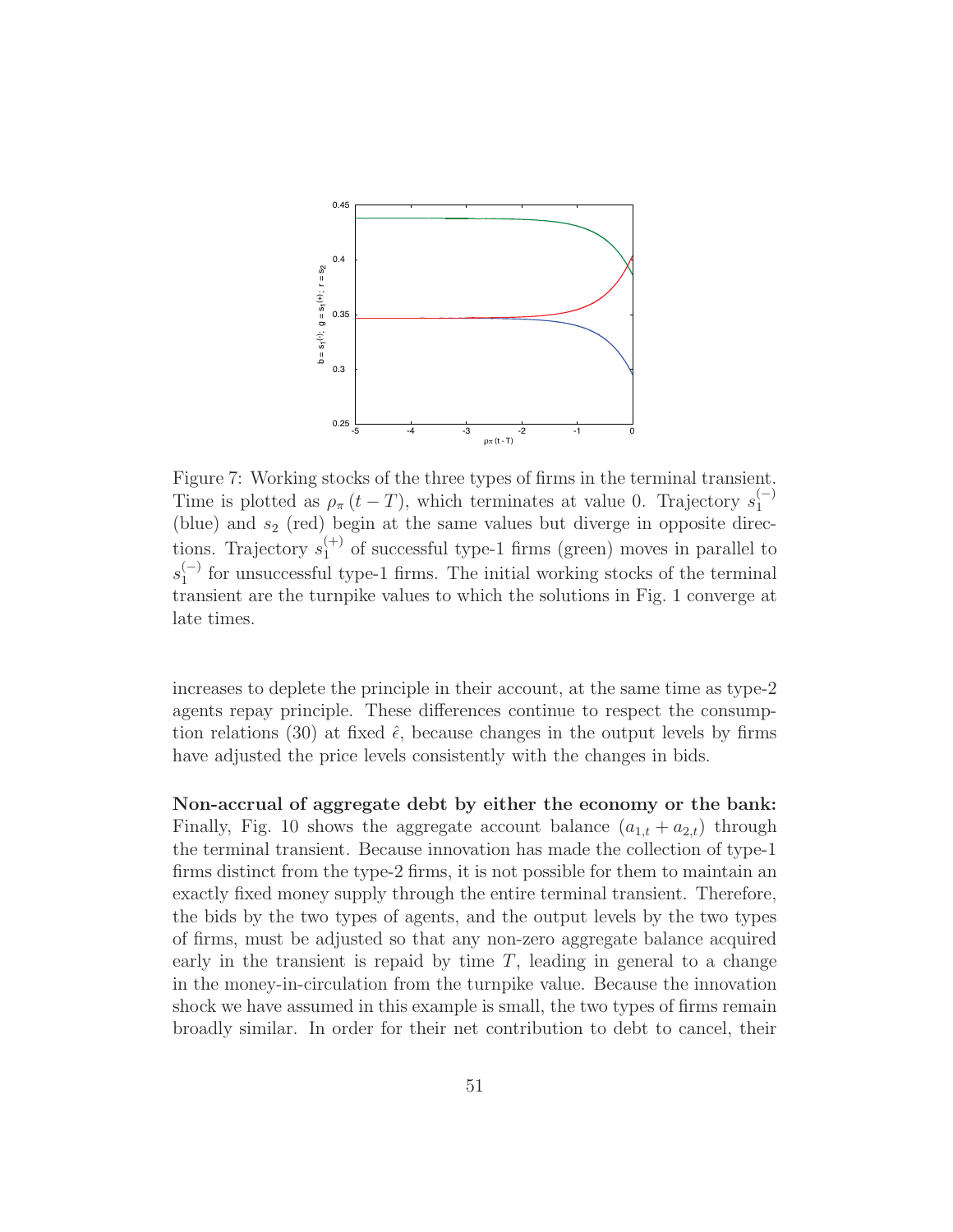

Figure 8: Output rates  $q_{1,t}/\gamma_1$  (blue) and  $q_{2,t}/\gamma_2$  (green) delivered to markets for consumption in the terminal transient. The initial output levels for the terminal transient are the turnpike values to which the solutions in Fig. 3 converge, shown as dashed lines.

output levels must be roughly mirror images, and this is the reason for the opposite behavior of the stock transients in Fig. 7 and the output transients in Fig. 8. The changes in money supply throughout the transient therefore remain small relative to money-in-circulation.

Further properties of the economy in the terminal transient can be computed, along the same lines as those presented for the initial transient.

### **6.2.4 Summary of banking in Utopia**

The preceding model has used a context in which a rigid money supply leads to a failure of output efficiency, to illustrate how a simple banking scheme can restore this efficiency. The main features of the Utopia model are that a single bank can change the money-in-circulation both transiently and persistently when this is required to stabilize the price system against which producers optimize, and can also monetize personal credit within the society to support emergent differences in purchasing power. The outcome of a many-period game is economically realistic: the owners of a technology that undergoes an innovative improvement in output capacity can become net holders of the debt of other members of the society, and the interest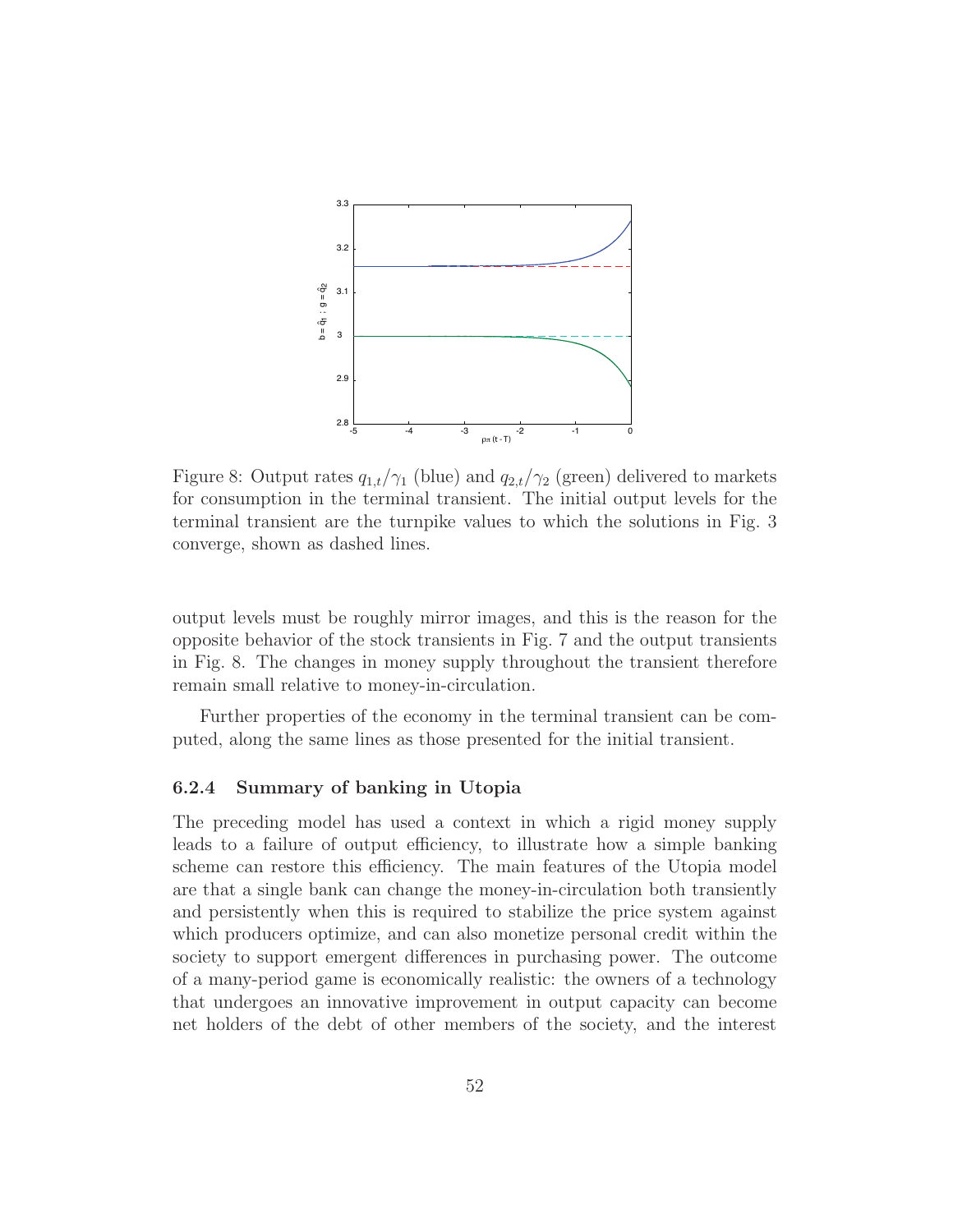

Figure 9: Difference of bank balances scaled as  $\rho_B (a_{1,t} - a_{2,t}) \Delta t / 2m_0$  (blue), and excess bids per period of type-1 agents over type-2 agents similarly normalized,  $(\tilde{b}_{1,t} - \tilde{b}_{2,t}) \Delta t/m_0$  (green). The turnpike value of steady intraeconomy loans  $(a_{1,t} - a_{2,t})$  to which the solutions in Fig. 5 converge is returned to zero in the terminal transient.

on this debt can support an indefinite increase in their relative purchasing power. It is an important feature of the banking model that members of the society can arrive at non-cooperative equilibria in which new steady states of money supply and the circular flow of funds are established, in which the bank withdraws from participation in the economy except as a keeper of its internal accounts.

## **6.3 Commercial banking, profit, and the consequences of interest rate spreads**

In economies with distributed banking sectors, a criterion governing strategic action by the banks is profit maximization. Profits may come either from interest rate spreads or from permitting the banks to issue credit that receives the protection of law but is backed by only a fraction of its value in reserves of some form of "heavy money", which could be gold, government fiat, or central-bank credit. We consider first the introduction of interest rate spreads as a sole modification to the Utopia model, the resulting problems in the definition of profits, and the consequences of spreads for efficiency, which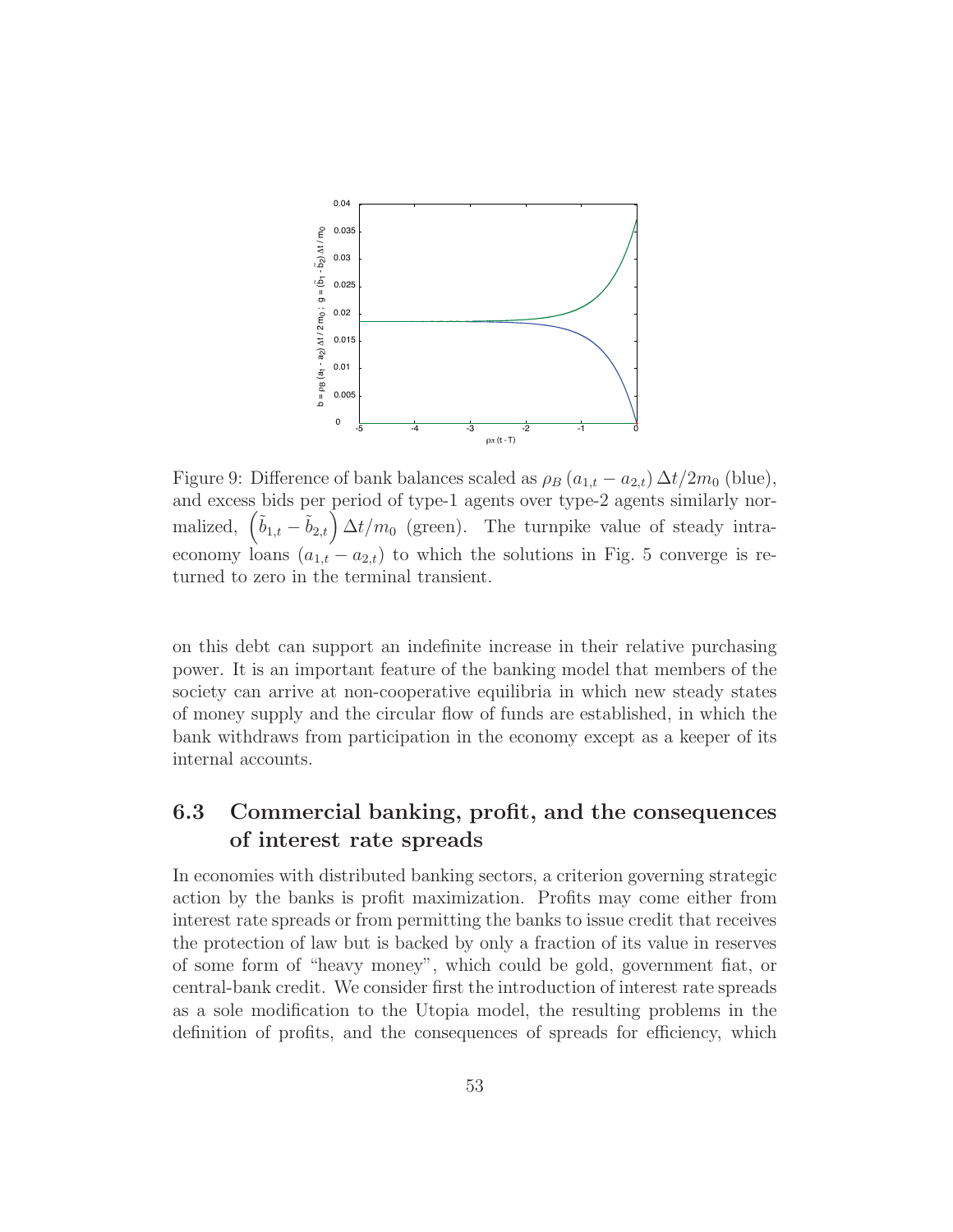

Figure 10: Aggregate account balance the consumers hold at the bank, normalized as  $(a_1 + a_2) / m_0$  (blue), and compared to total rate of money circulation in markets, now in excess of the turnpike money supply from the late-time asymptote in Fig. 6, which we denote  $(B_1 + B_2)_{\text{TP}}\Delta t$ . The money supply is plotted as  $[(B_1 + B_2) - (B_1 + B_2)_{\text{TP}}] \Delta t/m_0$  (green). The total balance  $(a_{1,T} + a_{2,T}) = 0$  as a property of the non-cooperative equilibrium solution.

may be expressed in terms of the spread values independently of how (or whether) they are used strategically by the banks.

A non-zero spread exists whenever  $\rho_{B,L} > \rho_{B,D}$  in Eq. (18), for the banks that serve consumers. In this section we consider the spread a fixed parameter and do not yet consider strategic action by banks.

The main features of (both transient and persistent) change in the money supply and monetization of private credit can be retained by profitable banks (if they are owned by the consumers and distribute their profits to consumers), but the efficiency of Utopia is lost in proportion to sizes of the spreads. We will show that the introduction of interest rate spreads inherently couples the innovation shock in good-1 to production and output decisions in good-2, with a strength proportional to the spread. Profit increases with increasing spreads, but so does cross-coupling among sectors and the consequent inefficiency. Therefore any regulatory system that requires spreads as a control mechanism carries an inherent efficiency cost.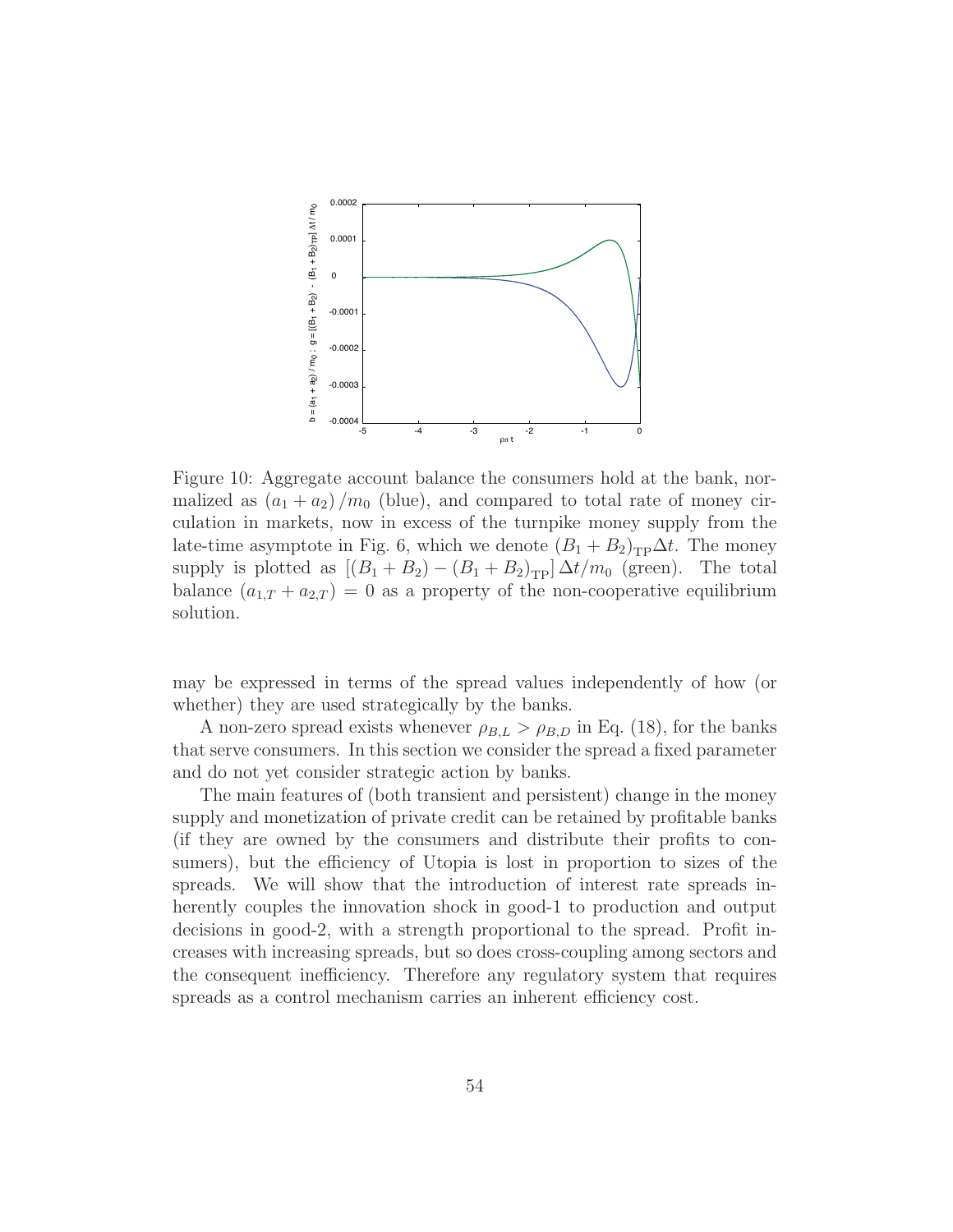#### **6.3.1 The continued need for a central bank even at 100% reserves**

Even in the absence of fractional-reserve lending, purely mechanistic problems of defining profits from interest, using bank credit to vary the money supply, while also permitting asymptotically steady states in the absence of innovation, will require that we regard the banks with which consumers interact directly as commercial banks, and that we retain a central bank as a distinct entity.

In Utopia, it was important that the central bank not be merely a publiclyowned pass-through entity. One of its main functions was the injection or withdrawal of net quantities of money from the supply-in-circulation. This was achieved by accumulation of interest payments on (fully-repaid) net initial deposits or loans by the consumers. A feature of the Utopia model that makes a non-pass-through bank into a problem, however, when interest rate spreads are introduced, is that consumers in a two-good economy asymptotically make revolving loans from one type to the other, mediated by the bank, as shown in Fig. 5. If the bank collects a steady stream of payments proportional to  $(\rho_{B,L} - \rho_{B,D})$  from these loans, and those are not passed back into the economy, no steady-state money supply and price system are possible. Yet the game must not pass all interest payments back to consumers, or else the banks lose the capability to vary the money supply.

To preserve both essential functions of the Utopian central bank when interest rate spreads are introduced, we must define one component of the net interest stream paid by consumers to the commercial bank as profit which is returned to the consumers, and a remainder that is not profit (because it is passed through to the central bank), with this remainder used to vary the money supply in circulation. The net interest paid by consumers to commercial banks will be  $-(\rho_{B,1t}a_{1,t} + \rho_{B,2t}a_{2,t})$ . The net interest paid by the commercial banks to the central bank, on money it must borrow to change the total money-in-circulation, is  $-\rho_{C,t} (a_{1,t} + a_{2,t})$ . The profit rate, which is a sum of two equal streams  $\pi_{1,t}^{(B)} + \pi_{2,t}^{(B)}$  paid to the two types of agents, is then given in Eq. (25). As long as  $\rho_{B,L} \geq \rho_C \geq \rho_{B,D}$ , profits are never negative. In this section, we take the central bank rate  $\rho_C$  to be constant, as in Utopia.

For convenience of exposition here, since  $\rho_{B,L}$  and  $\rho_{B,D}$  are parameters, we take their average to equal the central bank rate,  $(\rho_{B,L} + \rho_{B,D})/2 = \rho_C$ . The central bank continues to be a public service, so we will set  $\rho_C = \rho$  (the utilitarian rate of discount) to enable non-inflationary/non-deflationary turnpike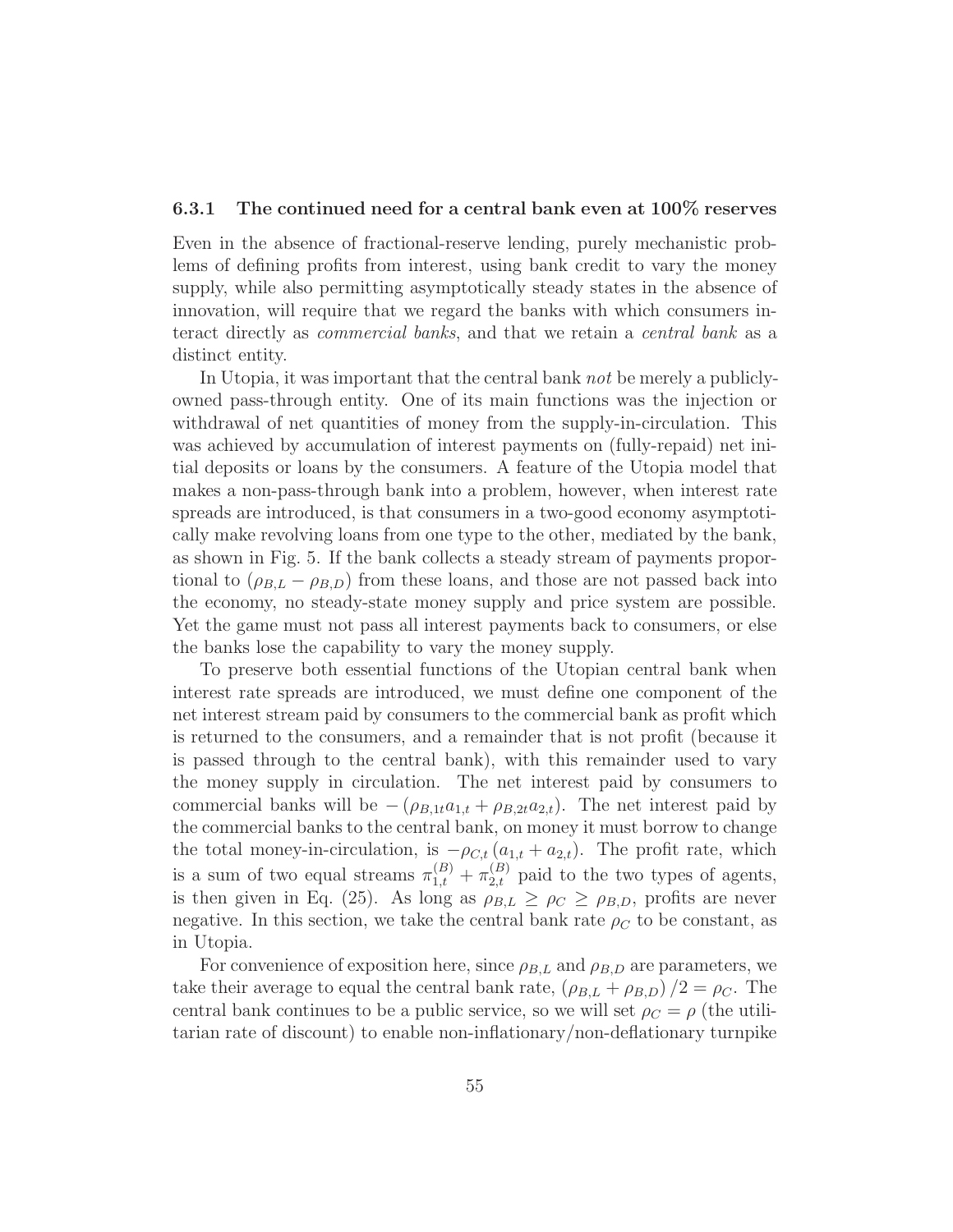solutions. More general solutions with steady-state production rates, but inflating or deflating prices, are also well-defined through Eq. (47), but are more complicated. The single new parameter for the commercial banks is then  $(\rho_{B,L} - \rho_{B,D})/2$ .

#### **6.3.2 Interest rate spreads and efficiency**

For the single, simple event of innovation used in this class of games, the interest rates make a single transition at a time we may denote  $t_{split}$ . In terms of this transition time, instead of setting the left-hand side of Eq. (51) equal to zero as it is in Utopia, the equation satisfied by  $s_{2,t}$  becomes

$$
\left[\frac{d}{dt}\left(\frac{d}{dt}-\rho_{\pi}\right)+2\gamma_{2}\bar{f}_{2}''\right](s_{2}-\bar{s}_{2})=\pm\Theta(t_{\text{split}}-t)\,\gamma_{2}\left(\rho_{B,L}-\rho_{B,D}\right). \tag{55}
$$

(Θ denotes the Heaviside function, which takes value one for  $t < t_{split}$  and zero otherwise.) The boundary conditions for this second-order equation are that  $s_2 = \bar{s}_2$  at  $t = 0$  and again at  $t \to \infty$ . For the production function  $f_2$  from Eq. (1),  $\bar{f}_2'' = -2\rho_\pi^{24}$  The value of  $t_{\text{split}}$  must be determined selfconsistently with the signs of the bank balances in the solution that it yields. For small spreads, it is well approximated from the Utopia solutions shown in Fig. 5 and Fig. 6. We return to the determination of  $t_{split}$  in Sec. 6.3.3.

The solution to Eq. (55) is a sum of growing and decaying exponentials on the interval  $0 \le t \le t_{split}$ , and a decaying exponential for  $t > t_{split}$ . The magnitude of the excursion can be determined by the condition that both the stocks and offer level be continuous through the transition. The matching

$$
\left[ (1-\xi) \frac{d}{dt} \left( \frac{d}{dt} - \rho_\pi \right) + 2\gamma_1 \bar{f}_1'' \right] (s_1 - \bar{s}_1) = \pm \Theta(t_{split} - t) \gamma_1 \left( \rho_{B,L} - \rho_{B,D} \right),
$$

 $24$  Firms of type-1, in the period when both are offering in the markets, have equations identical in form to Eq. (55), for the deviations of their stocks from the Utopia solutions. For the firms that attempt to innovate and fail, we denote these deviations  $\delta \left( s_1^{(-)} - \bar{s}_1 \right)$ , and for the firms that attempt to innovate and succeed, the corresponding quantity is  $\delta\left(s_1^{(+)} - \tilde{s}_1\right)$ . In the initial period, when firms that successfully innovated are sitting outside the markets, their inventory growth is governed only by internal production and they do not optimize against prices. The type-1 firms that failed to innovate satisfy a slightly modified equation given by

because their measure is  $(1 - \xi)$  and the level of output than can contribute scales by the same factor.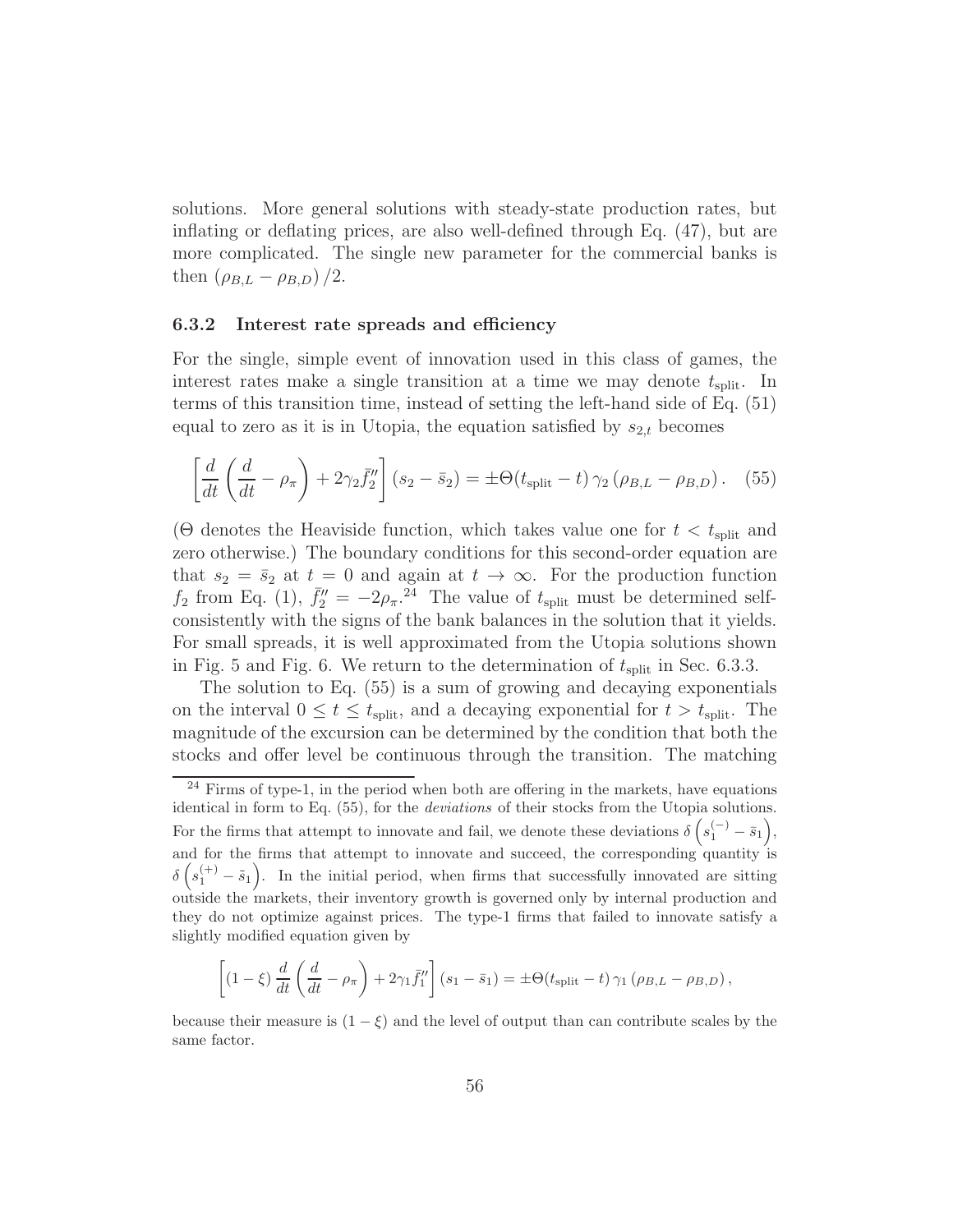conditions can always be met because the growing solution has a shorter time constant than the decaying solution.

Fig. 11 shows the excursion in stock levels and offer rates by the type-2 firms in response to such a shock, at a sequence of increasing values of  $t_{split}$ . The quantities plotted in the figure are  $\mp (s_2 - \bar{s}_2) \times (2\rho_{\pi})/(\rho_{B,L} - \rho_{B,D}),$ and  $\mp (q_2 - \bar{q}_2) \times 2/(\rho_{B,L} - \rho_{B,D})$ . The  $\mp$  sign corresponds to the  $\pm$  sign in Eq. (55), and thus determines the direction of the excursion in stocks and offers.



Figure 11: Response of stocks and offers of good-2 to a discontinuity in interest rate by an amount  $\pm\Theta(t_{split} - t)(\rho_{B,L} - \rho_{B,D})/2$ . Left panel: the response descaled by the strength of the spread, given by  $\mp (s_2 - \bar{s}_2) \times$  $(2\rho_{\pi})/(\rho_{B,L}-\rho_{B,D})$ , with a range of times  $\rho_{\pi}t_{split}$  (markers) from 0.1 to 3.1 in increments of 0.5. Right panel: the response of offers descaled by the spread, given by  $\mp (q_2 - \bar{q}_2) \times 2/(\rho_{B,L} - \rho_{B,D})$ , for the same cases.

**The sign of the excursion:** If, in the immediate aftermath of the innovation, both types borrow from the bank, then  $\rho_{B,1} = \rho_{B,2} = \rho_{B,L}$ , and the sign in Eq. (55) is negative. The effect is that good-2 firms try to optimize production against a larger discount rate than  $\rho_{\pi}$ , which means increasing the target  $s_2$ . This is done transiently by reducing offers and accumulating. Later, when the bank rates split, and one group lends while the other borrows, the target stock level returns to  $\bar{s}_2$ , and offer rates are increased to return toward it.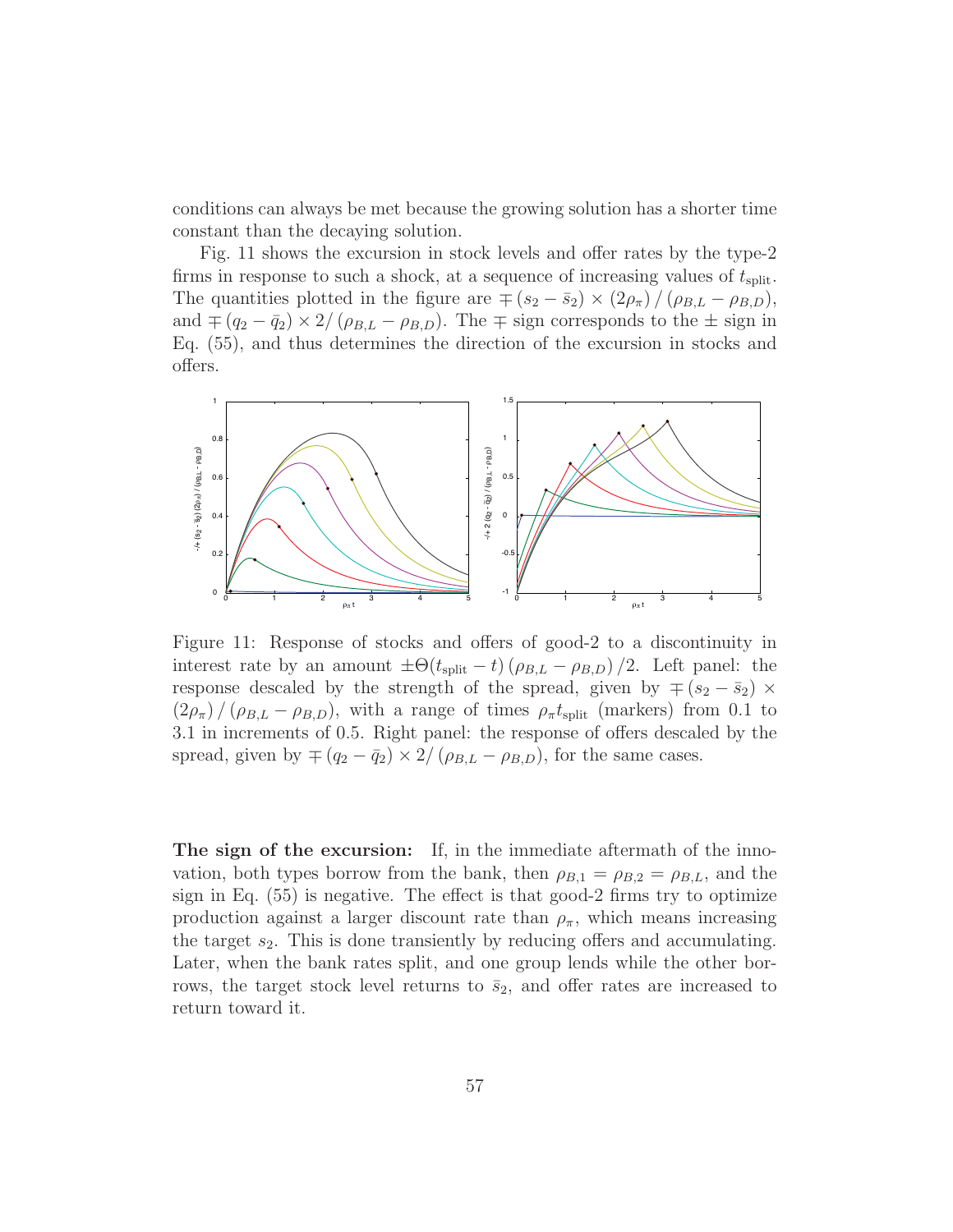### **6.3.3 Approximating the effect on output using a small-parameter expansion**

We will not pursue a full self-consistent solution to the production/trade model with interest rate spreads. The major qualitative features that result from the introduction of spreads may be illustrated with an approximate solution. The approximation is valid if the spread  $(\rho_{BL} - \rho_{BR})/\rho \ll 1$ . In this limit, output, prices, and consumption allocation are dominated by the properties of the Utopia solution. If we choose a small but nonzero period length  $\rho_{\pi} \Delta t \ll 1$ , then the money in circulation  $(B_{1,t} + B_{2,t}) \Delta t$  (along with all changes in that money supply) scale as  $\sim \rho_{\pi} \Delta t$  relative to the long-term indebtedness within the economy  $(a_{1,t} - a_{2,t})$ , for  $\rho_{\pi} t \gg 1$ .

**Solution part I: relating money supply to outstanding private debt and determining**  $t_{split}$ : In this solution,  $\rho_{\pi}\Delta t$  is used to relate the quantity  $\rho_{\pi} \Delta t (a_{1,t} - a_{2,t}) / 2m_0$  from Fig. 5, to  $(a_{1,t} + a_{2,t}) / m_0$  from Fig. 6. From these two, values  $a_1/m_0$  and  $a_2/m_0$  are obtained. The leading order approximation for the crossing time  $t_{\text{split}}$  is then its value in the Utopia solution. This approximation is then used in Eq. (55) and its counterparts for successful and failed innovating firms of type-1, to obtain the linear-order corrections to the production stocks and output rates. In an iterative solution, these profiles could then be fed back into equations for prices and allocations to update  $t_{split}$ , and the process could be repeated, but for this example we will stop with the leading-order approximation.

**A numerical example:** To provide a numerical example, we take a very coarse discretization  $\rho_{\pi}\Delta t = 0.1$  to scale the money supply relative to the acquired internal debt. This number is of course much too large to be wellapproximated with the continuous-time recovery trajectory in the Utopia example, and we use it only to produce effects in the plots that are large enough to see. The same methods we illustrate here continue to apply as  $\rho_{\pi}\Delta t$  is made arbitrarily smaller, and the response sizes scale in proportion.

With this large value of  $\rho_{\pi}\Delta t$ , the crossing time when  $a_1$  passes through zero (consumers of type-1 change from being net borrowers to net lenders) is given by  $\rho_{\pi}t_{\text{split}} \approx 0.099$ . The corresponding values of  $a_1/m_0$  and  $a_2/m_0$ , and the perturbations in the goods-stocks, are shown in Fig. 12.

The solution combines three distinct output programs. Type-2 firms and type-1 firms that try to innovate and fail follow nearly the same trajectories of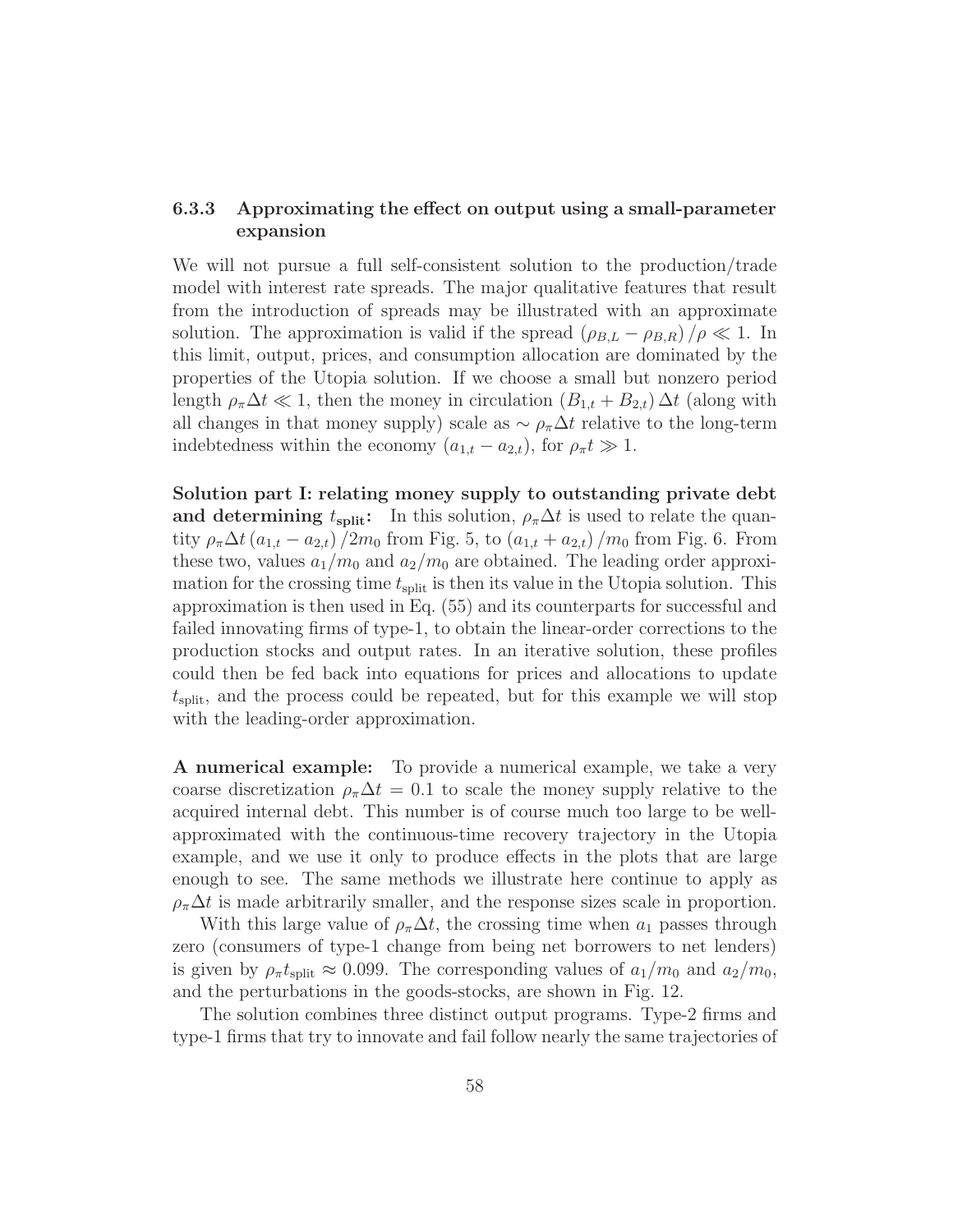

Figure 12: Bank balances  $a_1/m_0$  (blue) and  $a_2/m_0$  (green) from Fig. 5 and Fig. 6 taking  $\rho \Delta t = 0.1$ . Magenta curve shows the change in response  $\delta (s - \bar{s})$  due to the interest rate discontinuity, which applies both to  $s_2$  and to  $s_1^{(-)}$ , since both types of firms optimize output against the price system at all times. Cyan curve shows the response  $\delta\left(s_1^{(+)} - \tilde{s}\right)$ , which is zero in the interval when the successfully innovating firms are not optimizing their output against the price system, and nonzero when these firms enter the market. The two curves are shown to scale, and normalized so that the maximum of  $\delta (s_2 - \bar{s})$  is set to 0.1 for viewing purposes. The time when  $a_1$  crosses through zero, and the interest rate  $\rho_{B,1}$  changes from  $\rho_{B,L}$  to  $\rho_{B,D}$  is the time used for the matching conditions of both stock  $s_i$  and output  $q_i$ , marked with a black cross. Left panel is an extended recovery interval; right panel is a close-up of the initial interval following the innovation shock, during which balances are accumulated.

accumulation of goods  $(s_2 - \bar{s}_2)$  and  $\delta\left(s_1^{(-)} - \bar{s}_1\right)$  (see fn. 24). Type-1 firms that successfully innovate do not optimize against the price system initially, so their accumulation of stocks is unaffected. After they enter markets, they follow a similar but less-extensive period of accumulation for  $\delta \left( s_1^{(+)} - \tilde{s}_1 \right)$ , shown in the figure in cyan.

**Correcting stocks and outputs, and checking for consistency:** The modified stock trajectories for the three types of firms are shown in Fig. 13. For simplicity we take  $f_{2,\infty} = f_{1,\infty}$  in Eq. (1), so that the two goods are completely equivalent in their production characteristics before the innovation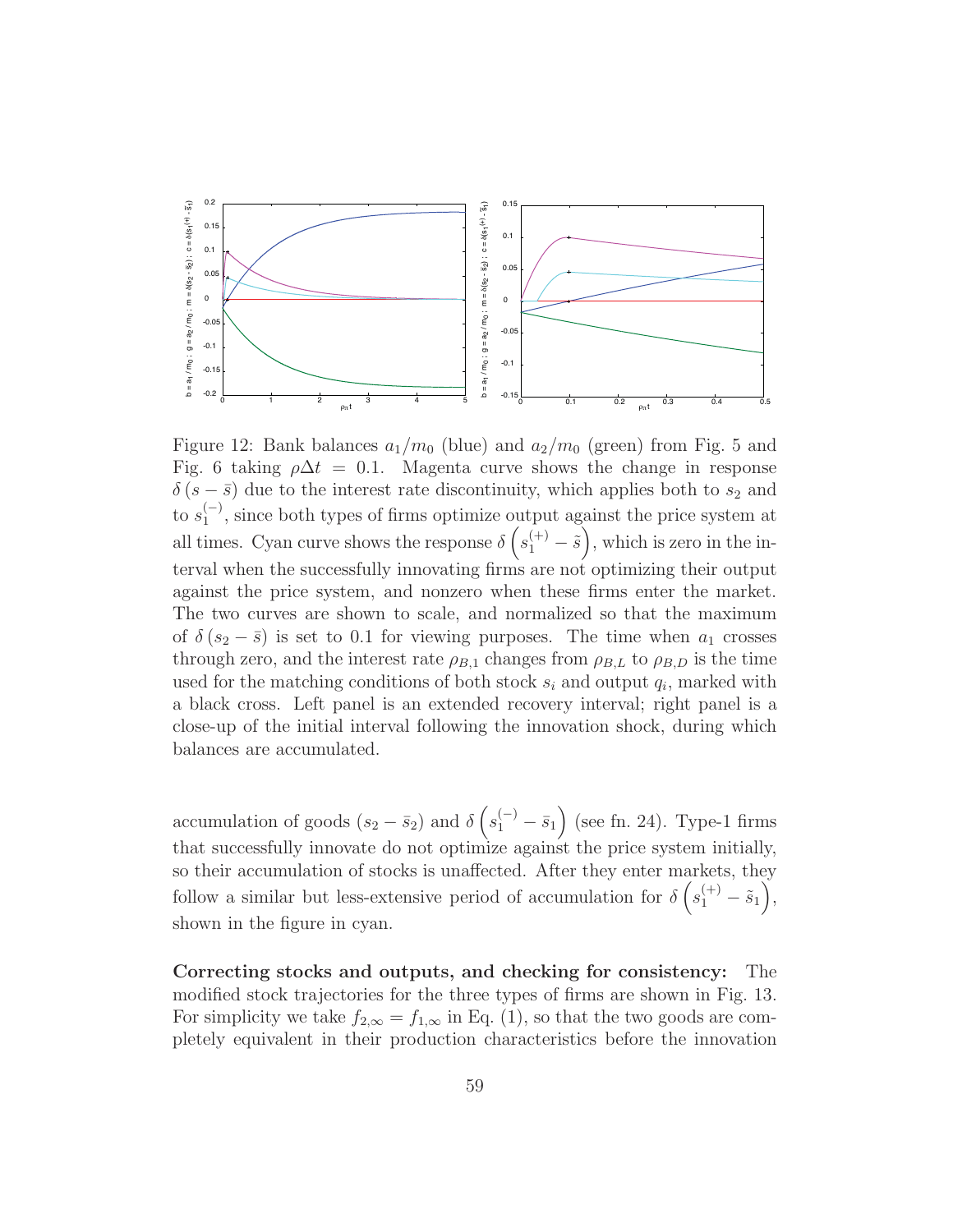event. The production-stock trajectories are obtained by adding the corrections from Eq. (55) (and its counterparts for type-1 firms) to the Utopia solution.



Figure 13: Time-course of goods-stocks for the three kinds of firms. The Utopia solution of Fig. 1 is the leading order approximation for  $s_1^{(-)}$  (blue),  $s_1^{(+)}$  (green), and (in the simple case where  $f_{1,\infty} = f_{2,\infty}$ )  $s_2$  (red). The perturbed stock levels taking  $(\rho_{B,L} - \rho_{B,D})/2\rho = 0.25$  are shown in cyan for both of  $s_1^{(\pm)}$ , and in magenta for  $s_2$ . Profile  $s_1^{(+)}$  shows no change while successfully-innovating firms sit out of the market, and then undergoes a smooth deviation in output between the time it enters and the time the interest rates shift to their asymptotic late-time values. (Although the interest rate spread is set very large in order to produce a visible effect on output, the corrections to  $s_2$  remain small, justifying the small-parameter approximations used.)

In the figure, we have again chosen a very coarse perturbation,  $(\rho_{B,L} - \rho_{B,D})/2\rho =$  $0.25$ , so the interest rate spread is fully *one half* of the average rate charged by the central bank. Again we do this to obtain results that are large enough to see easily in plots; for more realistic spreads the corrections scale proportionally. Even so, the figure shows that the perturbations to the histories of maintained stocks are small. A plot of the same recovery solutions with time on a logarithmic scale is shown in Fig. 14.

The offer levels, which depend on the time derivatives of the stocks, show coarser perturbations, in keeping with this large interest rate spread, as shown in Fig. 15. The most important feature is the initial drop in out-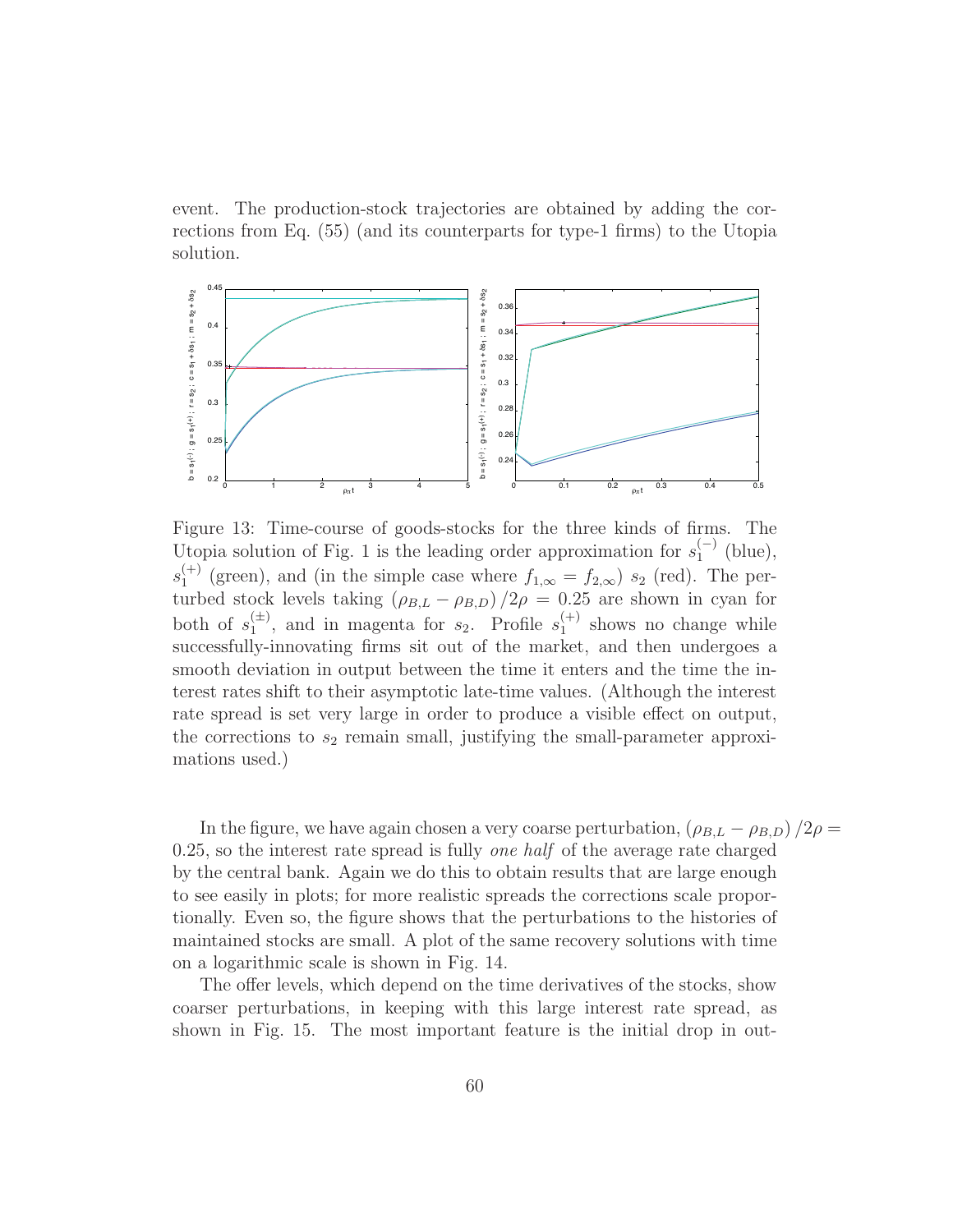

Figure 14: Same recovery trajectories as in Fig. 13, with  $\rho_{\pi}t$  plotted on logarithmic scale as in Fig. 2.

put (and therefore consumption) of good-2 (shown in magenta), which in the Utopia solution was unaffected by the innovation event in good-1. The output of good-1 also falls (shown in cyan in the figure) relative to its Utopia trajectory. Here we see the first feature of the small-parameter approximation indicating its incompleteness as a solution. In an initial post-shock interval, only failed-innovation type-1 firms offer, and they have measure  $(1 - \xi)$ . When prices have risen suitably, the successfully-innovating type-1 firms enter (as in Utopia and in the previous chapters), so that all type-1 firms are offering. Simply adding these two corrections to the Utopia solution produces a discontinuity that is an approximation error. In a full solution, adjustment of the matching conditions would absorb this correction (which is only  $\approx 0.3\%$  even for a wide spread) and restore continuity to the offer rates.<sup>25</sup>

<sup>&</sup>lt;sup>25</sup>In a true small-parameter expansion with both  $\rho_{\pi}\Delta t \ll 1$  and  $(\rho_{B,L} - \rho_{B,D})/2\rho \ll 1$ , the value  $t_{\text{split}}$  would be shorter than the natural recovery time for stocks  $s_1^{(\pm)}$ , so that the output of the successfully-innovating firms would never even respond to the interest-rate spread. The resulting solution would be simpler in structure than the one presented here, as well as smaller in magnitude.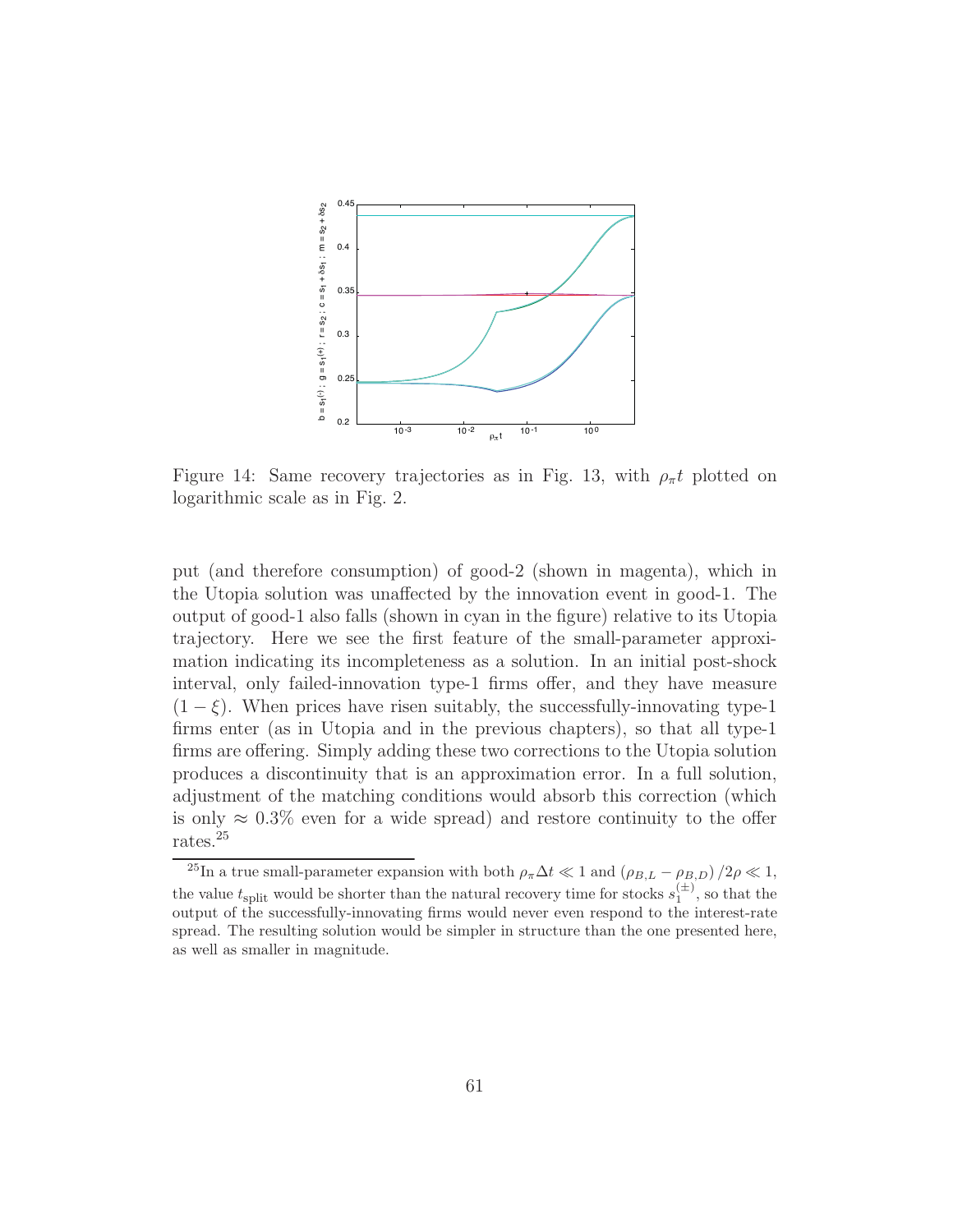

Figure 15: Offer levels for the two goods in the Utopia solution and with nonzero interest rate spread under the parameters of Fig. 13. Utopia offer rates from Fig. 3 are  $\hat{q}_1$  (blue) and  $\hat{q}_2$  (green). Perturbed output due to the interest-rate discontinuity for  $\hat{q}_1$  is cyan and for  $\hat{q}_2$  is magenta. Left panel is the full relaxation trajectory (post-innovation asymptote for  $\hat{q}_1$  shown in red); right panel expands the interval following the innovation shock. Unlike the stocks from Fig. 13, which show only a small perturbation, the consumption rates  $\hat{q}$  show the larger effect that might have been expected for the large interest rate spread  $(\rho_{B,L} - \rho_{B,D})/2\rho = 0.25$  chosen to make the effects visible. The small discontinuity in  $\hat{q}_1$  visible in the right-hand panel comes from the fact that the perturbations in output levels were not fed back – in this leading-order approximation – to the leading-order optimization problem; doing so would have lead to a correction in the matching conditions for the offer levels of the type-1 firms by a small fraction of its Utopia solution value, to absorb this discontinuity.

#### **6.3.4 Further properties**

Solutions for bank balances, bid levels, and other properties, can be carried through, and are qualitatively like those in the Utopia model. The equations for both intra-economy and aggregate account balances have already been presented in Sec. 5.4.10 in a form compatible with this model. The change in total money supply is responsive only to the central bank rate  $\rho_C$ , and initial loans can be fully repaid to converge to a turnpike solution, as in Utopia. The structure of intra-economy lending differs from that in the Utopia solution because borrowers and lenders pay at different rates, while bank profits are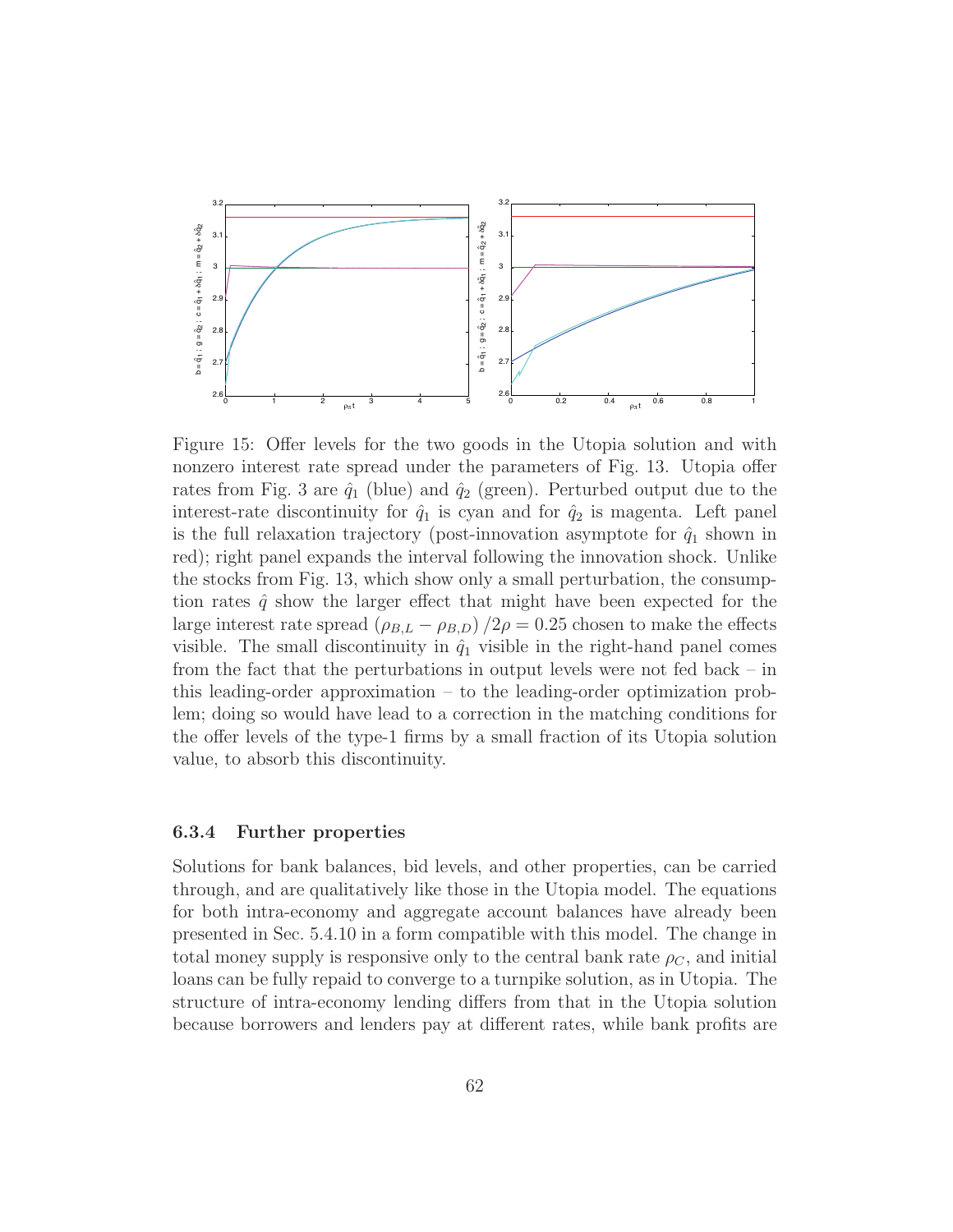distributed to both types of consumers in equal measure. These differences change the quantitative properties of account dynamics and their steady state values, but not their qualitative character. The terminal transient differs minimally from the Utopia solution, because the account balances do not change sign, so one type of consumers remains a lender with a fixed rate throughout the transient, while the other remains a borrow also with a fixed rate throughout the transient.

#### **6.3.5 Concluding comments regarding interest rate spreads**

At small spreads, the introduction of bank profits creates small quantitative change but no qualitative change to the Utopia solution. This result demonstrates that the independent scaling between money supply and private debt (with respect to powers of  $\rho_B\Delta t$ ) is not a fragile or fine-tuned property of Utopia, and can be retained in more institutionally complex models. The functions of varying the money supply and monetizing private debt are likewise robust. However, any active response by banks to consumer demand, which either limits the money supply or makes consumers' discounting of money time-dependent, in the sense of Eq.  $(47)$ , propagates shocks from innovation across sectors and impairs optimal planning of production schedules.

#### **6.3.6 A note on fractional-reserve lending**

Although we do not present a formal model of banking with fractional reserves we conjecture that many of the basic qualitative aspects the models deliver the same message. In particular an official currency, a central bank and commercial banks are all artifacts to deal with evaluation, perception and substitutes for trust needed to promote and protect trade. The lack of natural physical laws for creating and destroying money call for the apparatus of sociopolitical laws to replace the laws for the creation and consumption of physical goods. The specifics of reserve ratio banking, reserves and excess reserves are discussed elsewhere [9].

Although we have presented an analysis on varying the money supply when there is, in essence no basic uncertainty in our models beyond one innovation decision, this is only the tip of an iceberg. We did not deal with the presence of a stream of random events that more closely characterizes ongoing innovation. The modeling considerations indicate that there is a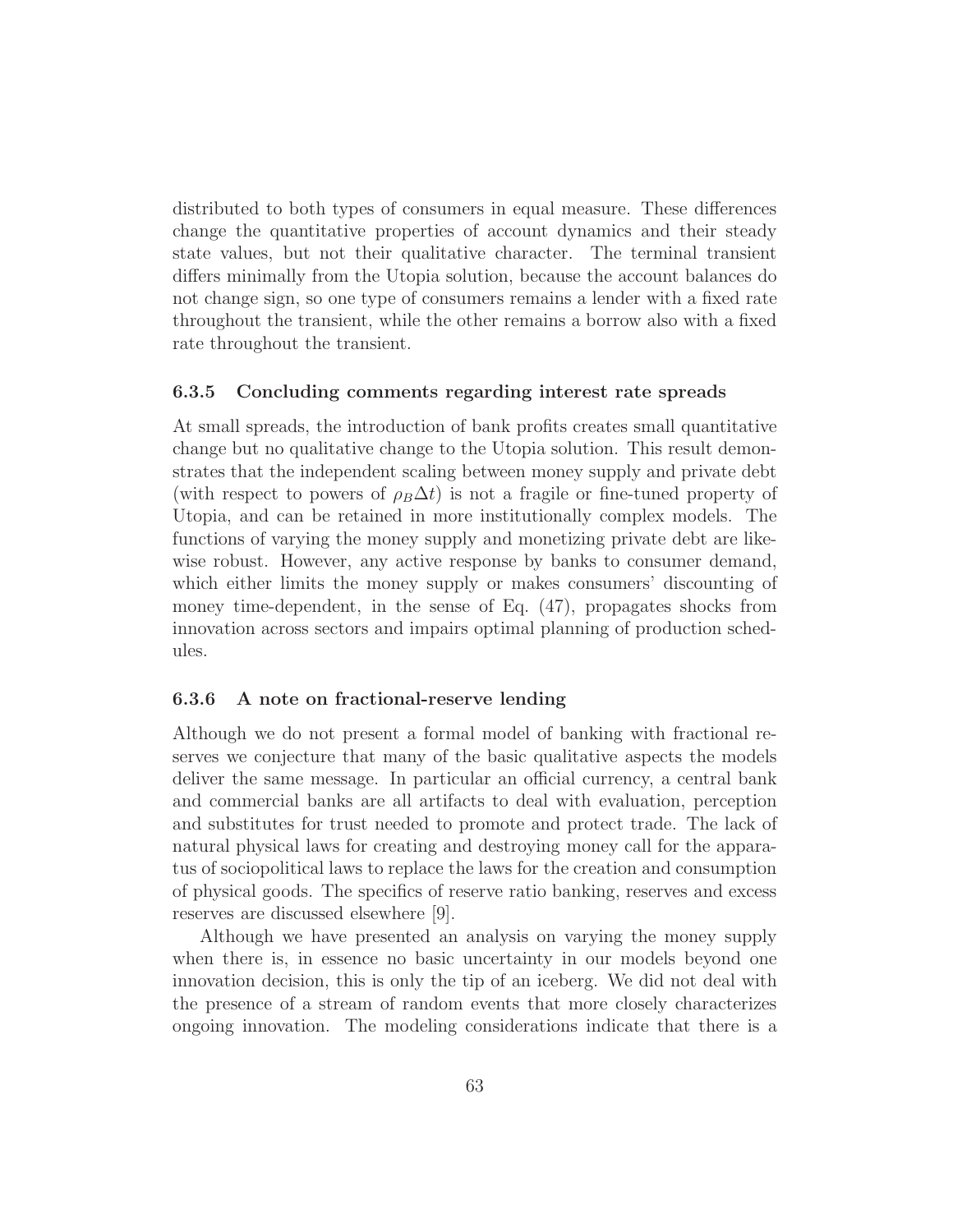welter of worthwhile case distinctions that depend on factors other than the mechanism of varying the money supply. In particular it is our belief that a key factor in the existence of a two tiered machanism involving both a central bank and commercial banks is (as Bagehot observed) the importance of the banking system as a distributed perception device. Our efforts were devoted to variation of the money supply. In doing so we were able to illustrate how the failure to so adequately can cause considerable fluctuation that might be otherwise avoided.

## **Acknowledgments**

MS and ES are both external faculty of the Santa Fe Institute. The current work grows out of collaborations at SFI on the theory of money and its relations to problems of organization in physical and biological sciences. ES gratefully acknowledges support from William Melton and from Insight Venture Partners.

# **A Appendix: Supporting algebra for non-cooperative equilibria of game models**

## **A.1 Steady post-innovation output and stable money supply lead to stable bid levels**

This section shows from the first-order conditions for consumption that, if output levels converge to steady late-time values, and if the money supply converges to a steady value, then bid levels by both type-1 and type-2 agents also converge to steady values. This condition is not an accounting identity, but part of the optimization problem that agents must solve. It requires only one strategic degree of freedom to be met, which is the overall consumption asymmetry  $\hat{\epsilon}$  that governs agents' bid levels throughout the post-innovation consumption schedule.

From the notation of Eq. (30) in the main text, for the consumption asymmetries  $\epsilon_1$  and  $\epsilon_2$ , and the fact that consumption rates  $c_i$  and  $\tilde{c}_i$  are related to bid rates  $b_i$  and  $b_{\tilde{i}}$  through the same prices  $p_i$ , the ratios of consumption levels of the same good by the two types of agents may be written in terms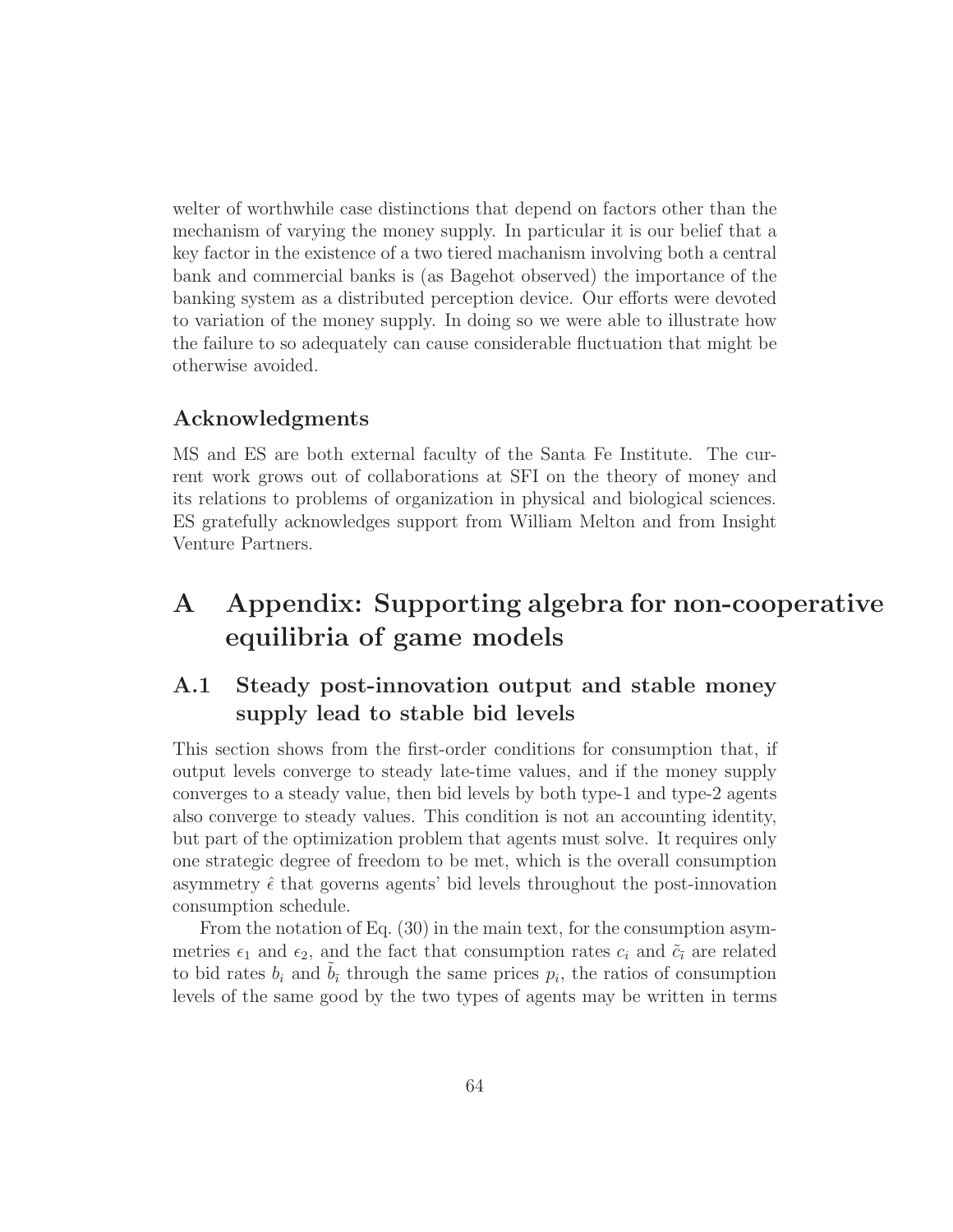of the  $\hat{q}_i$  and  $\hat{\epsilon}$  as

$$
\frac{c_1}{\tilde{c}_2} = \frac{b_1}{\tilde{b}_2} = \frac{1 + 2\hat{\epsilon}/\hat{q}_1}{1 - 2\hat{\epsilon}/\hat{q}_1} \n\frac{\tilde{c}_1}{c_2} = \frac{\tilde{b}_1}{b_2} = \frac{1 + 2\hat{\epsilon}/\hat{q}_2}{1 - 2\hat{\epsilon}/\hat{q}_2}.
$$
\n(56)

Introducing two further notational abbreviations

$$
x_1 \equiv \frac{2\hat{\epsilon}}{\hat{q}_1} \qquad \qquad x_2 \equiv \frac{2\hat{\epsilon}}{\hat{q}_2}, \qquad (57)
$$

the bid rates by either agent type are written in terms of the total bid rates  $B_1$  and  $B_2$  as

$$
b_1 = \frac{1 + x_1}{2} B_1
$$
  
\n
$$
\tilde{b}_1 = \frac{1 + x_2}{2} B_2
$$
  
\n
$$
\tilde{b}_2 = \frac{1 - x_1}{2} B_1
$$
  
\n
$$
b_2 = \frac{1 - x_2}{2} B_2
$$
  
\n(58)

The bid rates  $B_1$  and  $B_2$  are then related to the total money supply by Eq. (34) in the main text.

As long as the values of the late-time interest rates are well-defined,  $\hat{\epsilon}_t$  at late t has a fixed value, by Eq. (40). Then, as long as production levels  $q_i$ converge to steady values, the ratios of both  $B_i$  to the total money supply converge to steady values by Eq. (34). Finally, under these two conditions, the relations of all  $b_i$  and  $b_i$  to the total money supply also converge, by Eq. (58).

This completes the result, and shows that steady credit and debt balances for the two agents  $a_{1,T}$  and  $a_{2,T}$  can be attained with a suitably chosen  $\hat{\epsilon}$  by Eq. (23).

## **A.2 Solutions for the Utopia economy**

This section provides solutions for the non-cooperative equilibria of the Utopia model of Sec. 6.2. We begin with the output equations for good-2, which does not undergo an innovation shock.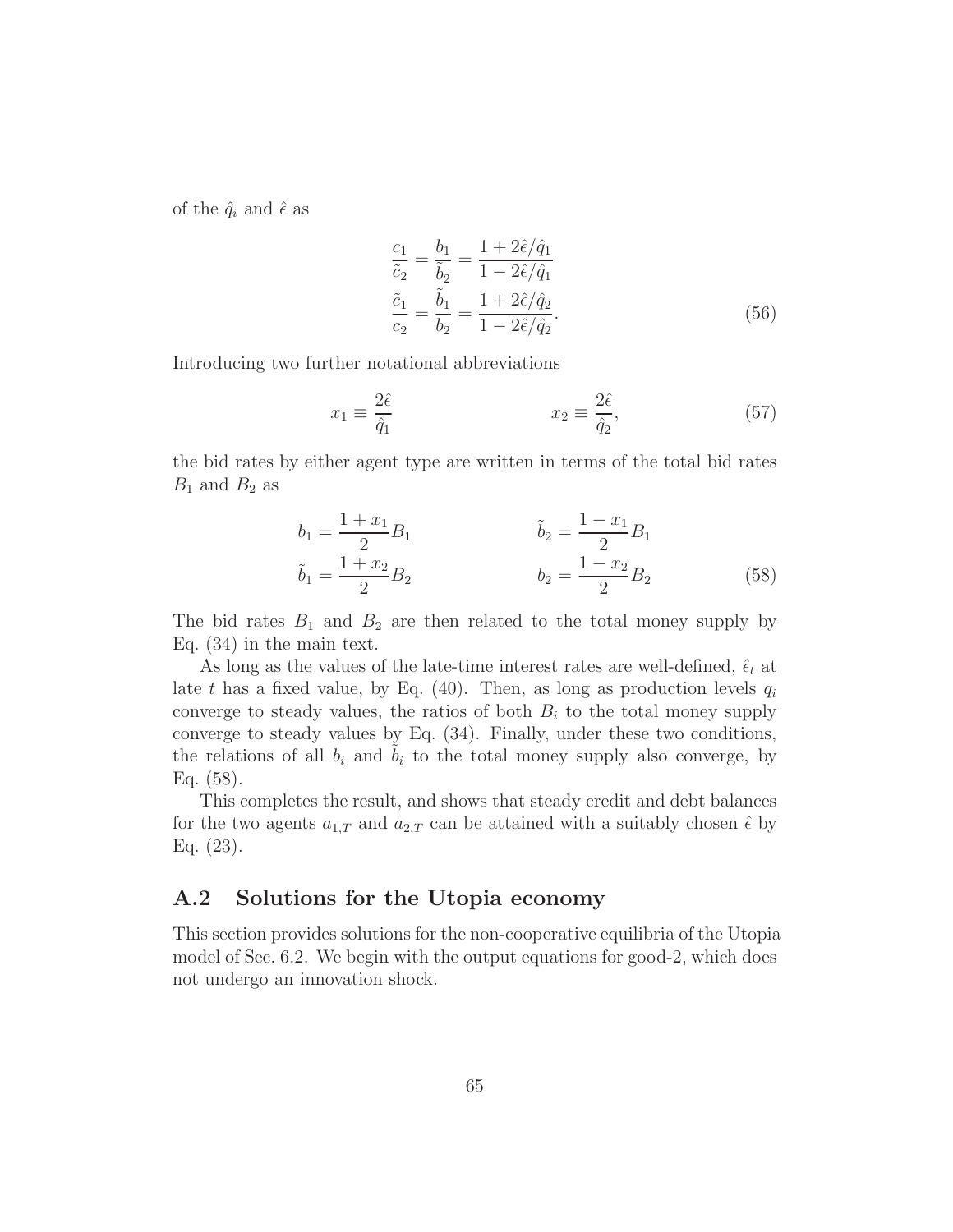#### **A.2.1 The unshocked good remains at steady state unperturbed**

The main equation (51) for the response of output decisions to prices, under the condition (40) on shadow prices, becomes

$$
\left[\frac{d}{dt}\left(\frac{d}{dt} - \rho_\pi\right) + 2\gamma_2 \bar{f}_2''\right](s_2 - \bar{s}_2) = 0.
$$
\n(59)

Since the initial condition from the pre-shock equilibrium was  $s_{2,0} = \bar{s}_2$ , the unique bounded solution is  $s_{2,t} = \bar{s}_2$  for all t.

### **A.2.2 Recovery of the shocked good**

 $s_{1,t}^{(-)}$  denotes the stock of the type-1 firms that tried to innovate and failed, and  $s_{1,t}^{(+)}$  denotes the stock of the type-1 firms that succeeded. The initial conditions for both stocks in the periods immediately following the innovation are  $s_{1,0^+}^{(\pm)} \rightarrow \bar{s}_1 - j$ . The steady-state stock for failed-innovation firms is  $\bar{s}_1 \equiv (1/2) \log 2$ , and the steady-state stock for successfully-innovating firms is  $\tilde{s}_1 = \bar{s}_1 + (1/2) \log (1 + \theta)$ .

In an initial interval following the shock, only a measure  $(1 - \xi)$  of firms offer in markets. The recovery equation (51) for these firms becomes

$$
\frac{(1-\xi)}{2\gamma_1}\frac{d}{dt}\left(\frac{d}{dt}-\rho_\pi\right)\left(s_1^{(-)}-\bar{s}_1\right) \approx -\bar{f}_1''\left(s_1^{(-)}-\bar{s}_1\right). \tag{60}
$$

This solution will govern offers  $q_{1,t}$  until the shadow prices of successfullyinnovating firms fall to intersect market prices. Thereafter the successfullyinnovating firms also begin to offer.

Once both firms have entered, both relax to the new steady states with the converging solution to the equation

$$
\frac{1}{2\gamma_1}\frac{d}{dt}\left(\frac{d}{dt}-\rho_\pi\right)\left(s_1^{(-)}-\bar{s}_1\right) \approx -\bar{f}_1''\left(s_1^{(-)}-\bar{s}_1\right). \tag{61}
$$

These are both second-order linear equations, which possess growing and decaying solutions. We first introduce notations for characteristic rates in the two regimes:

$$
\omega_{+}^{2} \equiv -2\gamma_{1}\bar{f}_{1}^{"} \text{ evaluates on Eq. (1) to } 4\gamma_{1}\rho_{\pi}
$$
  

$$
\omega_{-}^{2} \equiv -\frac{2\gamma_{1}}{(1-\xi)}\bar{f}_{1}^{"} = \frac{\rho_{+}^{2}}{(1-\xi)}
$$
(62)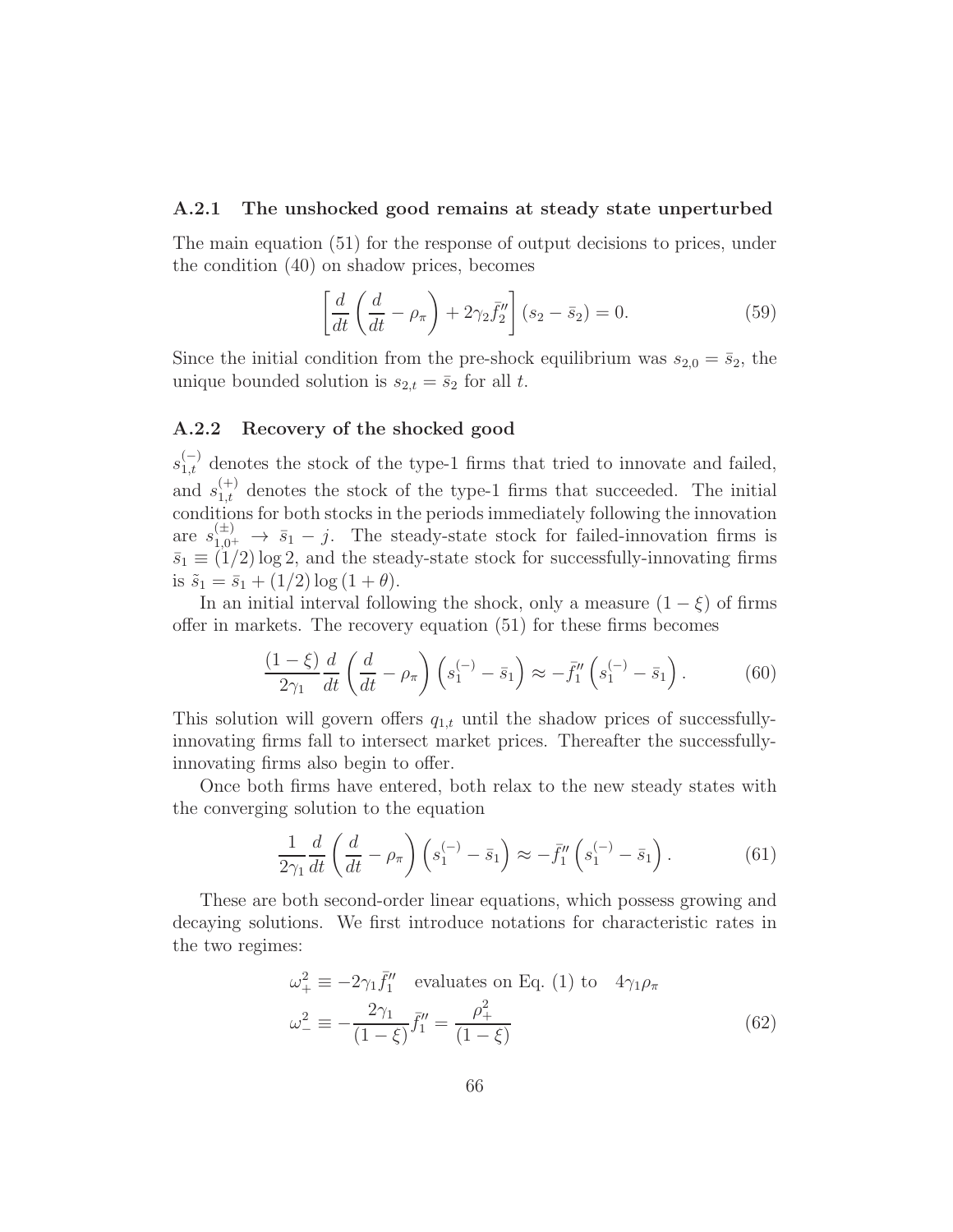In terms of these, the solutions for the relaxation time constants are

$$
\frac{1}{\tau} = \pm \sqrt{\omega_{-}^{2} + \frac{\rho_{\pi}^{2}}{4}} - \frac{\rho_{\pi}}{2}
$$
\n
$$
\frac{1}{\tau} = \pm \sqrt{\omega_{+}^{2} + \frac{\rho_{\pi}^{2}}{4}} - \frac{\rho_{\pi}}{2}
$$
\n
$$
t > t_{1}.
$$
\n(63)

Both the positive and negative roots are needed in the initial transient for  $t \leq t_1$ . Only the positive root is required for relaxation toward the turnpike solution in the initial transient for  $t>t_1$ . The negative root in the second line of Eq. (63) will become important again, however, for the growing solution in the terminal transient.

Equivalent expressions exist for production by type-2 firms. In the numerical example, where the production and consumption parameters are set to equal values for the two types, the type-2 dynamics will depend on the same time constants as the dynamics for type-1 firms in the interval  $t>t_1$ .

**Relaxation and matching conditions:** The timescale for relaxation shared among models is the discount rate in the profit criterion  $\rho_{\pi}$ . Therefore introduce a dimensionless coordinate

$$
z \equiv \rho_{\pi} t. \tag{64}
$$

Two scale factors that define local timescales relative to z are given shorthand notations  $\sqrt{\pm}$ , which denote

$$
\sqrt{+} \equiv \sqrt{1 + \frac{4\rho_+^2}{\rho_\pi^2}} = \sqrt{1 + \frac{8\gamma_1 \bar{f}_1^{\prime\prime}}{\rho_\pi^2}} = \sqrt{1 + \frac{16\gamma_1}{\rho_\pi}}
$$

$$
\sqrt{-} \equiv \sqrt{1 + \frac{4\rho_-^2}{\rho_\pi^2}} = \sqrt{1 + \frac{16\gamma_1}{(1 - \xi)\rho_\pi}}.
$$
(65)

The two trajectories in the initial interval after the innovation event are

$$
s_{1,z}^{(+)} - \tilde{s}_1 = -j - \frac{1}{2} \log (1 + \theta) + \frac{f_{1,\infty} (1 + \theta)}{\rho_{\pi}} (e^z - 1)
$$
  

$$
s_{1,z}^{(-)} - \bar{s}_1 = e^{z/2} \left[ -j \text{ch} \left( \frac{z}{2} \sqrt{z} \right) + \sigma \text{sh} \left( \frac{z}{2} \sqrt{z} \right) \right].
$$
 (66)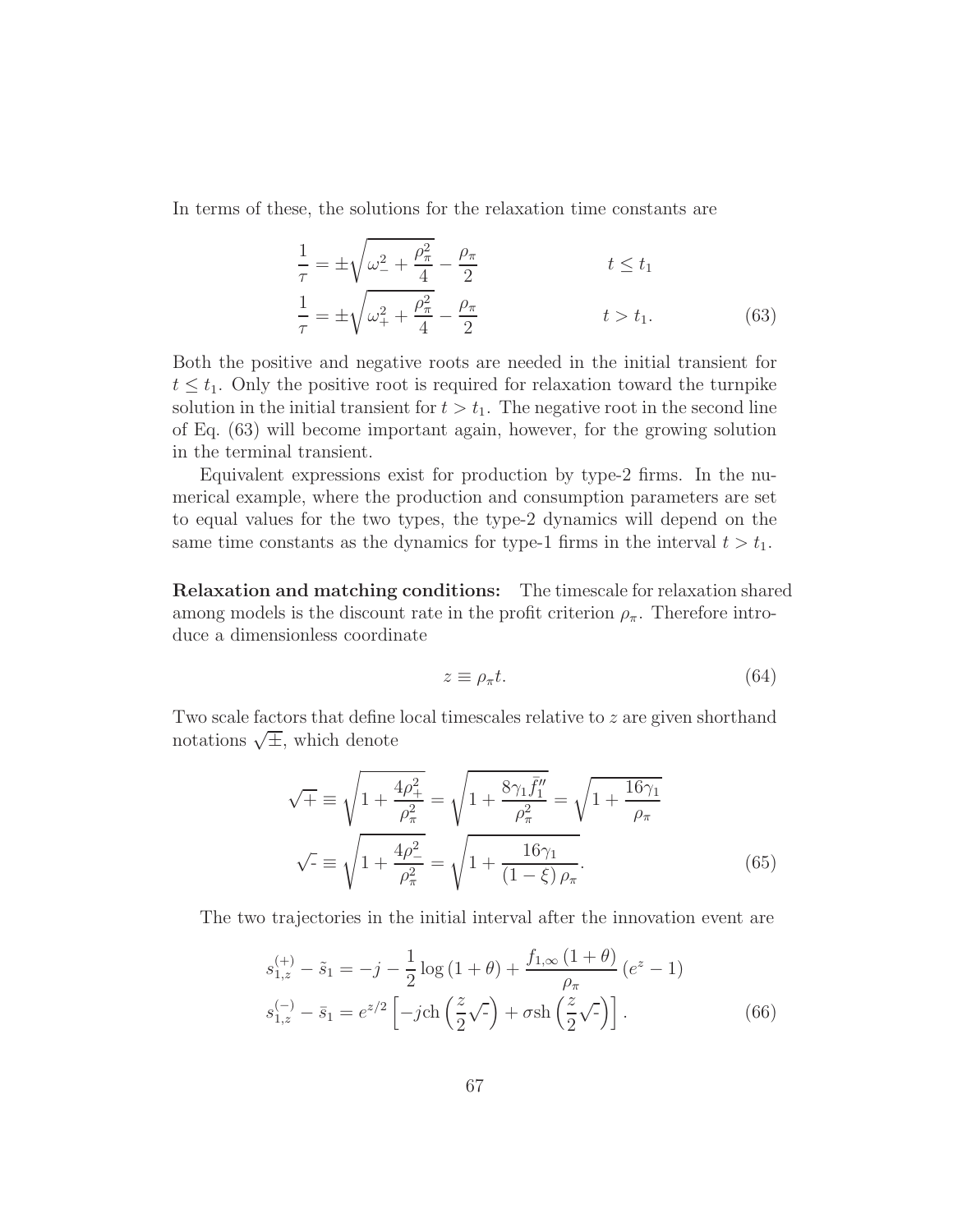The trajectory for  $s_{1,z}^{(+)}$  is fully determined by the production function because these firms are not responsive to markets. The trajectory for  $s_{1,z}^{(-)}$  is determined by its initial conditions up to a single parameter  $\sigma$  which will be determined by matching conditions when successful innovators enter the markets.

The market prices and the shadow prices of successful type-1 firms become equal at some time  $z_1$ , which we will identify numerically. (The existence of a unique intersection is assured because the shadow prices of successful firms are falling while the market prices that can be maintained by the unsuccessful firms are rising, during the initial post-innovation interval.)

When the successful type-1 firms have entered the markets, their stocks relax with a fixed offset equal to the difference of late-time steady-state stocks, according to the functions

$$
s_{1,z}^{(+)} - \tilde{s}_1 = s_{1,z}^{(-)} - \bar{s}_1 = \left(s_{1,z_1}^{(-)} - \bar{s}_1\right) e^{(z-z_1)\left(\sqrt{+}-1\right)/2} \tag{67}
$$

The undetermined parameter  $\sigma$  in Eq. (66) is set by the requirement that the total offering  $q_{1,t}$  be continuous through the transition at  $z = z_1$ , because continuity of  $q_1$  is required for continuity of the price against which firms perform their discounting.

In the numerical solutions of Sec. 6.2.2, the radicals determining the relaxation time constants (65) evaluate to  $\sqrt{+} = 3$  and  $\sqrt{-} = \sqrt{11} \approx 3.3166$ . The resulting time constants (63) are given by  $1/\rho_{\pi}\tau = (\pm\sqrt{11}-1)/2$  for  $t \leq t_1$ ;  $1/\rho_{\pi}\tau = 1$  for  $t > t_1$ . The matching parameter that makes both prices and quantities continuous is  $\sigma \approx -0.14536$ . The remaining features of these solutions are presented as plots in the main text.

#### **A.2.3 Terminal transient**

A terminal transient is solved in terms of the divergences of the three working stocks from their steady-state turnpike values. The functional forms (using properties of non-cooperative equilibria previously derived for stocks when all firms optimize against a shared price system) are given by

$$
s_{1,t}^{(+)} - \tilde{s}_1 = s_{1,t}^{(-)} - \bar{s}_1 = \left(s_{1,T}^{(-)} - \bar{s}_1\right) e^{(t-T)/\tau}
$$

$$
s_{2,t} - \bar{s}_2 = \left(s_{2,T} - \bar{s}_2\right) e^{(t-T)/\tau}.
$$
(68)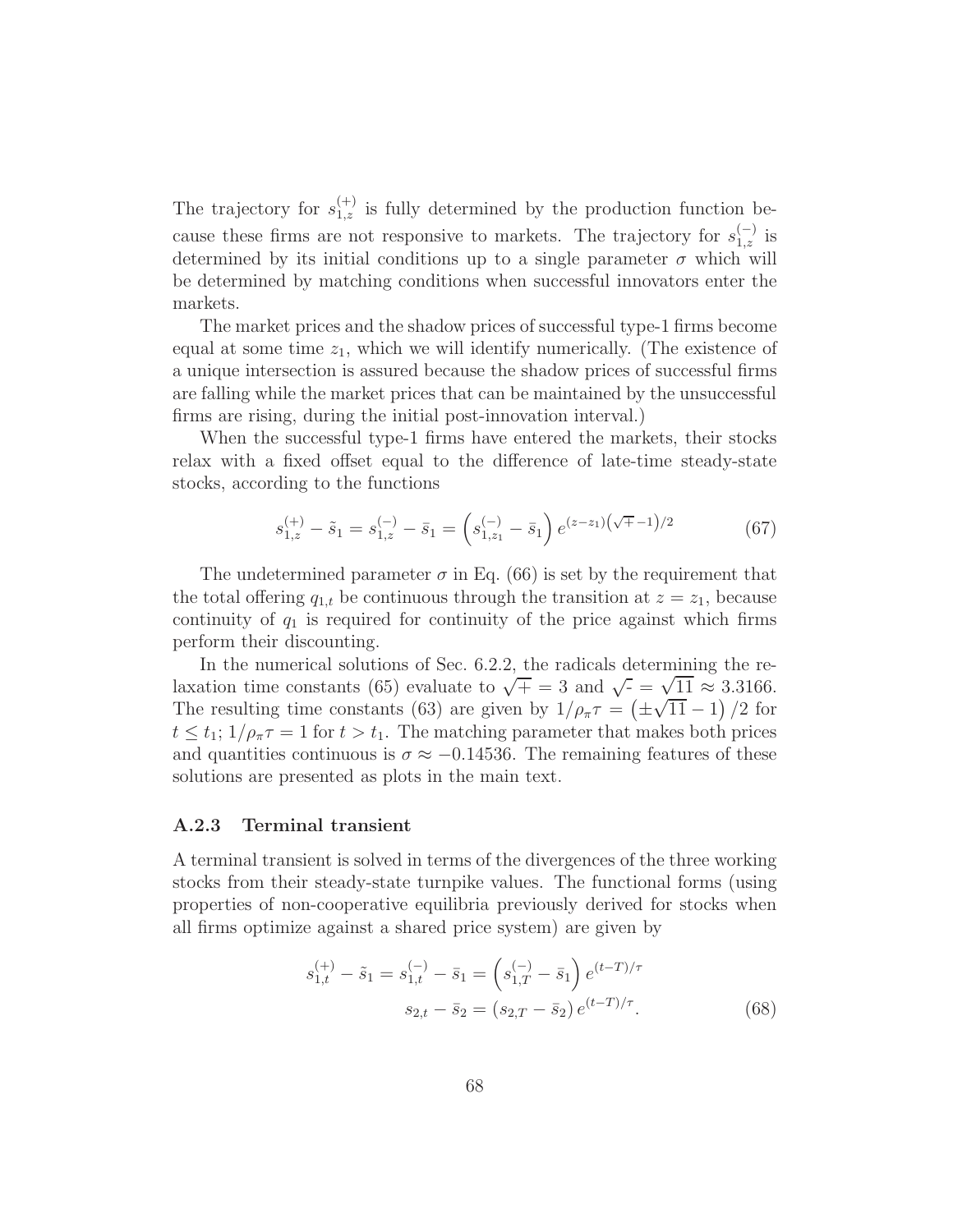When (as is the case in the numerical example)  $\gamma_1 = \gamma_2 = \rho_\pi/2$ , the time constant in both divergences is given by the negative root in the second line of Eq. (63), which evaluates to

$$
\frac{1}{\tau} = -\frac{(\sqrt{+}+1)}{2}\rho_{\pi} = -2\rho_{\pi}.\tag{69}
$$

The two parameters in the solution (68),  $s_{1,T}^{(-)}$  and  $s_{2,T}$ , are determined by the requirements that  $(a_{1,T} - a_{2,T}) = 0$  and  $(a_{1,T} + a_{2,T}) = 0$ . Initial conditions are  $(a_{1,t} + a_{2,t}) = 0$  as  $t \to -\infty$ , and  $\rho_C(a_{1,t} - a_{2,t}) = \tilde{b}_1 - \tilde{b}_2$  of the turnpike solution for  $t \to -\infty$ . Results of numerical solution are shown in the figures of Sec. 6.2.3.

## **References**

- [1] Paul A. Samuelson. Structure of a minimum equilibrium system. In Joseph E. Stiglitz, editor, The Collected Scientific Papers of Paul A. Samuelson, pages 651–686. MIT Press, Cambridge, Mass., 1966.
- [2] Martin Shubik and William Sudderth. Cost innovation: Schumpeter and equilibrium. part 1: Robinson crusoe. pages  $1-32$ ,  $2012$ . CFDP  $\#$  1786.
- [3] Martin Shubik and William Sudderth. Cost innovation: Schumpeter and equilibrium. part 2: Innovation and the money supply. pages 1–41, 2012. CFDP  $# 1881.$
- [4] J. A. Schumpeter. The Theory of Economic Development. Harvard U. Press, Cambridge, 1955.
- [5] Walter Bagehot. Lombard Street. Henry S. King, London, third edition, 1873.
- [6] Eric Smith and Martin Shubik. Strategic freedom, constraint, and symmetry in one-period markets with cash and credit payment. Econ. Theory,  $25:513-551$ , 2005. SFI preprint  $\#$  03-05-036.
- [7] Eric Smith and Martin Shubik. Endogenizing the provision of money: costs of commodity and fiat monies in relation to the valuation of trade. J. Math. Econ., 47:508–530, 2011.